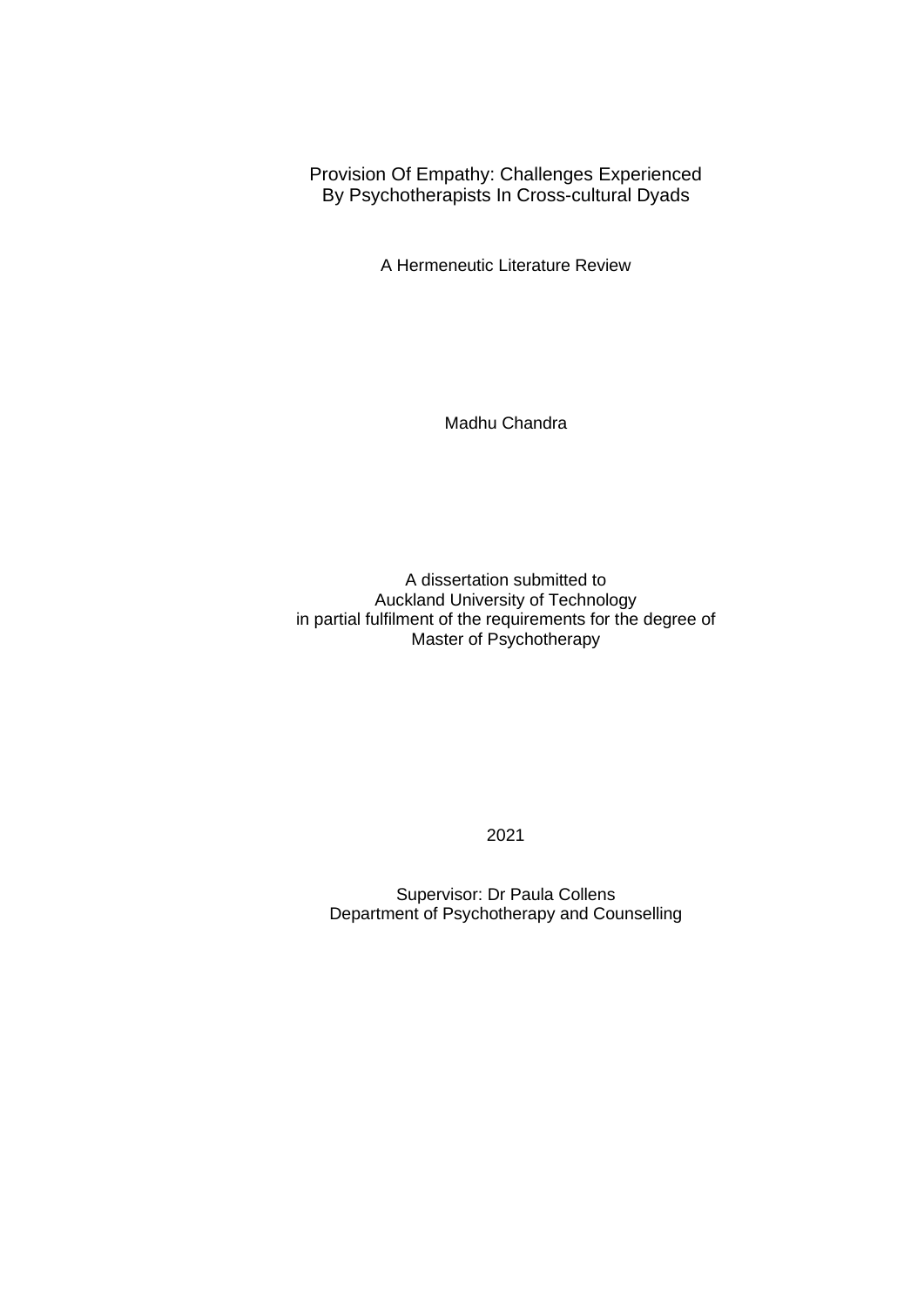## **Abstract**

<span id="page-1-0"></span>In relational and other humanistic psychotherapies, empathy is an integral part of the therapeutic relationship. Through the experience of empathy, clients gain insight into conscious and unconscious processes regarding self-perception, behaviours, and ways of relating with others. Therapists' provision of empathy strengthens the therapeutic relationship, building trust and improving positive outcomes for clients. Studies in human behaviour show that empathy is easier with people who share similar cultural beliefs, values, and worldviews. This hermeneutic literature review explores how therapists' cultural identities and worldview may affect the provision of empathy when working with clients from cultures with different worldviews. The findings show that empathy is defined, understood, and expressed differently across cultures and from differing worldview perspectives. Therapists are encouraged to understand their own cultural identities and worldview and to reflect on how this may affect their provision of empathy in clinical practice.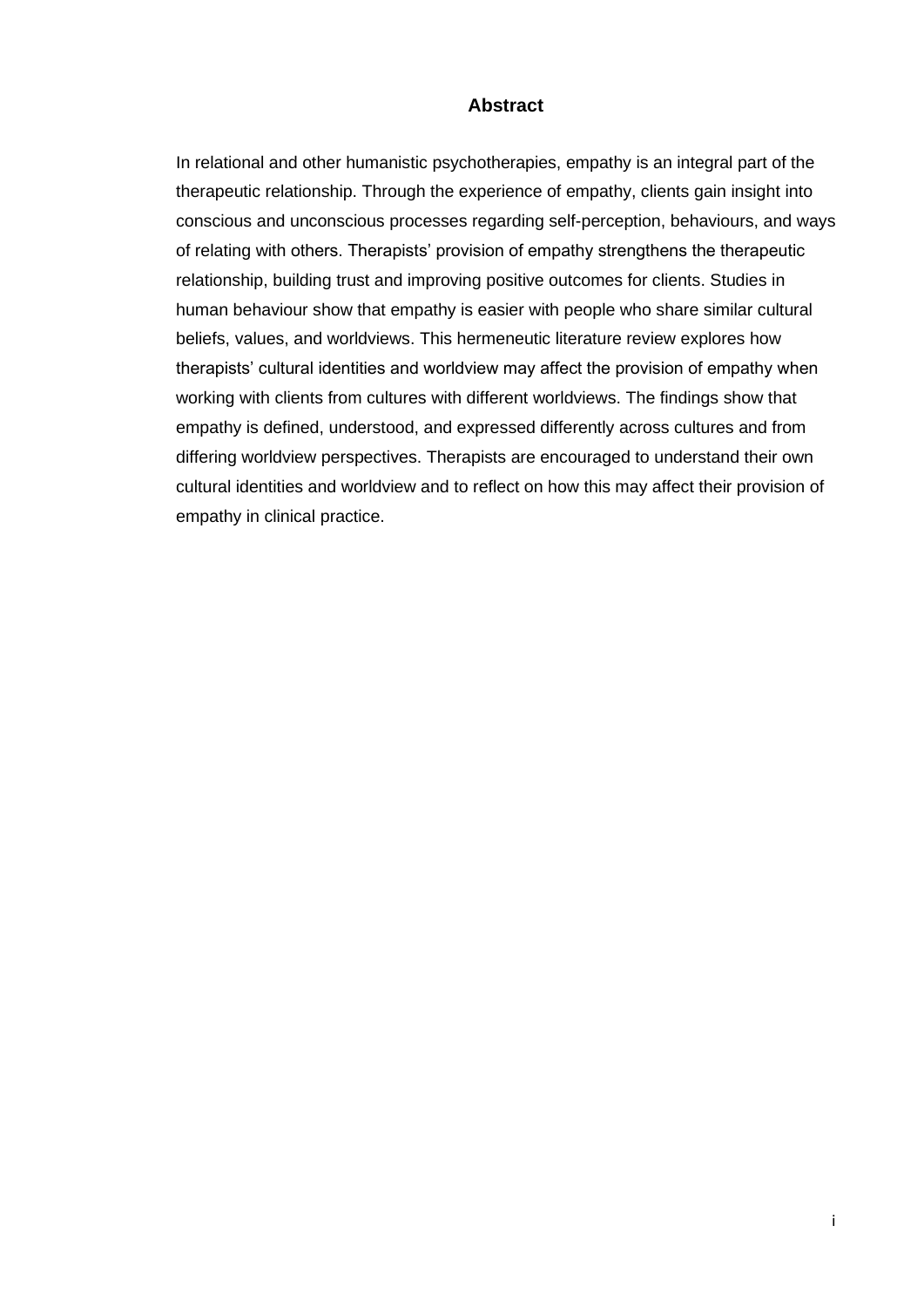# **Table of Contents**

<span id="page-2-0"></span>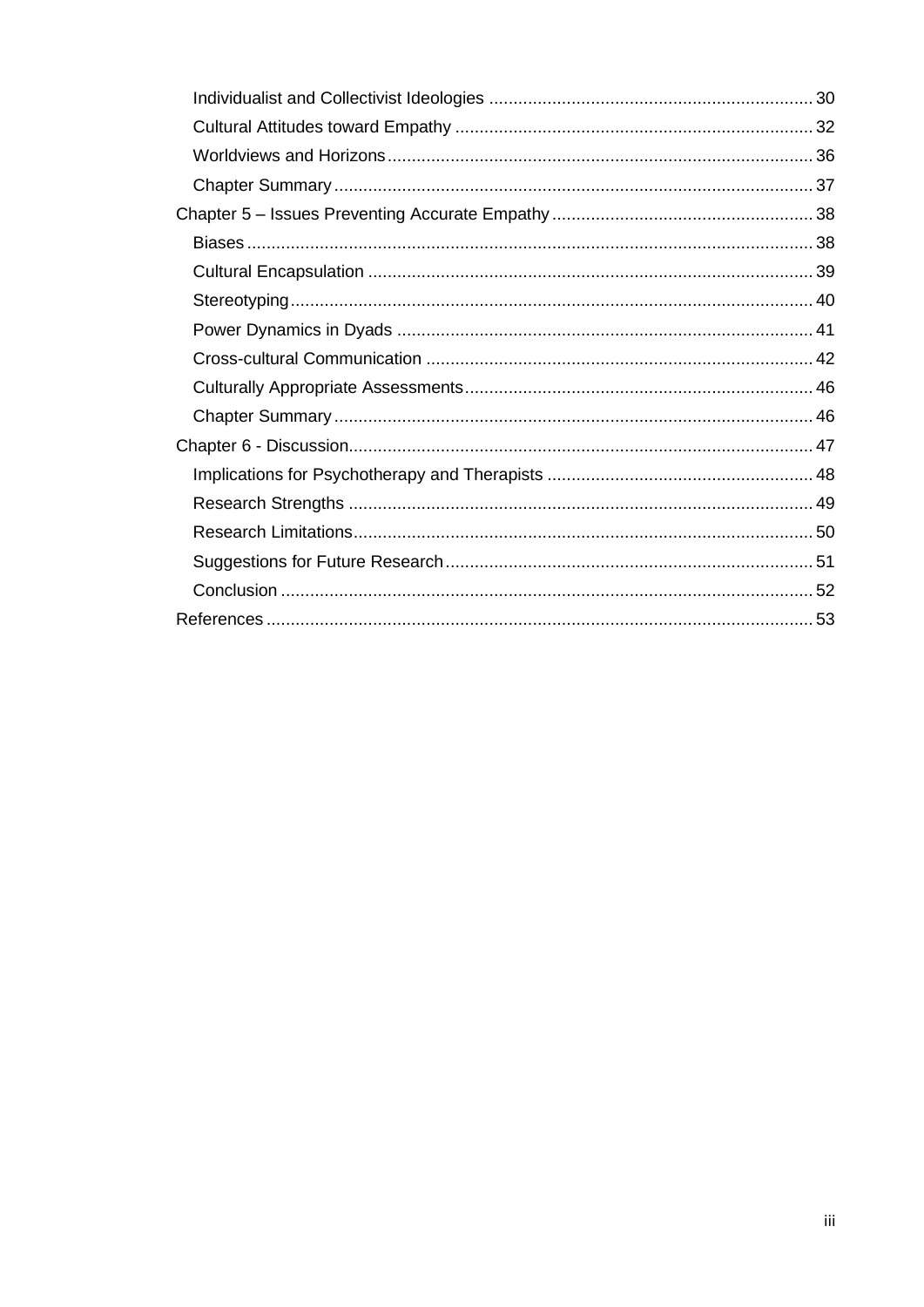# **List of Tables**

<span id="page-4-0"></span>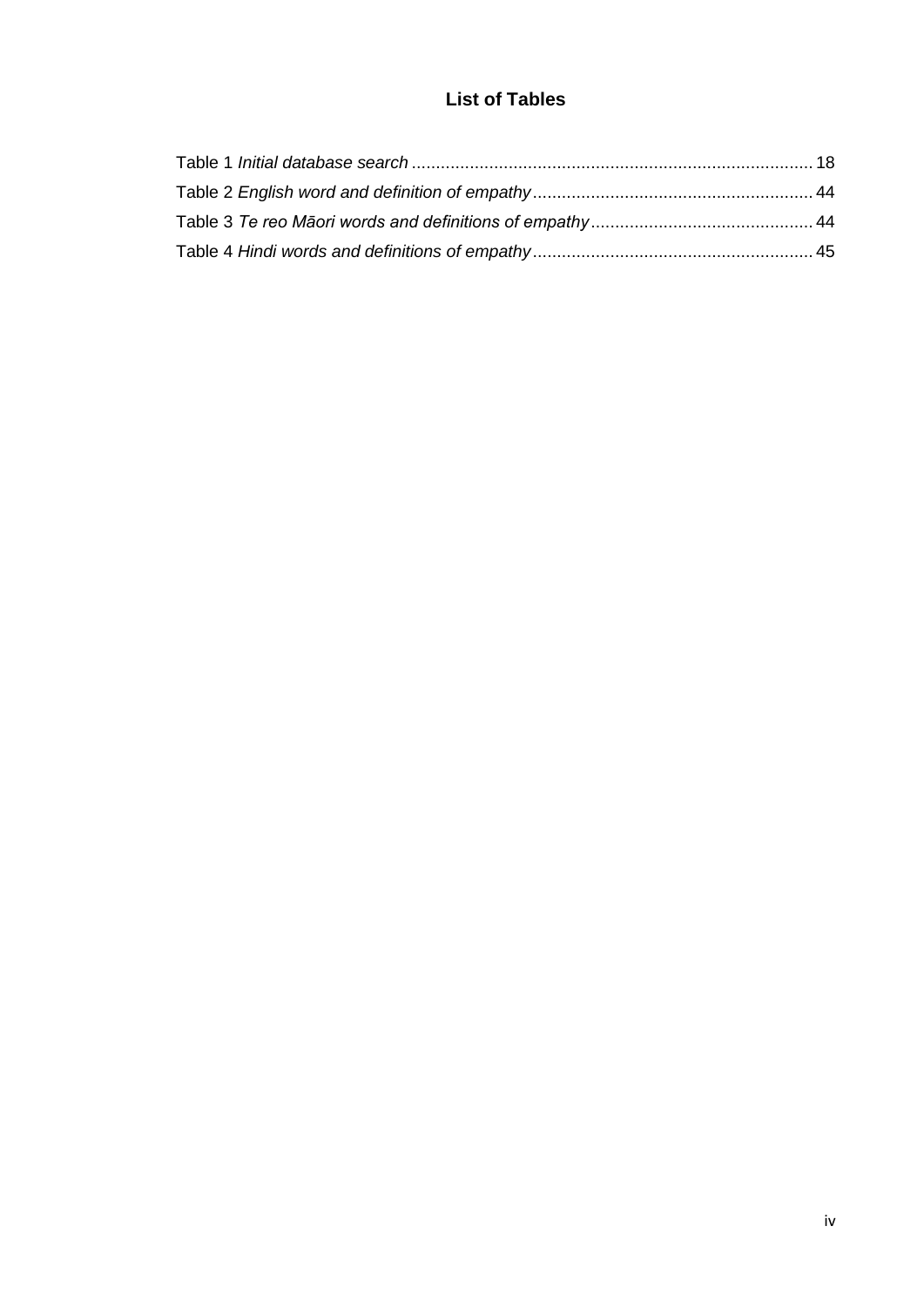## **Attestation of Authorship**

<span id="page-5-0"></span>I hereby declare that this submission is my own work and that, to the best of my knowledge and belief, it contains no material previously published or written by another person (except where explicitly defined in the acknowledgements), nor material which to a substantial extent has been submitted for the award of any other degree or diploma of a university or other institution of higher learning.

Madhu Chandra 2 December 2021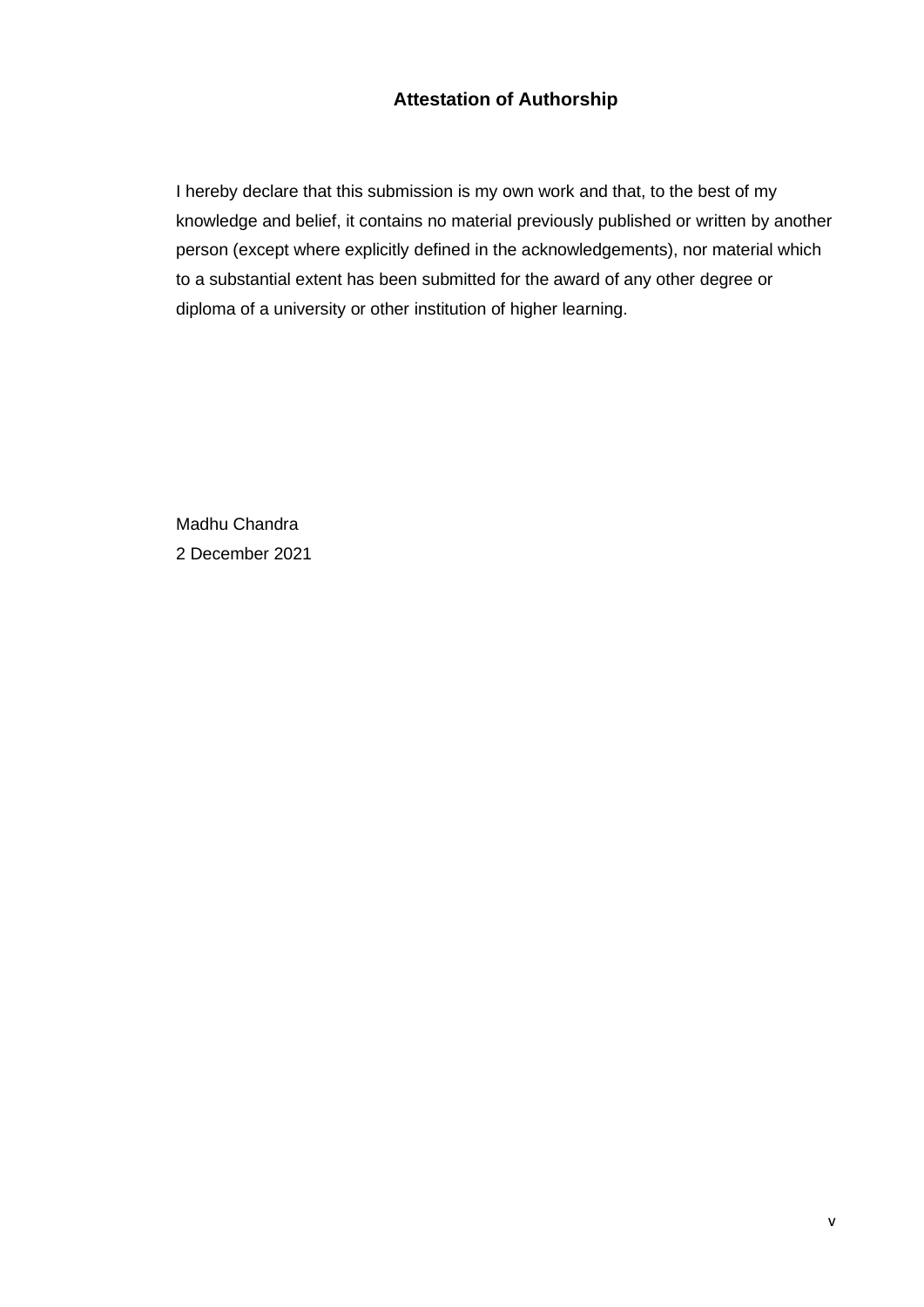## **Acknowledgements**

<span id="page-6-0"></span>I dedicate this dissertation to my parents, Uma and Sudha Chandra, who were both teachers. They instilled a deep appreciation for learning and education in me. My love and thanks to you, mum and taji, for your love and support throughout my life. Without you this would not have been possible.

I would like to thank my partner, Ann, for supporting me in all that I do and for her acceptance of my 'other love' as I embarked on this four-year journey. As an English teacher, thank you for proof-reading my work and being pedantic about the commas, singulars and plurals. My excuse is that English is my second language!

Thank you to my fellow learners in the various papers and course during my training, especially those who have become dear friends and colleagues. I have learnt life-long lessons through our relationships. I acknowledge the road we have travelled together and the experiences we have shared.

Thank you to all my lecturers, my clinical supervisors and the administration staff for your support, teachings and clinical training, that have been so valuable and helped me become the therapist that I am.

Thank you to my dissertation supervisor, Dr Paula Collens, for her guidance and patience throughout this process and for persevering with me when my research question felt impossible to articulate and steer into something achievable.

Finally, thank you to my neighbour and friend, Dianne Hawken. Without your encouragement and feedback, I am not sure that I would have been able to translate my thoughts and findings into academic writing.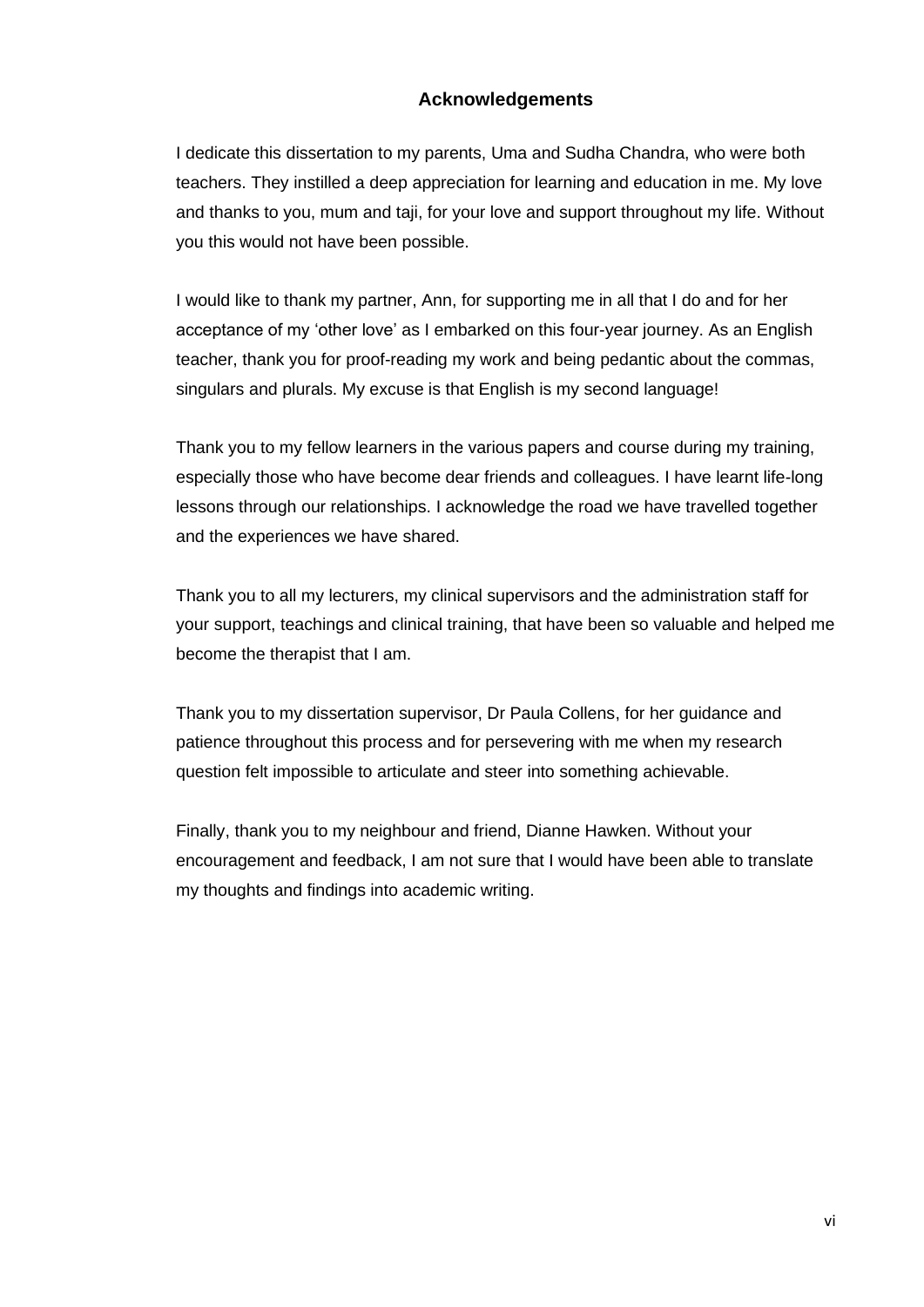#### **Chapter One - Introduction**

<span id="page-7-0"></span>Mark Twain observed that we only get to know and understand a mere fraction of a person's inner life and that much is hidden, through unconscious and conscious processes not only from themselves but also from others (Twain, 2010). In psychotherapy this may emerge in the form of defenses, transference, countertransference and behavioural patterns. When the therapist and client (dyad) have differing cultural beliefs and worldviews, can the therapist's empathy reach a close approximation of how the client experiences themselves? Can the therapist go beyond their own worldview to gain the perspective of the client? This dissertation is a hermeneutic literature review exploring the research question "What challenges do psychotherapists experience in the provision of empathy in cross-cultural dyads?"

In this chapter I describe my rationale for this research, then offer a preview of literature explaining the significance of empathy in psychotherapy, followed by definitions of the key terms related to the question, ending with an overview of the remaining chapters.

## <span id="page-7-1"></span>**Rationale for this Research**

Throughout my training as a psychotherapist, the topics of empathy and culture have been with me, albeit until recently quite unconsciously. Whilst writing an assignment on the cultural implications of working with Māori clients, I realised how complex and multilayered culture is and how easy it can be to stereotype someone based on their ethnicity, race, and gender (to be inclusive of all genders I use the adjectives "them/their" instead of "he/she" or "his/her"). Furthermore, during my clinical training with a public mental health provider in Auckland, Aotearoa New Zealand, I noticed that most clients were from dominant, Pākehā (New Zealanders of European descent) ethnicities while very few clients were from minority ethnic groups. The main models of therapy used were Western based and included Dialectical Behaviour Therapy (DBT), Mentalisation Based Therapy (MBT), art therapy, and interpersonal therapy. I wondered if the models and treatments failed to resonate with people who may prefer holistic treatments. Finally, my psychotherapy training involved predominantly European and American psychodynamic and psychoanalytical theories and models which I sometimes struggled to resonate with, as they seemed reductionist and did not consider the whole person as a mind-body-spiritual being. When I was introduced to indigenous Māori models of hauora (wellbeing) and te ao Māori (Māori worldview), I felt immediate affinity towards their holistic approach to mental health. One such model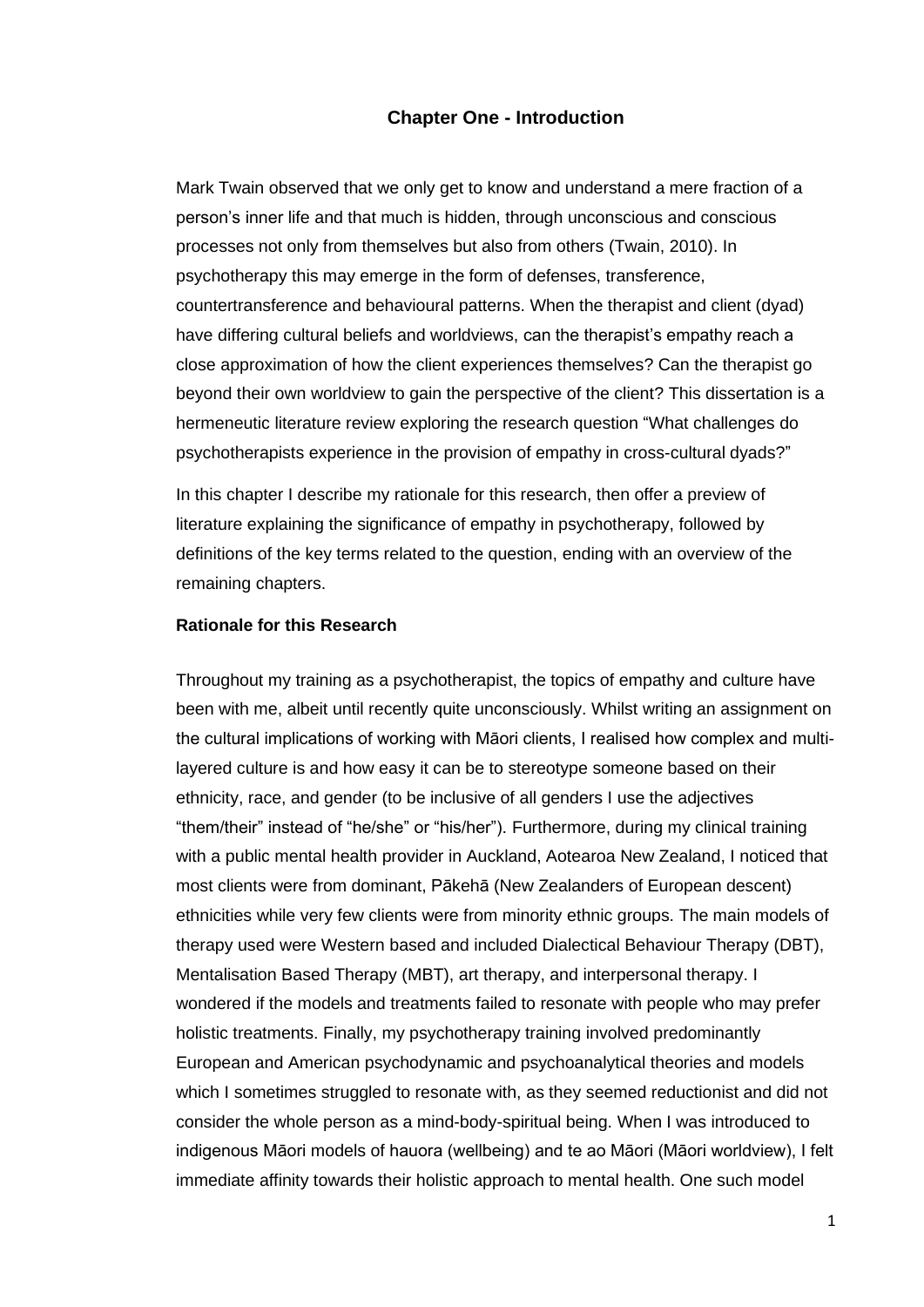developed by Mason Durie (2011) called "Te Whare Tapa Wha" (p. 29) is applied within Aotearoa New Zealand's public health system to treat Māori clients. Predominant Māori health values and concepts illustrate that illness is a result of a combination of mental, physical, spiritual, and environmental factors, therefore an integrated approach towards mind, body, spirit is incorporated into treating mental illness regardless of whether the symptoms are psychological or physical (Wratten-Stone, 2016). The client is considered part of a larger system therefore it is usual for family and members of the client's community to be involved in the healing process (Edwards et al., 2007).

I began to explore my cultural beliefs and worldview, especially my understanding of empathy and how this impacted on my clinical practice. Empathy felt challenging as I engaged with clients from a wide range of cultural backgrounds. Being a non-white, Indian, female, and lesbian, I encounter many cross-cultural situations, where at times my world and that of my client appear very different. I notice that the empathy I have for clients differs in quality with each individual. I experience deeper and sustained empathy with some clients yet infrequently and inconsistently with others. At times I feel unable to empathise at all, thereby failing to forge a strong alliance or gain trust with these clients. In hindsight, the inability to empathise with this group of clients may have been due to a lack of understanding of their worldview and potentially a contributory factor in the early termination of therapy.

Therapists are encouraged to critically reflect and evaluate their clinical processes by recognising blind spots in order to improve the effectiveness of therapy. This includes therapists' ability to look at their own cultural identities, worldview, beliefs, values and attitudes, and the effect these have on the intersubjective relationship with clients. As social and relational beings, cultural identities play a major role in self-identity, and are linked to our internalised view of the world. My hope is that through this hermeneutic research, I can better understand the challenges therapists' cultural identities and worldviews have on the provision of empathy in cross-cultural situations. In chapter two, as part of the hermeneutic exploration and transparency as the researcher, I shall provide further details of my worldview and preconceptions regarding empathy.

#### <span id="page-8-0"></span>**Significance of Empathy in Psychotherapy**

Relational and humanistic psychotherapies emphasise the correlation between the quality of the therapist-client alliance and positive outcomes for clients (as cited in Elliott et al., 2011a, p. 123). An integral component of this alliance is the practitioner's empathic stance in understanding a client's unique life experiences (Feller & Cottone, 2003; Greenberg & Elliott, 1997). When empathically attuned to the client, the therapist gets a better sense of the client's "inner world and mental life" (Huprich, 2009, p. 95).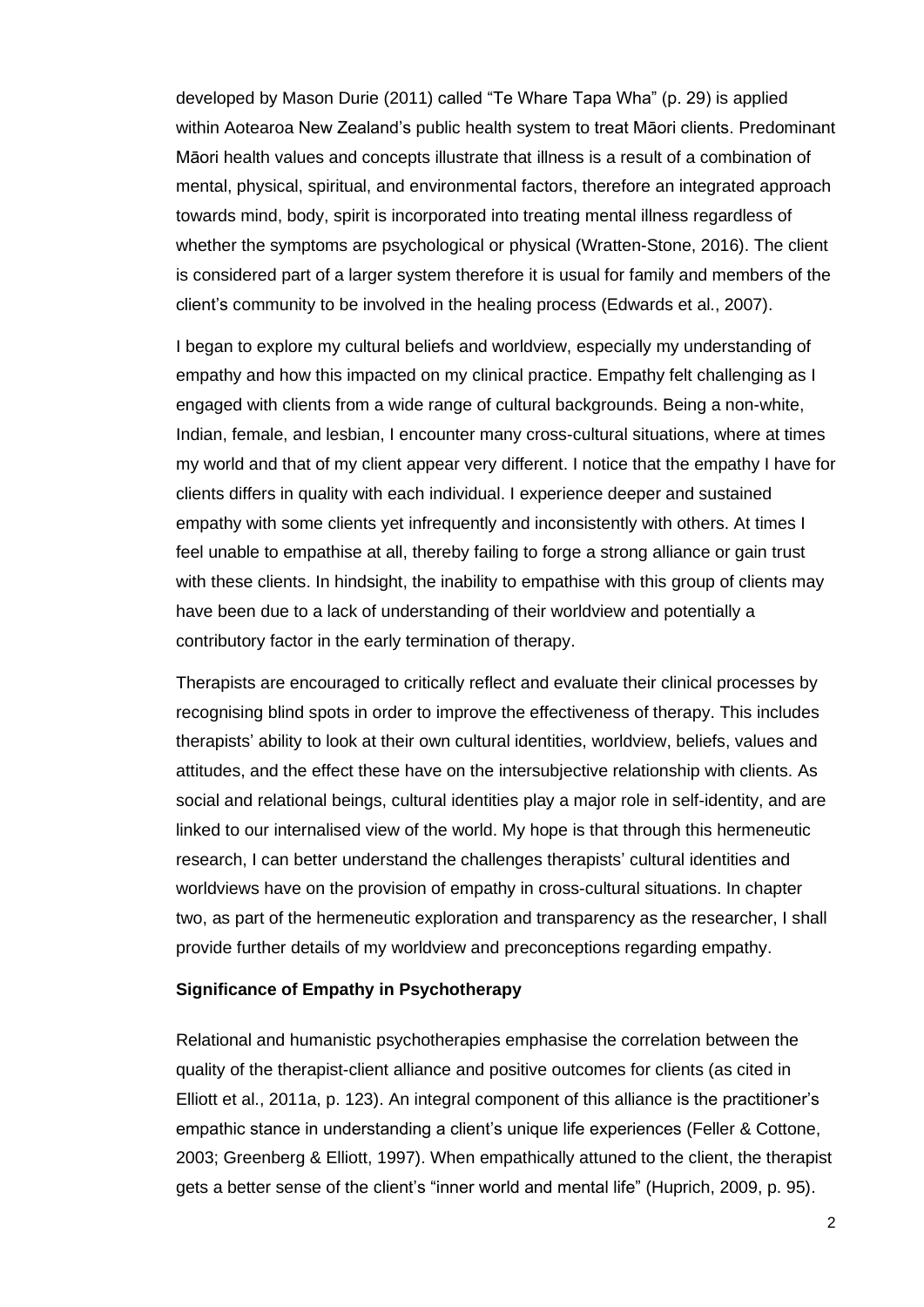Understanding the inner world of clients provides therapists with an insight into their relational patterns, behaviours, use of psychic defenses and unconscious processes (Gabbard, 2010; Hertz et al., 2016). Heidegger (1996) proposed that understanding the individual requires understanding the worldview, for both are inexplicably intertwined while Sue et al. (2019) focus was on the significance of cultural influences on personal identity. These authors infer that self-identity is culturally bound and linked to peoples worldview. According to Pedersen et al. (2008) accurate empathic response depends on therapists understanding their own culturally bound beliefs and worldview, so that blind spots such as biases, stereotyping, cultural encapsulation and power dynamics can be recognised. Pedersen et al. (2008) suggest that blind spots can affect therapists' empathic responses to clients particularly in cross-cultural situations.

I found the idea compelling, that a person's worldview affects many aspects of their personality, and that cultural beliefs play a significant role in how a therapist empathises. If the way we, as humans, think, feel and behave, is linked to our cultural belief systems and how we view the world and others in it, then we, as therapists, will interact with our clients through the lens of our cultural beliefs. The notion that we potentially have unconscious biases and stereotype others due to our worldview and need to be aware of power dynamics and cultural encapsulation, is both confronting and comforting. Confronting, because if these issues remain unconscious then they may affect our relationship with clients unknowingly. It is comforting to know that as humans, universally we all have blind spots due to our belief systems and I find myself being more compassionate and therefore more empathic with clients who have different worldviews.

In the following sections I define key terms such as culture, worldview, empathy and cross-cultural that are the focus of this research.

#### <span id="page-9-0"></span>**Definitions of Culture**

Marsella and Yamada (2010) posit that culture comprises of commonly shared behaviours and ideologies of social groups and are represented externally and internally in each person. Externally, culture is cultivated in areas such as family, food, art, clothes, music, education, and government institutions while internally culture pervades all aspects of the person and is embedded in self-perception, identity, and behaviours (Marsella & Yamada, 2010). Similarly Pedersen et al. (2008) claim that all human behaviour is a response to "culturally learned patterns" (p. 47) within an individual's environment and is complex and multi-layered. A person's worldview is shaped by cultural beliefs and influenced by nationality, ethnicity, race, socioeconomic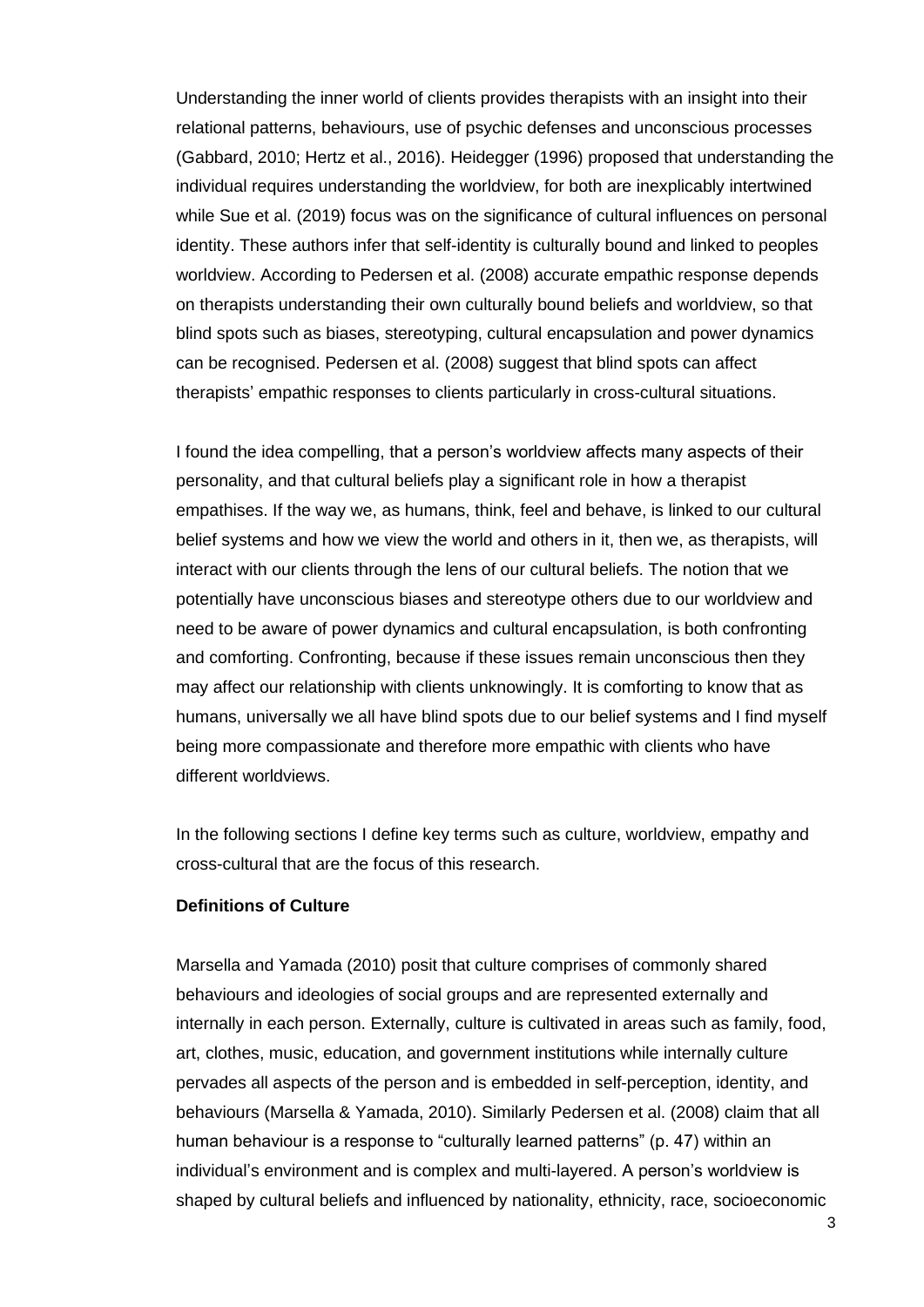status, family, gender, sexuality, religion, spirituality, and affiliation to groups (Pedersen et al., 2008).

Chung and Bemak (2002) claim that there are two functions of culture. The first function is the integration of cultural beliefs and values into the self, providing a sense of identity. The second function is a sense of belonging and self-worth. The group has implicit and explicit codes of conduct to "maintain social and behavioral consistency so that the cultural patterns are recognizable and can facilitate social interaction and integration" (pp. 154-155) and can be distinguishable from other cultural groups. In clinical practice I see how clients' self-worth, self-identity and sense of belonging are affected, if they do not feel accepted by significant others or do not feel as though they belong to certain groups. Conflicts between cultural norms and personal wishes can cause inner conflict and dilemmas, destabilising the person's sense of self. For example, a person wishing to be in a same sex relationship who has been brought up with religious heterosexual values may be conflicted between a desire to adhere to religious cultural expectations and being happy living in a same-sex relationship. These types of conflict can be the difference between a sense of belonging or feeling an 'outcaste'. These factors create issues in relationships and affect social behaviours.

My understanding through these definitions is that cultures are created through people's shared beliefs and values. A culture cannot exist or be created by one person in isolation and involves at least two or more people with similar ideals. Self-identity and worldview are directly related to cultural values, beliefs, and attitudes. A person may have several cultural identities related to gender, sexuality, profession, stages of life, race, ethnicity, nationality, and other institutions. For example, I hold different cultural beliefs for each aspect of my self-identity as an Indian, female, lesbian, and a holistically minded psychotherapist. These beliefs dictate some of my behaviours and roles. As the eldest daughter, my responsibilities towards my parents and siblings are culturally bound through my Indian heritage and traditions. Yet my cultural attitude towards lesbian relationships is influenced by my experience of the predominantly tolerant and widely accepting New Zealanders attitude towards same sex relationships. The bicultural governing partnership between indigenous Māori and dominant colonial Pākehā places me on the outside, making me wonder about my place of belonging as a minority Indian 'other' in the country of my birthplace. Finally, as a holistic psychotherapist, the reductionist Western model of psychodynamic psychotherapy I have trained in feels incongruent to my worldview leaving me confused about how I wish to practice as a therapist. My Indian heritage and New Zealand upbringing have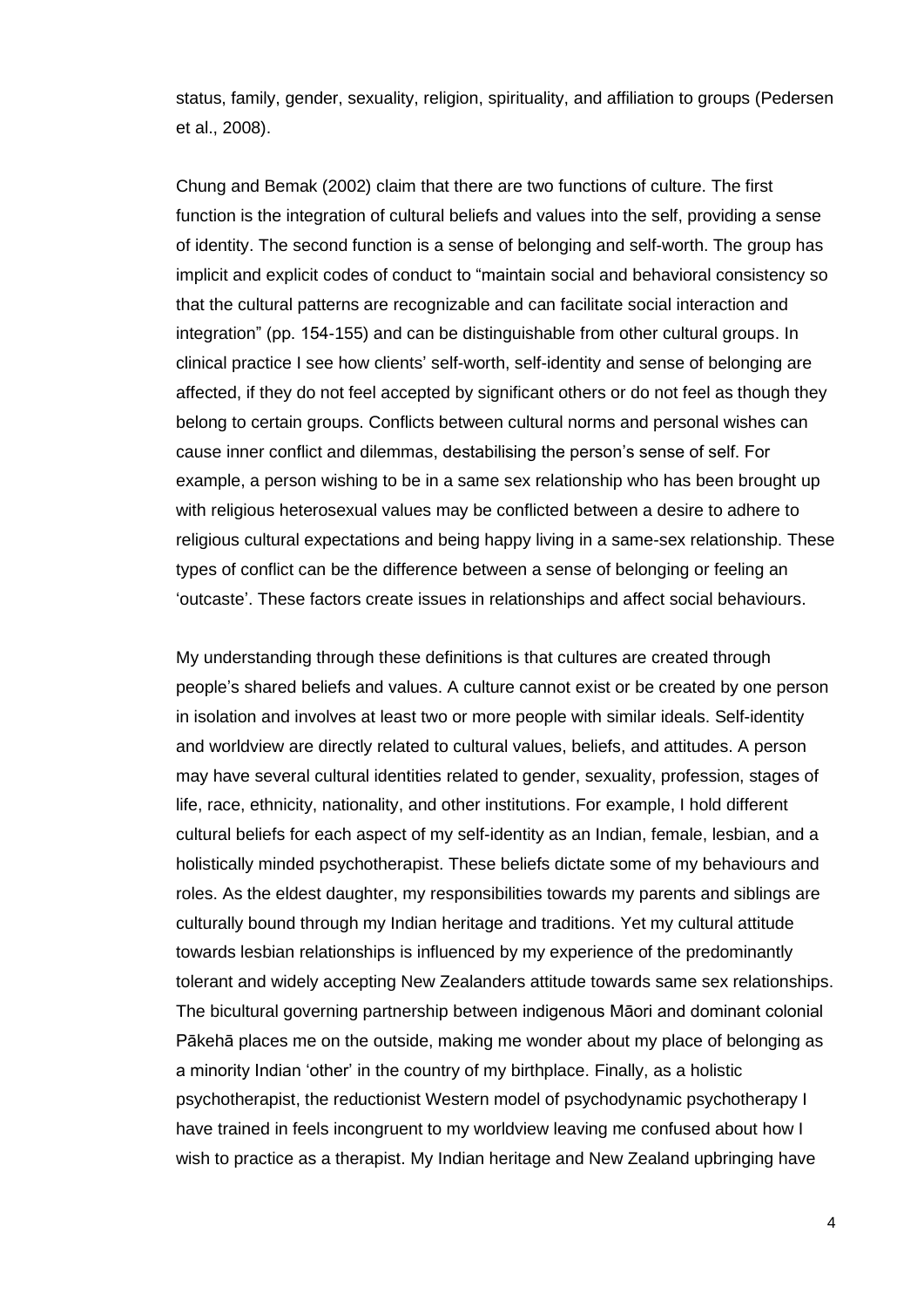conflicting belief systems and I find myself needing to make choices based on one or the other depending on the circumstances.

## <span id="page-11-0"></span>**Definitions of Worldview**

Koltko-Rivera (2004) describes worldview as "a set of assumptions about physical and social reality that may have powerful effects on cognition and behavior" (p. 3) and is a person's overall perception of life, people, and the universe. Sue and Sue (2008) describe worldview as a person's perception and relationship with the world which correlates with their "cultural upbringing and life experiences" (p. 293). Subjectivity is therefore present in the way humans feel, think, and behave, making therapists' expression and communication of empathy a result of their worldview and various cultural influences (Chierchia & Singer, 2016; Watt & Panksepp, 2016). Historically worldview has been described as either 'Western' comprising of European and North American individualistic ideologies; or 'non-Western' comprising of Eastern and indigenous collectivist ideologies (Koltko-Rivera, 2004; Merriam & Kim, 2011). As a result of migration monocultural (single race or ethnicity) nations are no longer the norm with many countries having multicultural populations. Through acculturation between dominant and minority cultures, a person's worldview may consist of a mixture of individualist and collectivist ideologies (Pedersen et al., 2015; Sue & Sue, 2008). In chapter five, I shall describe the difference in ideologies between individualist and collectivist cultures in detail.

Through my own upbringing between three cultures, as a New Zealand born Indian, having lived my childhood years in Fiji, the mixture of various cultural beliefs can be confusing and can cause internal conflict regarding self-identity. In clinical practice, the mix of cultural beliefs between the dyad and within each person can create additional intersubjective challenges.

## <span id="page-11-1"></span>**Psychotherapeutic Definitions of Empathy**

Psychotherapeutic literature has an overabundance of definitions for empathy. In this section I mention a few descriptions from seminal and contemporary authors to provide background understanding of the significance of empathy in psychotherapy. These descriptions are framed in general terms and do not specifically address empathy from a cultural perspective. In chapter three, I shall review literature that differentiates and distinguishes empathy in cultural and general terms.

Decety and Jackson (2004) state that humans are social beings and empathy is a naturally occurring phenomenon that helps us understand and relate to each other.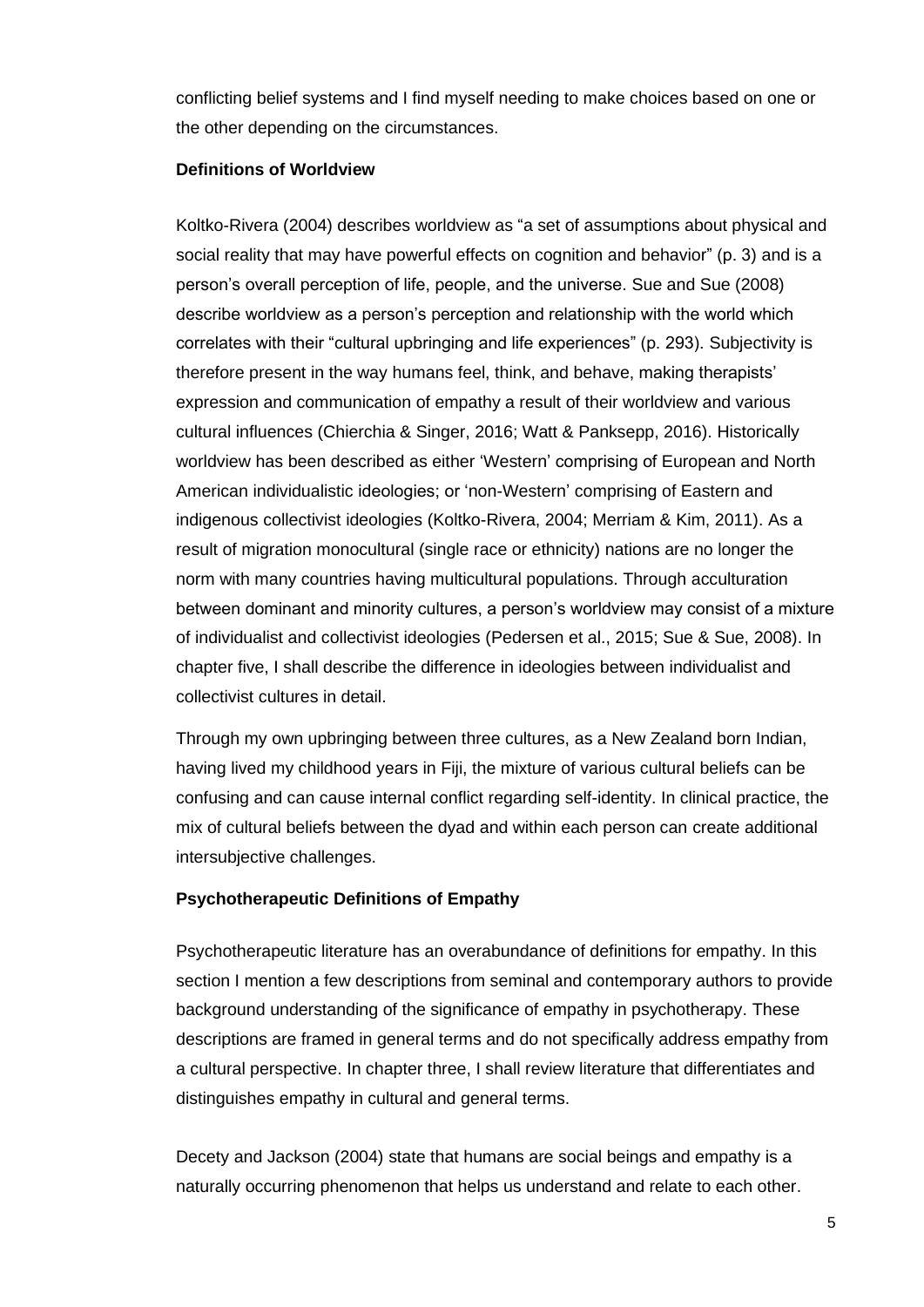However, what constitutes empathy is difficult to define despite the many attempts by authors from multiple disciplines within the social and human sciences (Gibbons, 2011). During the literature search for this project, I found a plethora of literature that described empathy and its purpose or relevance in clinical practice. Hertz et al. (2016) and Clark (2007) agree that the concept of empathy is open to interpretation and is subjective. Historically, significant contributors to the field of psychotherapy, such as Sigmund Freud, Heinz Kohut and Carl Rogers had unique ways of defining empathy.

Freud, a psychoanalyst, mentions empathy in his earlier writing quite briefly and states that empathy is achieved through identification and imitation of another person's mental life (Freud, 1955a). Freud suggested that the person empathising can resonate with experiences or feelings of a similar nature to the person being empathised with. In addition, he posited that empathy could simulate what the client's internal world may look and feel like (Freud, 1955b). Freud's theory has some validity especially regarding the emotional resonance one may experience with a client, in light of more recent research into mirror neurons (Decety & Jackson, 2006). However, as Freud (as cited in Mitchell & Black, 2016) encouraged analysts to remain neutral, allowing the client to talk freely without the intrusion of the analyst's subjectivity, identifying with the client seems contradictory. Also similar experiences or identification with another person's internal world may lead to generalisations between the therapist and client that may devalue the uniqueness of the client's experiences.

Kohut (1959), another psychoanalyst within the same era as Freud, proposed that being empathic involved "vicarious introspection" (p. 461). Kohut claimed that the psychological functioning of a person can only be known indirectly (vicariously) by asking them. This involves dialogue and is open to interpretation by the therapist, making me question the accuracy of empathic understanding when words can be filled with nuanced meaning. However, what I was able to take away from Kohut's description, is that understanding a client's internal world is always second-hand, is open to interpretation and is subjective, therefore the therapist cannot remain neutral or bracket (put aside) their personal self.

Rogers (1975), a humanistic and person-centred psychologist, defined empathy as a process of entering into the client's "private perceptual world … and becoming thoroughly at home in it" (p. 4) suggesting that we put ourselves into the other person's shoes thereby perceiving their affects and experiences "as if" (Rogers, 1957, p. 99) we were them, whilst still maintaining our own separateness. I imagine that keeping boundaries between self and the client may be difficult if one is to become thoroughly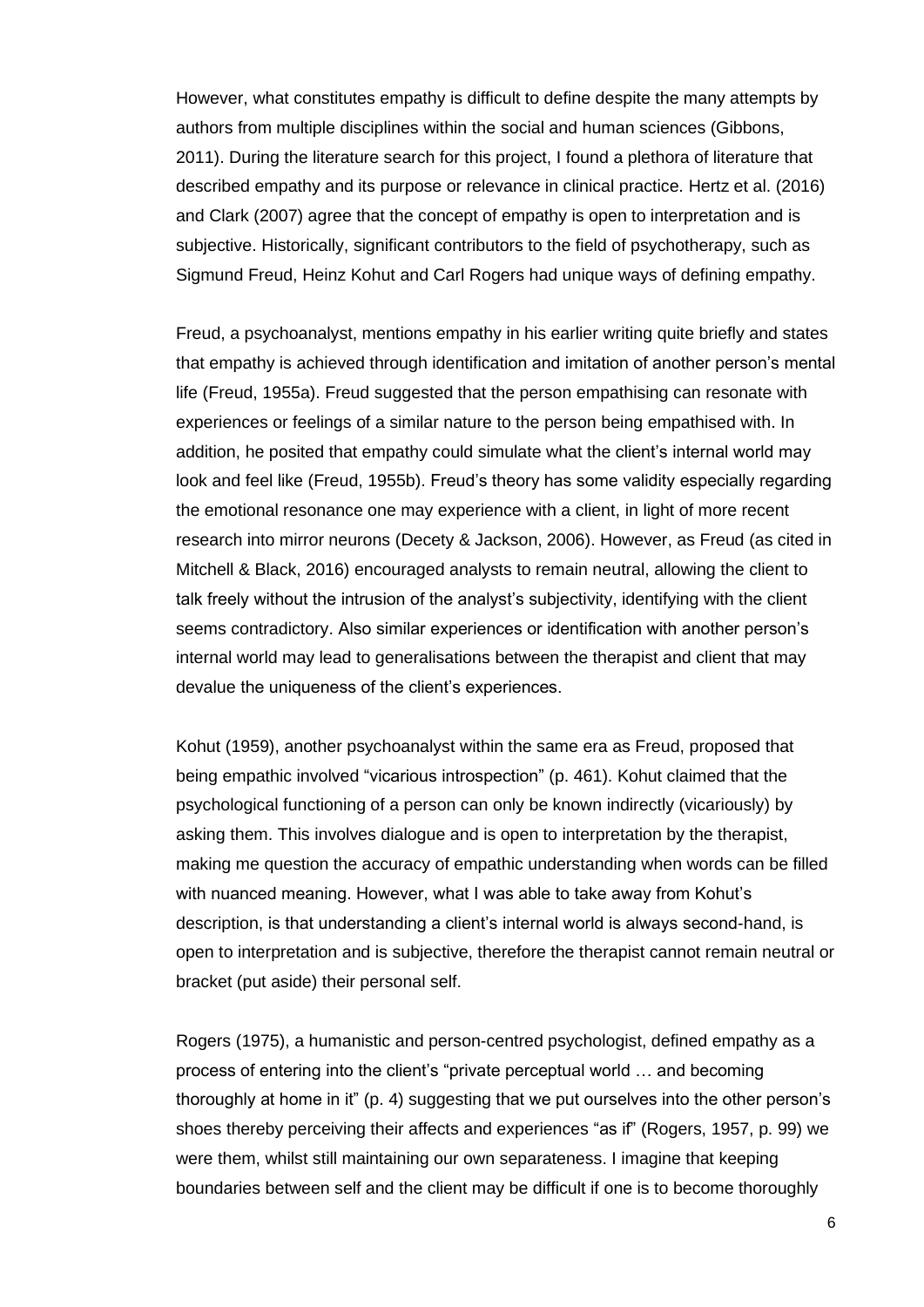at home in someone else's world. In Rogers explanation there are two perceptions, the perception of the client of their own world, and the perception of the therapist of the client's world. These perceptions may not match, making the therapist's understanding of the client inaccurate.

Young-Bruehl (1988) disagrees that empathy is about putting one's self into the other's shoes either vicariously or through imitation and declares that "empathizing involves, rather, putting another person in yourself, becoming another person's habitat" (p. 22). However, she agrees with Rogers about being able to differentiate between self and the other when empathising so that personal boundaries and experiences of the therapist and client remain distinguishable. I do notice when empathising, I create a space within myself where I hold my client, their stories and my own thoughts and feelings about them. By being in relationship, the client has naturally entered and become part of my internal world.

All these authors hypothesise that either the therapist enters the client's world or the client enters the therapist's world, yet the therapist remains separate. Psychologically, this is quite a feat and being empathic seems fraught with challenges, that as an interpreter of another person's life, one may inadvertently misinterpret the experiences of the other quite easily. I, for example, as the interpreter of these authors descriptions of empathy, find myself trying to decipher the literal meaning of their words and also what may have been on their minds that has been left unsaid. I notice my resistance to such simple explanations of empathy, of a phenomenon that I believe cannot be explained in words. However, my understanding from these explanations, is that empathy involves the intersubjective interaction between the therapist and client, both collaborating to understand the world of the client.

More recently, Bolognini (1997b) found "true empathy" (p. 123) to be rare, noting the complexity that is involved in therapeutic empathy describing it as:

a condition of conscious and preconscious contact characterized by separateness, complexity and linked structure, a wide perceptual spectrum including every colour in the emotional palette, from the lightest to the darkest; above all, it constitutes a progressive shared and deep contact with the complementarity of the object, with the other's defensive ego and split off parts no less than with his ego-syntonic subjectivity (as cited in Bolognini, 2010, p. 123)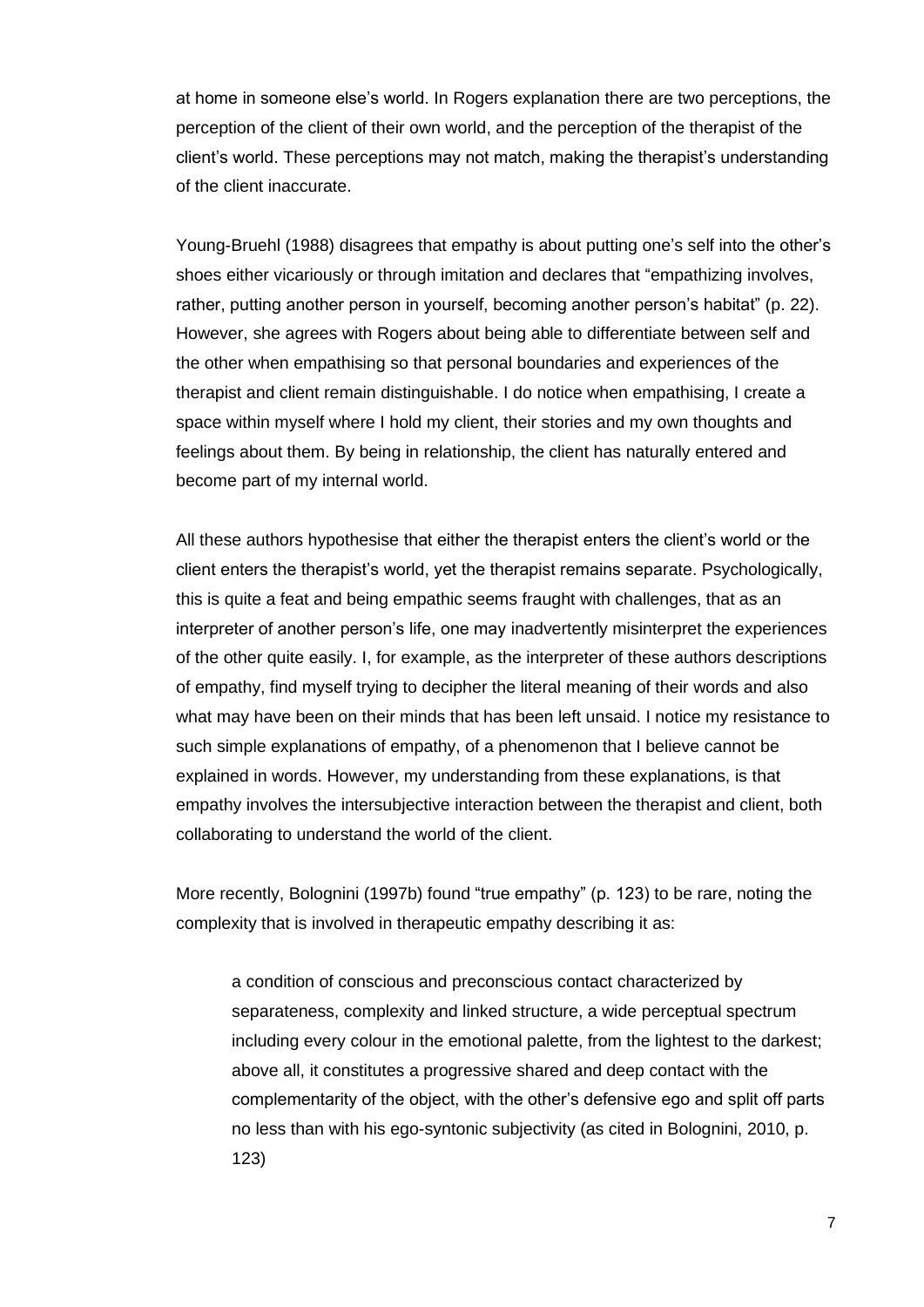Bolognini's definition suggests to me that empathy involves a complex process of sensing all manner of emotions, and deep connection with the pre-conscious and conscious psychological mind, ego, and parts of themselves that the client cannot see and is yet to see. The therapist then has to decipher all that is said, or remains unsaid, into some semblance of understanding that provides insights into the client's internal world.

De Waal (2009) viewed empathy "as an evolved response of approach and concern for others. The response begins with an emotional resonance between the potential empathizer and a fellow, followed by the empathizer's perspective taking on the other's situation." (as cited in Hollan, 2012, p. 72). The 'evolved response' refers to human behaviours that have evolved over time in the maintenance of relationships and social interactions (De Waal, 2009). This ties in with my experience in clinical practice of both the unconscious embodied emotional responses as well as cognitive thought processes involved in interpreting and understanding the client.

## <span id="page-14-0"></span>**Definitions of Cross-cultural**

Tsang and Bogo (1998) posit that cultural dynamics are complex and cultural identities are organised through family, individual, society and organisational structures and processes. The authors state that cultural identities are constantly adapting and evolving, as social behaviours change over time and through social change. In therapy, cultural identities intersect in the dyad through at least two or more cultural systems. Cross-cultural can therefore be described as two people with cultural identities that hold "different meaning contents and rules" (Tsang and Bogo, 1998, p. 75). A crosscultural dyad is likely to have differing worldviews which may create challenges in understanding each other's point of view (Pedersen et al., 2008). This is relevant because verbal and non-verbal communication varies across cultures, including body language, mannerisms, and linguistic differences (Risser, 2019). In clinical practice, therapist and client may hold differing cultural beliefs and attitudes regarding gender, sexual orientation, race, ethnicity, socioeconomic status, age, and ability. These crosscultural differences may create additional challenges in the provision of empathy.

Unless specified, when discussing the terms 'culture' or 'cultural', I shall be referring to groups that have common behaviours and ideologies, setting them apart from other cultures. The most common cultures discussed are race, ethnicity, gender, sexuality, stage of life, religion, spirituality, disability, sports and institutions.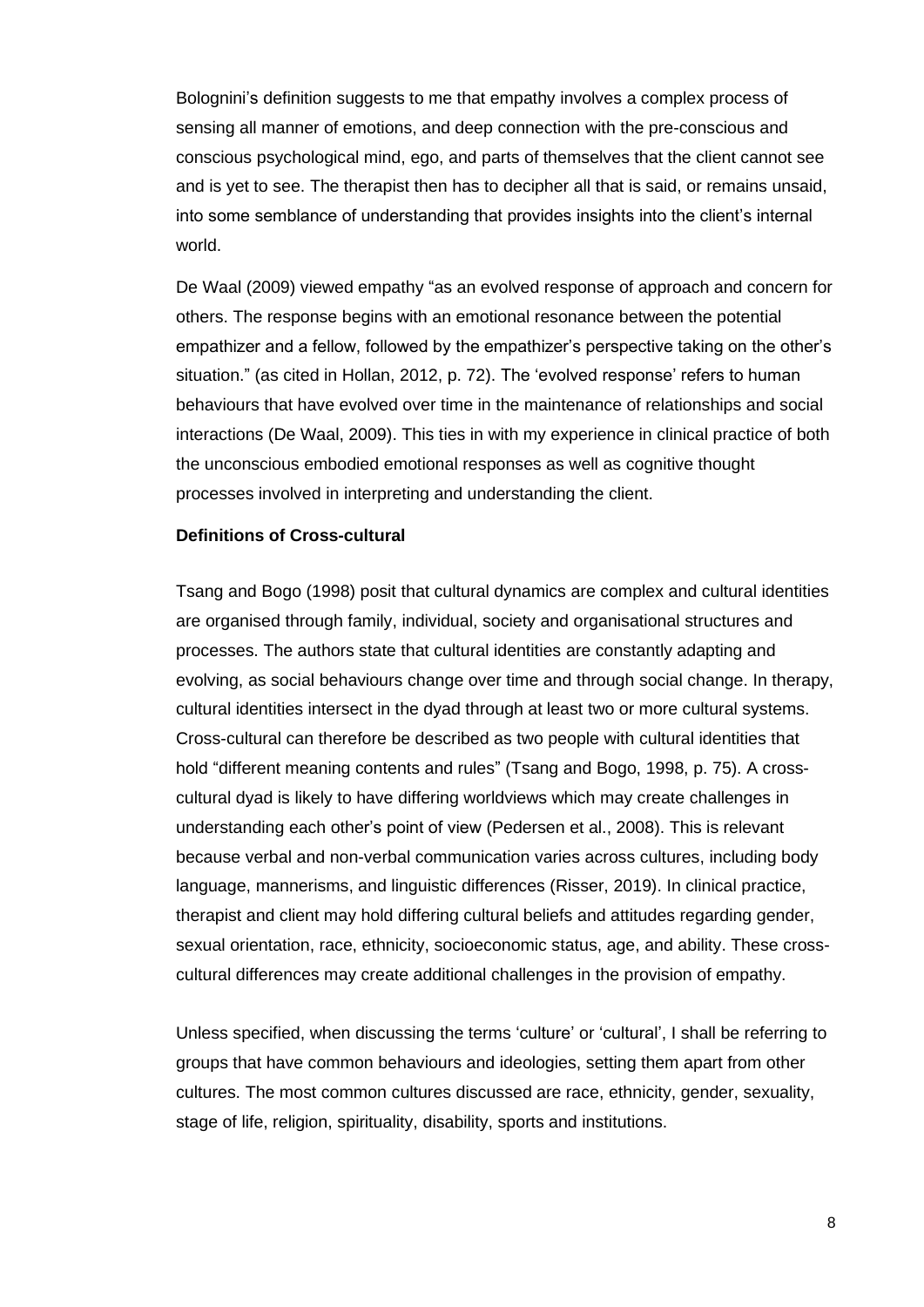## <span id="page-15-0"></span>**Chapter Summary**

In this chapter I outlined my interest in the research topic and provided a brief review of the significance of empathy within psychodynamic and humanistic psychotherapy. I then defined key terms related to the research question of 'culture', 'worldview', psychotherapeutic empathy and 'cross-cultural'. This highlighted the complexity involved in the provision of empathy when factoring various cultural belief systems and worldviews.

## <span id="page-15-1"></span>**Outline of Following Chapters**

Chapter two discusses the methodology and method used to explore the research question and identify relevant literature. Chapters three to five are my findings of the reviewed literature, followed by chapter six, a discussion of those findings which includes my reflections, strengths and limitations of this study, implications for psychotherapy and further research.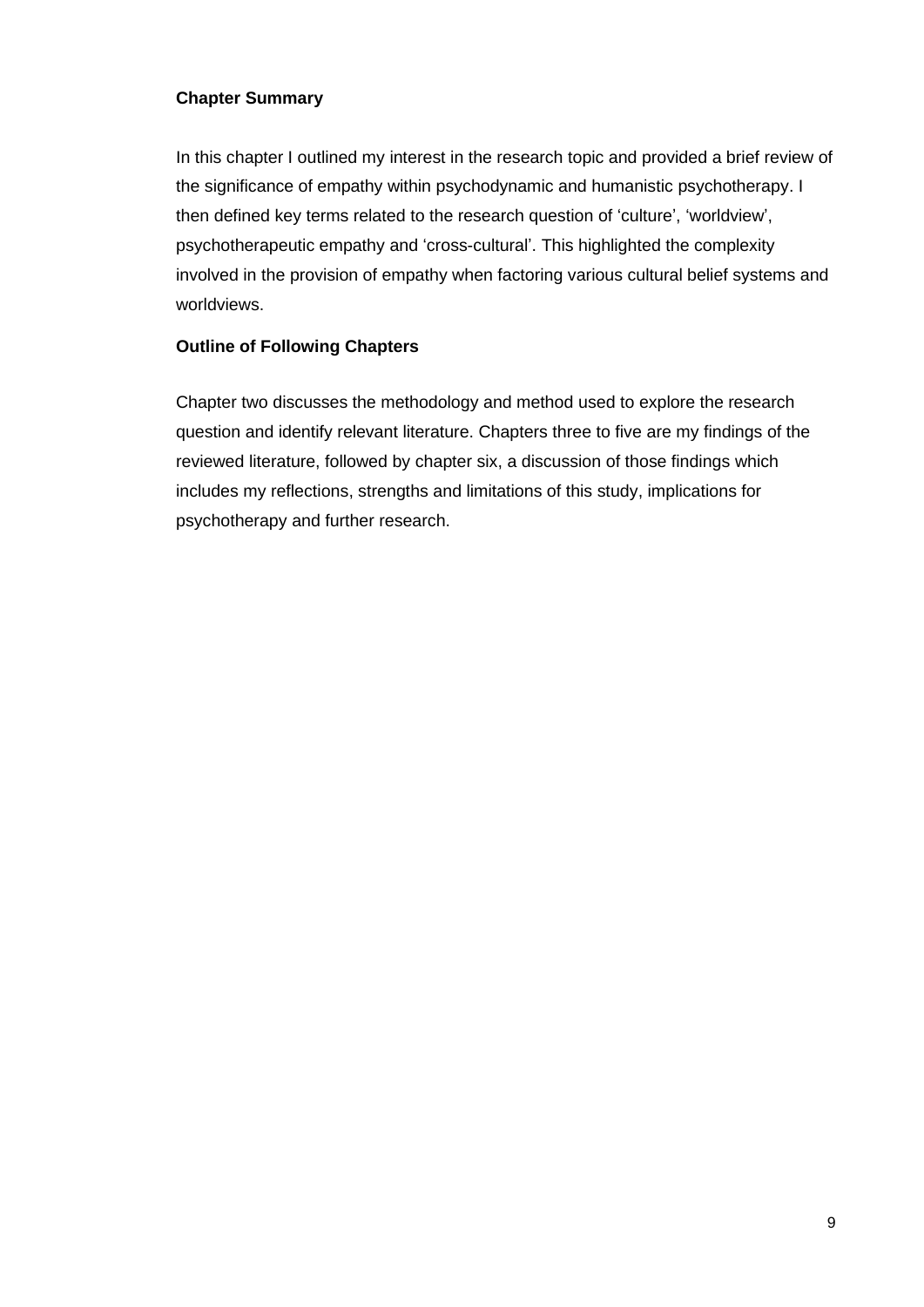## **Chapter two – Methodology and Method**

<span id="page-16-0"></span>This chapter provides rationale for the methodology and method used in this research, which is a hermeneutic literature review. I also outline my position as a hermeneutic researcher and describe the hermeneutic circle of inquiry model used in the search for relevant literature to conduct this study.

#### <span id="page-16-1"></span>**A Hermeneutics Interpretive Methodology**

Hermeneutic methodology is situated within the qualitative interpretive research paradigm and has similarities to the way cultural empathy is conceptualised in psychotherapeutic terms, making the methodology appropriate. The researcher interprets literature through the context of their worldview, while the therapist interprets the client through empathy which is also contextualised through their worldview. Each dyad, whether they are the researcher/literature or therapist/client, has a unique intersubjective relationship; the results of which cannot be replicated by a differently configured dyad. Using a literature review as the method, I shall review existing psychotherapy, psychology and counselling text books, journal articles and empirical research. In the process I, the researcher, become the hermeneutic catalyst, interpreting the literature from my worldview and what I perceive as challenges in the provision of empathy within cross-cultural dyads.

Fossey et al. (2002) state qualitative research is aimed at "developing understanding of the meaning and experience dimensions of human lives and their social worlds" (p. 730). The authors posit there are three main qualitative research paradigms that have been developed for human and social studies: empirico-analytical, critical, and interpretive. Through a process of deduction, I have used an interpretive paradigm as it corresponds most closely to the purpose of this research. According to Fossey et al. (2002) empirico-analytical research is a scientific method which aims to be objective and logical, using observational and experimental studies in an attempt to generalise the phenomena being studied. This research will not involve human participants, experiments or observation of empathy in cross-cultural dyads therefore an empiricoanalytical study design would be inappropriate.

Similarly, I found critical research inappropriate as it is designed to "uncover myths/hidden truths" (Fossey et al., 2002, p. 719) often regarding marginalised people, raising awareness of power differences between majority/minority groups. The agenda is often political, and goals of critical research are to proactively create radical social change. Blyler (1998) notes the primary goal is for emancipation and empowerment of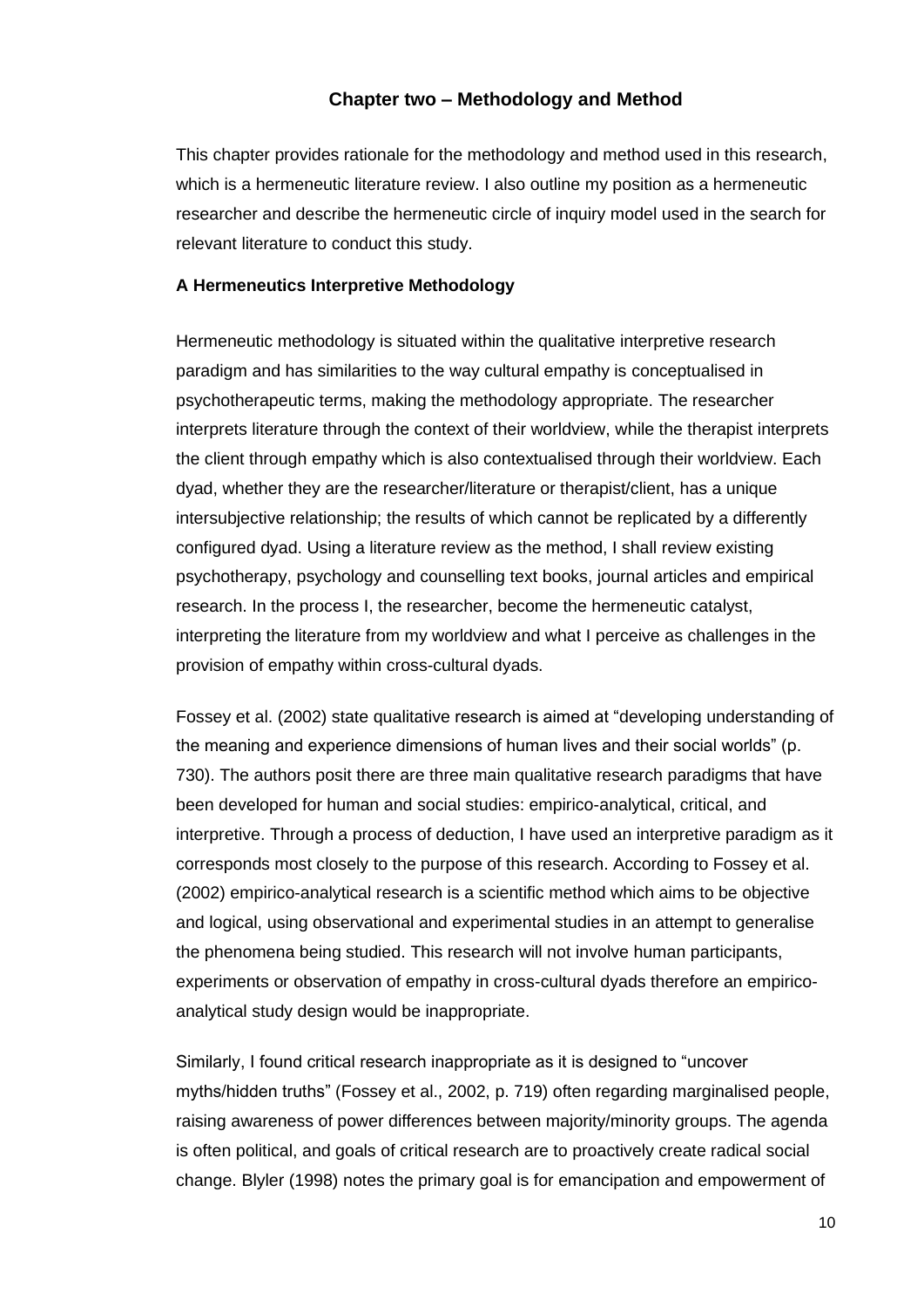the marginalised, to free people from domination. Research questions are therefore more likely to review historical and social perspectives regarding power and ideology, in order to create political and social changes. Although the research question raises awareness and critically questions the provision of empathy in cross-cultural dyads, the purpose and intent of this research is to interpret and understand authors views regarding cross-cultural empathy, rather than to uncover injustices towards minority cultures. The research is not politically motivated, nor does it seek to actively create radical social change. For example, had my goal been to facilitate legal changes at a governing level, to ensure all mental health professionals complete cultural competency training prior to practising psychotherapy, then a critical research methodology may have been appropriate. Cultural inequities highlighted in this research are an indirect result of the challenges of cross-cultural empathy. I have therefore chosen an interpretive methodology that suits the purpose of this research.

Boell and Cecez-Kecmanovic (2014) state that hermeneutics research is a model used in qualitative, interpretive research. The aim is to interpret, understand, and describe phenomena. This methodology does not claim to be objective as the researcher is very much part of the study. This methodology aligns with my intention to describe and understand empathy and its impact within cross-cultural dyads. As a hermeneutic researcher, I acknowledge that the literature review is a matter of interpretation and understanding from my perspective, and that there is no definitive answer to the research question (Christopher, 2001). Another researcher may potentially come to a different conclusion using the same literature. In fact, the purpose for choosing hermeneutic as the methodology, is to stimulate thinking and discourse amongst psychotherapists about the challenges of working cross-culturally in a multicultural world. Boell and Cecez-Kecmanovic (2014) note hermeneutics research is interested in the process of understanding the phenomena being studied whilst recognising that a final or unified understanding may not be possible.

#### <span id="page-17-0"></span>**History of Hermeneutics**

Originally hermeneutics was used to interpret the Bible and legal documents, which through the choice of syntax and linguistics, were open to interpretation (Sandage et al., 2008). In the 17th century, Schleiermacher (1768-1834) proposed a theory of hermeneutics as "an art of understanding" (as cited in Sandage et al., 2008, p. 345). He suggested that the interpreter empathically envisages the words and psychological intent of the author within the historical and social context in which it was written. Schleiermacher observed that understanding texts was difficult work, that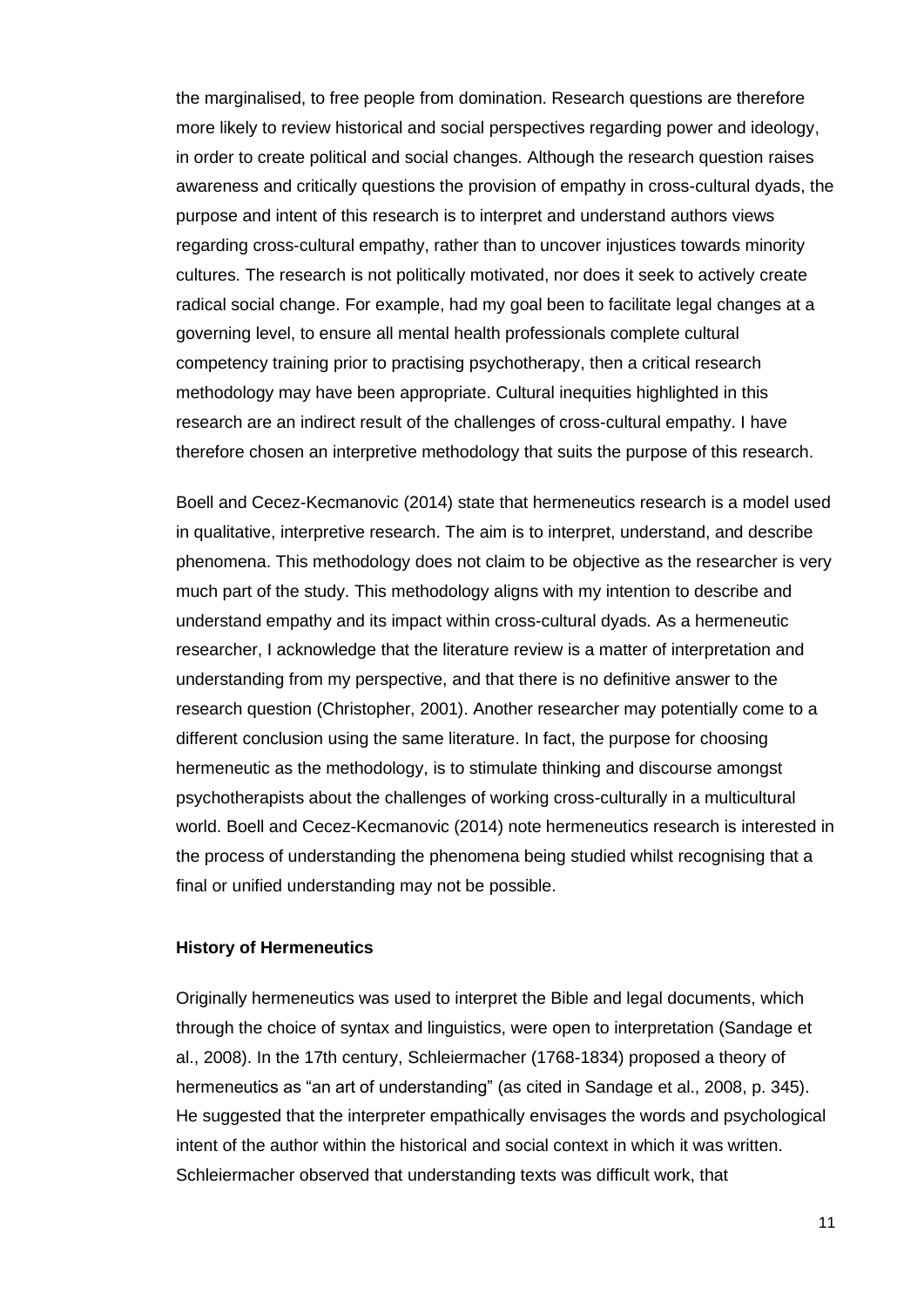"misunderstanding occurs as a matter of course, and so understanding must be willed and sought at every point" (Schleiermacher, 1977, p. 110).

During the era of the  $19<sup>th</sup>$  century romantics, hermeneutics was used to study history, aesthetics such as art and poetry, written and oral texts, and social sciences (Orange, 2011; Rennie, 2012). William Dilthey, who was influenced by Schleiermacher, believed that interpretation is subjective and comes from a person's historical and cultural experiences (as cited in Sandage et al., 2008, p. 346). We could apply this to the researcher's interpretation and understanding of literature, which is based on their subjectivity as a result of their experiences.

In turn, Dilthey influenced key phenomenologists such as Heidegger and Gadamer in the use of hermeneutics to think about and understand phenomena related to human social interactions. They veered away from the positivist and post-positivist paradigms used within the natural sciences, in which the researcher remained objective and detached from the research, aiming to generalise data. The qualitative interpretive model was created to better understand concepts within philosophy and the social sciences that are open to interpretation (Boell & Cecez-Kecmanovic, 2014).

When using hermeneutics as the methodology, I have been influenced by Gadamer's philosophy that human experiences of being in and relating to the world are based on dialogical interpretation and understanding. He states:

In reading a text, in wishing to understand it, what we always expect is that it will inform us of something. A consciousness formed by the authentic hermeneutical attitude will be receptive to the origins and entirely foreign features of that which comes to it from outside its own horizons. Yet this receptivity is not acquired with an objectivist "neutrality" … The hermeneutical attitude supposes only that we self-consciously designate our opinions and prejudices and qualify them as such, and in so doing strip them of their extreme character. In keeping to this attitude we grant the text [the other] … to manifest its own truth, over and against our own preconceived notions. (Gadamer, 1979, pp. 151-152)

The reference to 'horizon' in Gadamer's writing refers to a person's concept of the world based on their experiences bound within the period and cultures they live in. We can only know what we know from our own frame of reference. Gadamer (2013) believed that texts should be understood through the lens of the era and culture in which they were written. When a researcher is engaged with literature that has its own historical cultural topography, they need to keep in mind for whom and why the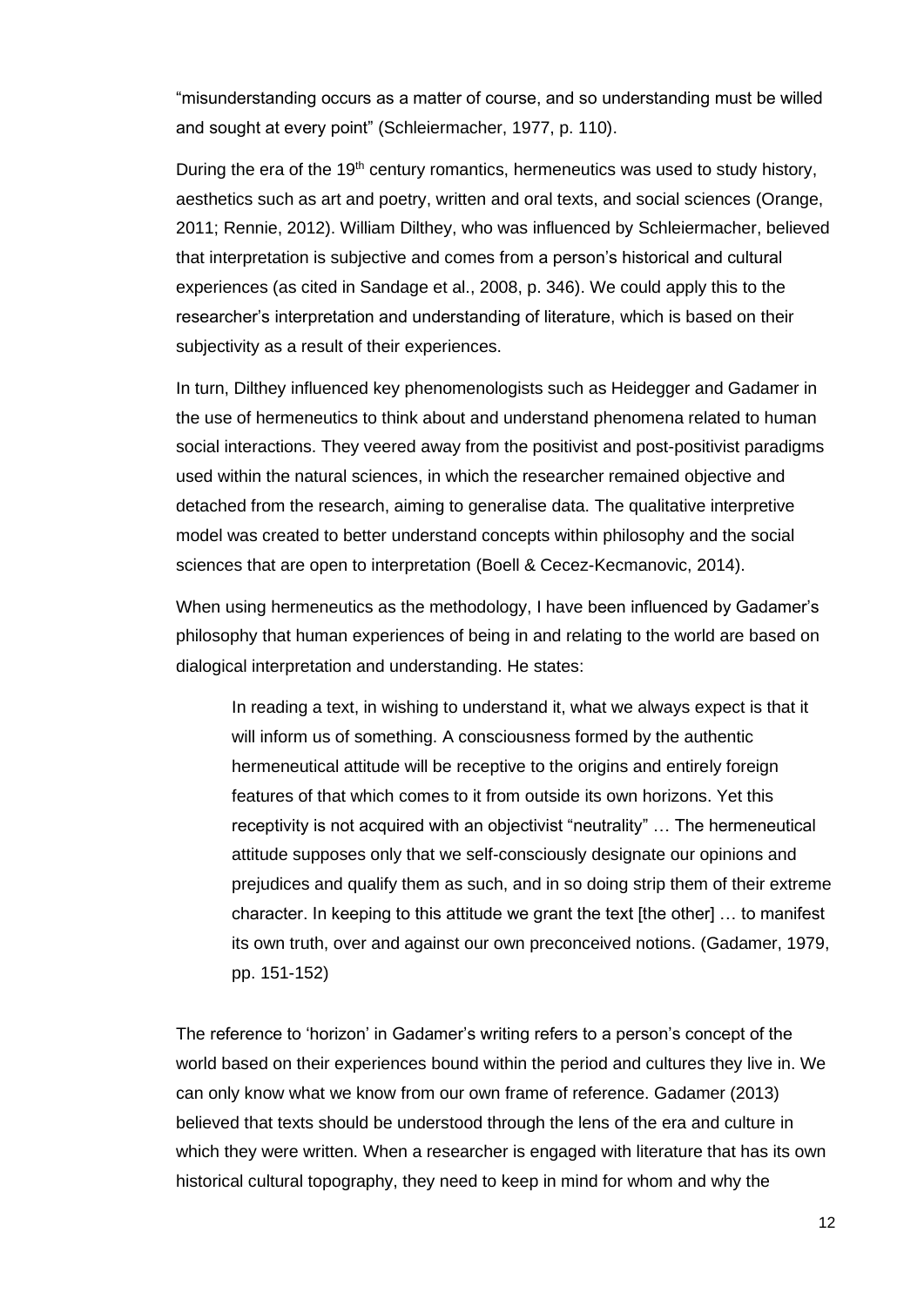literature was written, the significance of the text within the period, and the intention of the author. The researcher also needs to identify their beliefs, attitude, and preconceptions regarding the research topic to enable them to look beyond their own horizon, seeing the text in the context for which it was written. Gadamer describes this melding of the past and present relationship between researcher and author, as the "fusion of horizons" (2013, p. 264). Similarly, as a therapist, how I perceive empathy, requires me to understand my worldview and belief systems and that of the client. This, I believe is in essence, Gadamer's idea of 'fusion of horizons'. Later in this chapter, I outline how my worldview has been shaped and influences this research.

#### <span id="page-19-0"></span>**Link between Empathy and Hermeneutics**

Gadamer et al. (2001) acknowledge that there is a hermeneutic philosophy in understanding people:

the art of reaching an understanding … is not monological: rather, it has the character of a conversation. Our human form of life has an "I and thou" character and an "I and we" character… And reaching an understanding happens in conversation, in a dialogue. (p. 79)

Interpreting and understanding what is being expressed by the client requires two parts to the hermeneutic process. The first part is acknowledging that there are two people communicating from their own worldview (I and thou) and secondly knowing that the intersubjectivity involved in therapy has its own characteristics of a dyad (I and we). Communication of empathy involves verbal and non-verbal expression and is nuanced with different meanings and understanding for each person. There is a similarity in the hermeneutic principles of interpretation and understanding of clients as there is with texts. The difference in therapy is that through real-time dialogue the dyad can come to some form of mutual understanding of each other that is not available in the dyad interaction between texts and reader.

Grondin (1997) expands Gadamer's concept of requiring two or more people in dialogue to understand each other, by stating that we can open our horizon and worldview to that of the other through conversation, and suggests that "only in conversation, only in confrontation with another's thought that could also come to dwell within us, can we hope to get beyond the limits of our present horizon" (p. 124). Both Gadamer and Grondin recognise that understanding is reached only through dialogic engagement, whether reading a text or in therapy. Understanding our own worldview and horizon while being receptive to another person's worldview expands our horizon and opens us to accepting other worldviews. The dyad interprets, understands, and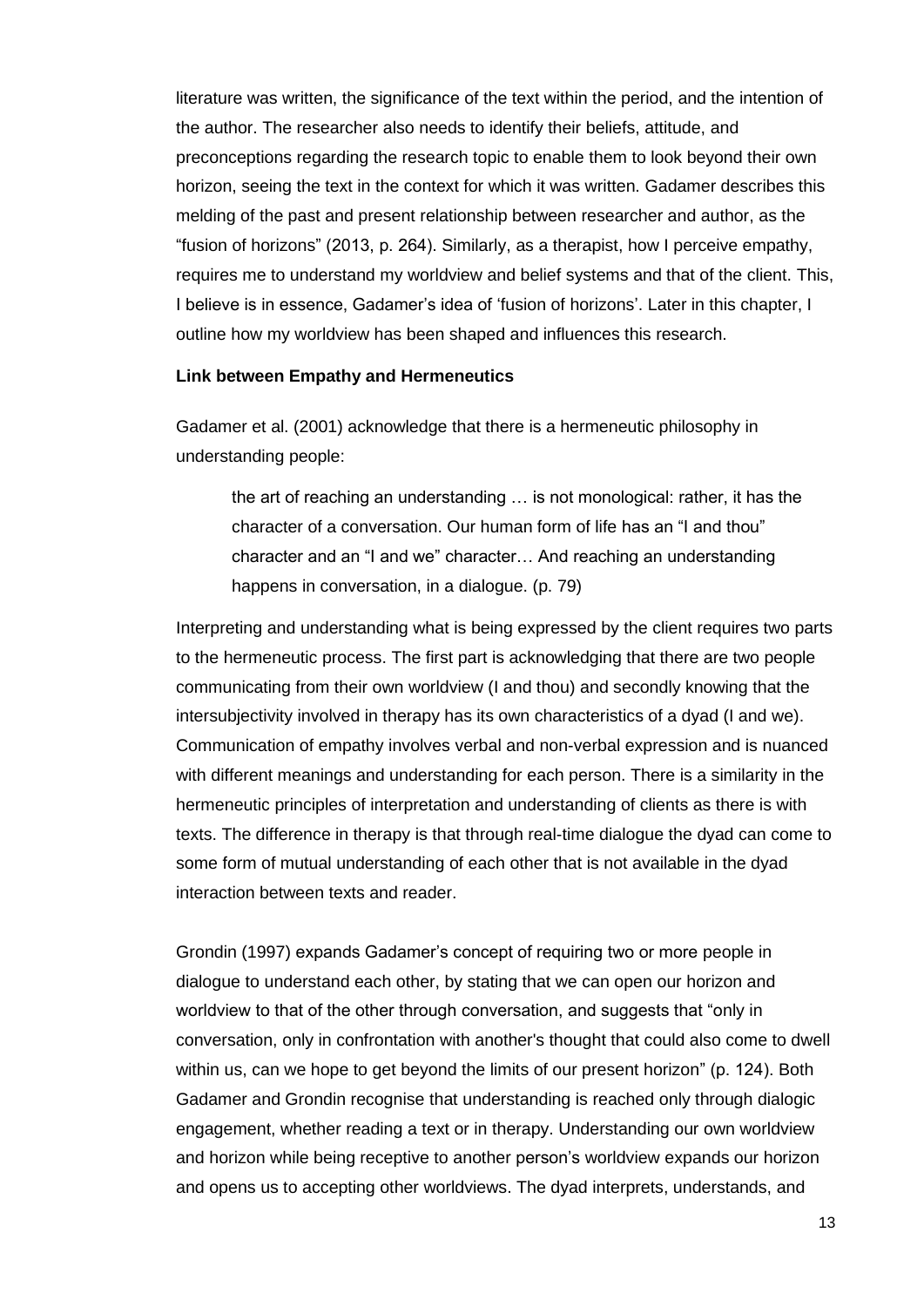communicates uniquely based on their respective worldviews. A different dyad and configuration of worldviews would result in a different interpretation. Similarly, the hermeneutic researcher reads and interprets literature according to their understanding of the content, contextualising the reading from the point of view of the research question. Therefore there are preconceptions and prejudices that the researcher inevitably brings to the topic. Psychotherapy is similar, as the main medium through which the therapist develops an understanding of the client's world is through dialogue.

## <span id="page-20-0"></span>**Foregrounding my Position as the Researcher**

At this stage I shall foreground my position as a hermeneutic researcher in relation to the topic, including discussing my cultural understanding of empathy, its place within psychotherapy and cross-cultural dyads, and any preconceptions and biases I have relating to the research question. This forms part of the research reflexivity and transparency that is required when conducting research (Creswell, 2003).

My complex cultural identities have consciously and unconsciously shaped my beliefs, values, life choices and relationships. In some ways and in some circumstances, I follow the norm of certain cultures and in other ways I am non-stereotypical. Therefore I am sometimes like others, sometimes like all and at other times like no one else as posited by Sue and Sue (2008) while explaining the "Tripartite Development of Personal Identity" (p. 34) model created by Sue (2001). My worldview is a blend of collectivist and individualist, Western and non-Western philosophies, and beliefs. I accept and reject parts of each culture's norms, forming biases and prejudices according to my values. As stated in the introductory chapter, my Indian ethnicity, female gender, sexuality as a lesbian woman, role as a daughter, country of birth, all play a part in forming cultural identities based on the values and beliefs I have been brought up with and introjected (internalised) as parts of my self-identity.

My non-Western holistic outlook regarding empathy means that I view the phenomena as an embodied and spiritual connection with fellow human beings that does not need to be categorised or viewed as a separate construct from my care and concern for clients for the purposes of therapy. It is a natural part of my interaction with others. I do not distinguish between empathy, love, compassion, sympathy as they are all intertwined in the way I experience the other. The provision of empathy requires me to be fully present for the client through constant attunement and engagement, this helps me to interpret and understand nuanced communication through my embodied experience of the client as well as a connection between our minds and souls. I believe there are instances when cultural beliefs may create a barrier to understanding clients. Currently an excellent example in differing beliefs systems is the divide amongst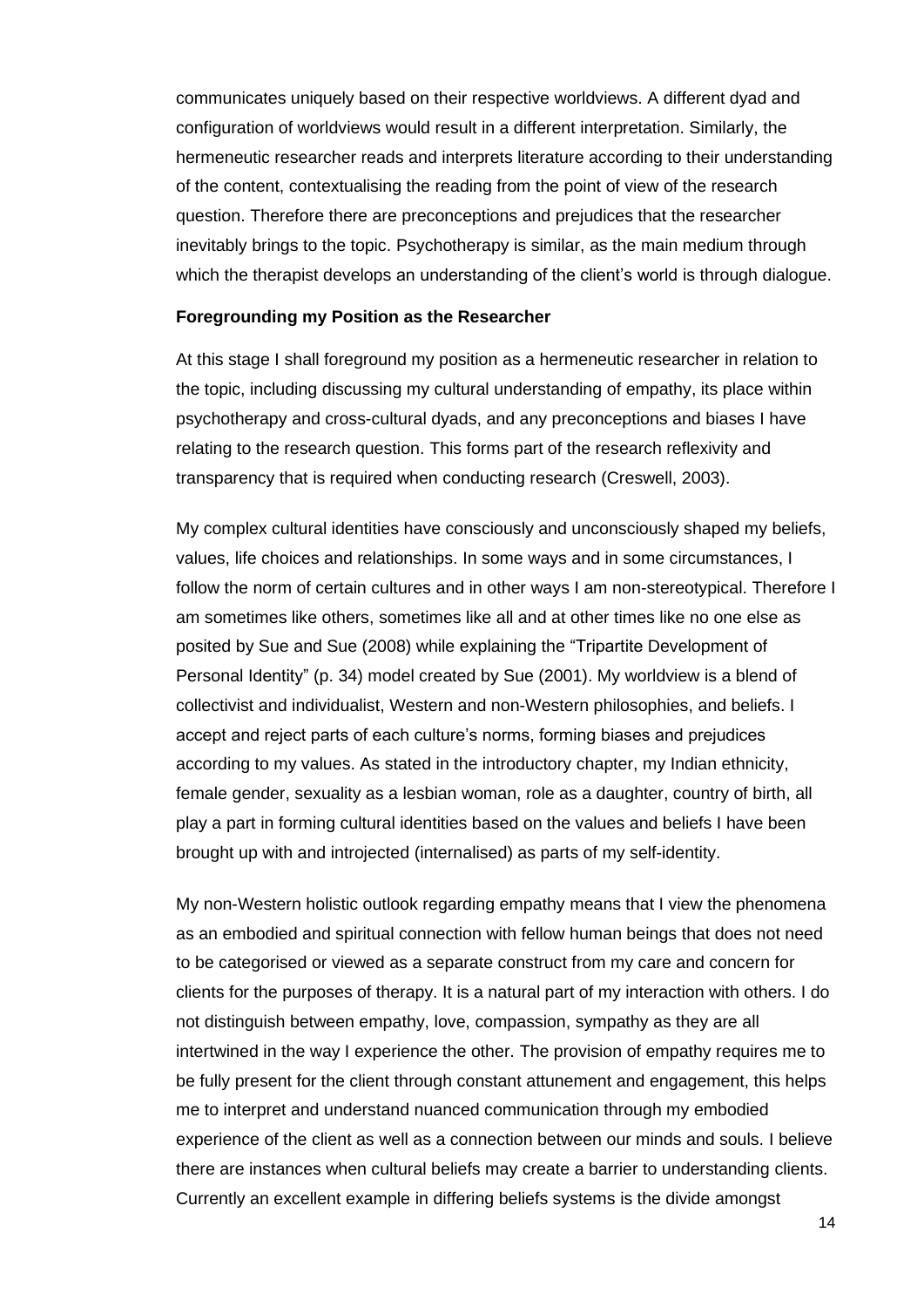people regarding Covid-19 vaccinations. Other issues such as abortion, suicide and arranged marriages may create conflict in the therapist based on their cultural values.

Sue et al. (2019) posit that being a culturally responsive therapist means looking at one's own "racial/cultural being" (p. 6), beliefs, values, and biases in order to understand how this affects one's relationship with clients. During this research I have been confronted with my own biases and stereotyping of races, genders and prejudices. My worldview and horizon will affect how I conduct this hermeneutic research and empathise with clients. I liken empathy to seeing colours. Is the green leaf I see exactly the same green to another person and how will we ever know? The fact is that we can never know, for one cannot see from another person's eyes. My experience of empathy in clinical practice is akin to watching a movie. As my client tells their story, I imagine myself in the movie walking, thinking, and seeing what the protagonist (client) is thinking and feeling as each part of their story is told. I see the other characters in their story and how each affects my client. As they describe an experience, I may feel sad or angry or happy. I look at the face of my client and see if they are feeling similarly. I look at their body and non-verbal language and imagine what may be going on, how they may be thinking and feeling and sometimes I walk alongside them as though I were there although a part of me knows that I am on the outside looking in. This is what I imagine Kohut meant by "vicarious introspection" (1959, p. 461).

To be able to understand people's experiences from different walks of life requires me to draw from my knowledge of similar life experiences and affects (feelings and emotions) and the customs, traditions, mannerisms of different cultures that I have been exposed to, whilst remaining open to the possibility that the knowledge I have may be inaccurate and unhelpful for the client. Schleiermacher's (1977) notion that misunderstandings are inevitable, makes sense to me, and highlights the importance of continuous dialogue between the dyad to ensure accurate understanding.

The following section describes the method and approach I used to find relevant material for this hermeneutic literature review.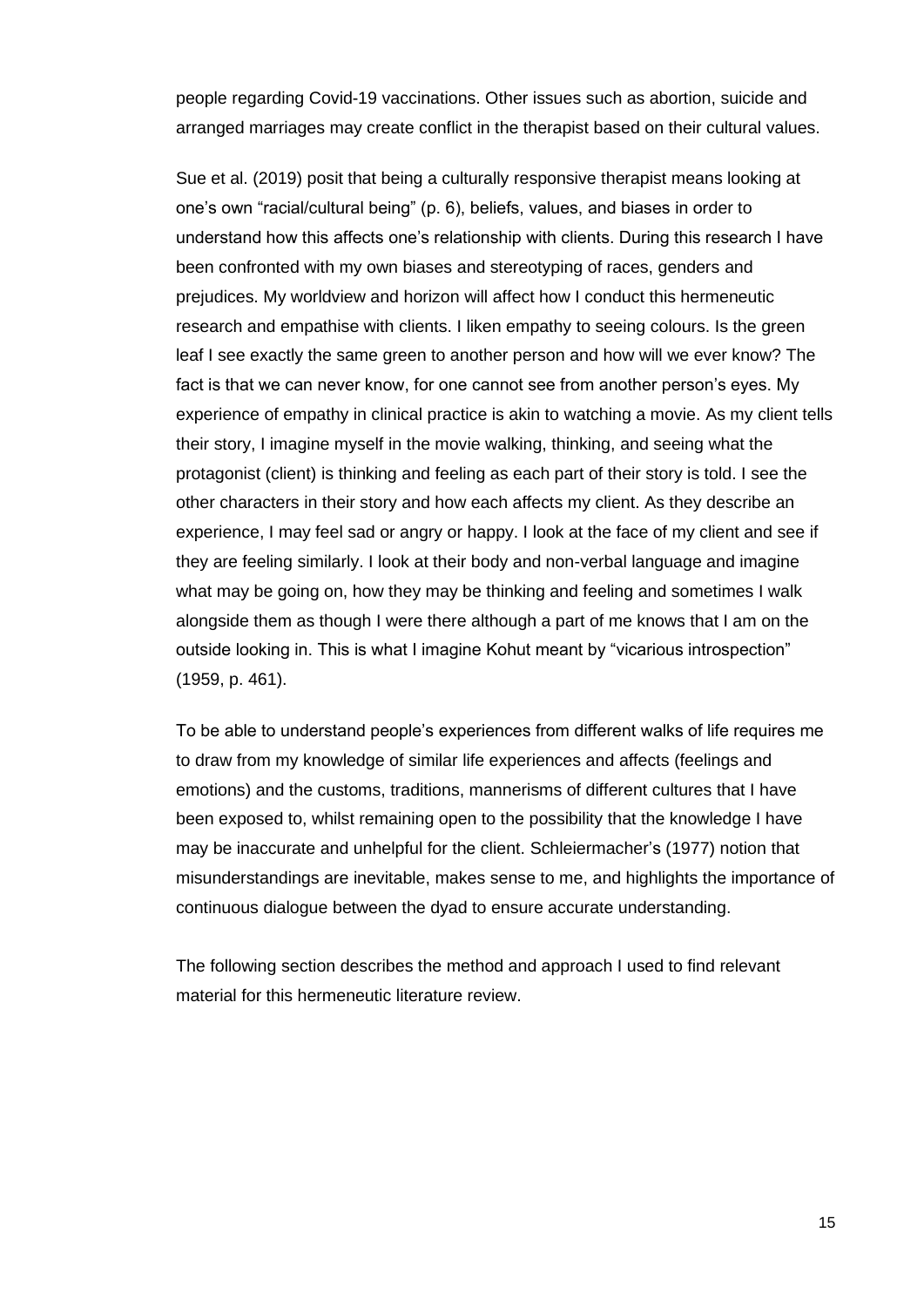## **Method**

## <span id="page-22-1"></span><span id="page-22-0"></span>**Applying the Hermeneutic Circle of Inquiry**

Schleiermacher (1977) proposed a methodical approach to the hermeneutic interpretation of texts that involved moving back and forth between the whole and the parts of a text to give a clearer idea of the intention with which the text was written. A contemporary model for hermeneutic research involves the two-part hermeneutic circle of inquiry (Boell & Cecez-Kecmanovic, 2010). This approach enables researchers to search and filter literature on the topic, refining along the way so that the material gathered is relevant to the research question. The following process shows how a hermeneutic literature search is accomplished. This process can have several iterations before the final selection of literature is made.

## <span id="page-22-2"></span>**Literature Review as Method for Hermeneutic Research**

The method chosen for this research is a literature review conducted using the two-part process of the hermeneutic circle of inquiry developed by Boell & Cecez-Kecmanovic (2014). The authors illustrated that the first part is to search, sort, select, acquire, read, identify and refine existing literature. This process is repeated several times before data is ready to progress to the second part for analysis and interpretation which involves mapping, classifying, critically assessing, and developing an argument for the research question. The second circle can also be repeated and refined several times before final consolidation and write-up.

According to Grant and Booth (2009) there are several types of reviews that can be conducted for research, such as systematic, critical, literature, mapping, and metaanalysis. I have chosen a hermeneutic literature review as it allows flexibility in choosing a wide range of published material from books written by authors in the field, research studies, journal articles, and areas related to psychotherapy such as human sciences. This method aims to consolidate published material related to the research question as well as identifying omissions and areas for future research. A literature review is typically narrative in style and can be analysed thematically, conceptually, chronologically, or using other relatable forms of inquiry. In this research I shall be conceptualising my findings. A weakness of this type of review, as stated by these authors, is the subjectivity and bias of the researcher. This can lead to literature selection that inadvertently excludes potentially significant material. As this is a hermeneutic literature review, the subjectivity of the researcher is part of the research and therefore it is inevitable that the choice of literature included will be biased during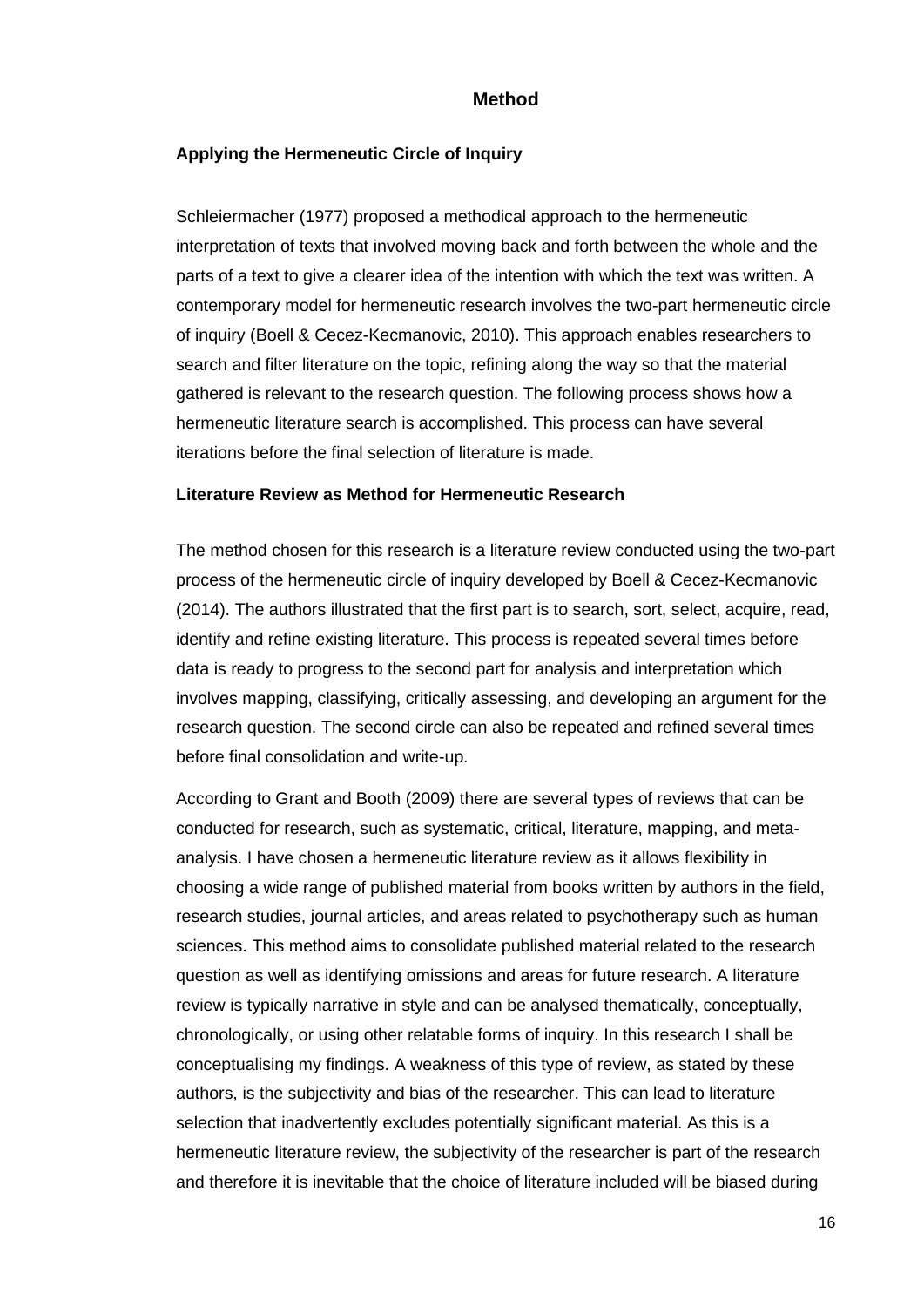the selection process. Gadamer (2013) posited that impartiality is not possible in hermeneutic research, however when the interpreter is conscious of their prejudices and foregrounding, they are likely to be open to other points of view and others' horizons.

I have chosen to keep the focus of the research question relatively narrow to investigate challenges in the provision of empathy based on the therapist's cultural beliefs and worldview. Other inter-related areas such as cultural competency, training in cross-cultural practice and opposing views regarding whether empathy is a required condition for therapeutic change, are topics in their own right and have not been considered due to the time frame, scope, and limits of this research project. Within the epistemological traditions of interpretive research, knowledge is contextually and intersubjectively constituted. Aware of my bias that empathy is challenging in crosscultural situations, I deliberately broadened my search to include many counselling related professions, the human and social sciences and anthropology. Broadening the search helped me remain open to authors who may oppose the idea that empathy is challenging in cross-cultural situations or that therapists' cultural beliefs and worldview do not influence the provision of empathy.

My initial search was to find keywords that explained empathy within dyads who have different cultural outlooks. The difficulty in sourcing literature came from the varied vocabulary and keywords used to describe the intersection of diverse cultures. 'Crosscultural', 'multicultural', 'transcultural' and 'intercultural' were the main keywords describing interaction between people of different cultures. 'Multicultural' is a term used predominantly in American literature while 'transcultural' is more commonly used in Britain, to describe working with people from a wide range of cultures who may be of different cultures to the therapist (Lago, 2011). 'Intercultural' is described as the intersection between cultural groups that highlights significant differences between cultures and is used in social studies rather than psychotherapy literature (Koegeler-Abdi & Parncutt, 2013). Lee (2012) explains that the term 'cross-cultural' means that the dyad identifies with "an array of multiple diversity factors and create multiple cultural identities, some matched or mismatched between a client and clinician" (p. 24). I chose cross-cultural as the meaning that felt most closely aligned to the research topic. Keywords that described the second part of my research question regarding challenges varied with many authors using terms such as 'issues', 'challenges' and 'barriers' to identify challenges while working cross-culturally.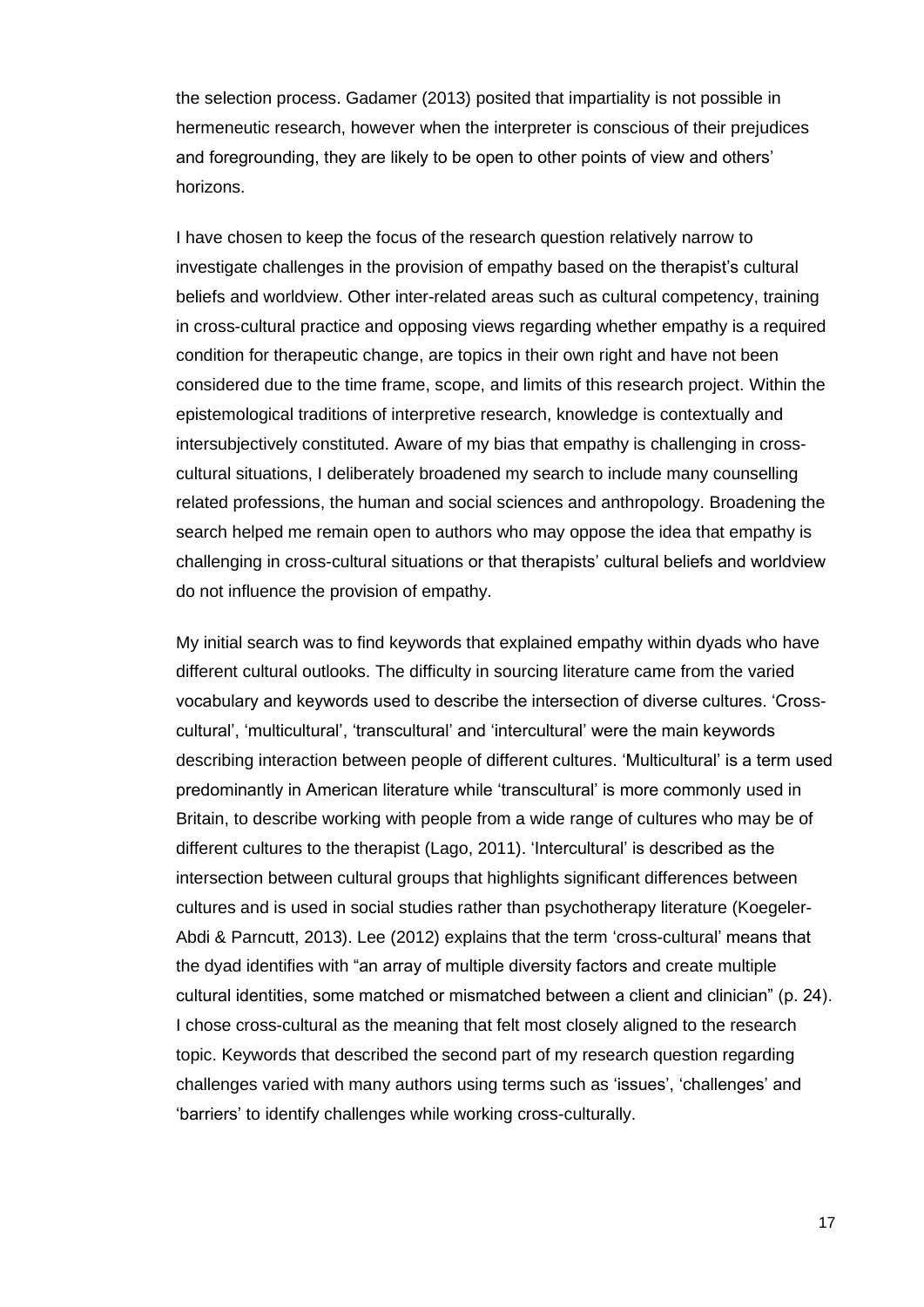## <span id="page-24-0"></span>**Initial Search**

The aim of my initial search was to learn what had been previously written in the field of psychotherapy, on the topics of 'empathy' and 'culture'. The first part of the hermeneutic inquiry began with a general literature search starting with articles that had been part of my coursework readings and assignments. Once I became familiar with the common terminology used, I cast a wider net, searching through psychotherapy related databases, using Boolean and truncation methods where possible to narrow the search (Boell & Cecez-Kecmanovic, 2010). I used advanced search fields when available, limiting the search to peer-reviewed articles and text books. The following table denotes my initial keywords and search combinations.

## <span id="page-24-1"></span>Table 1 *Initial database search*

| Key search words                                                                                              | <b>Database</b>           | <b>Total of peer-</b><br>reviewed articles<br>and text books |
|---------------------------------------------------------------------------------------------------------------|---------------------------|--------------------------------------------------------------|
| Cross-cultur* OR intercultur*<br>AND empath* AND psychotherapy* OR<br>counsel*                                | Scopus                    | 14                                                           |
| Psychotherapy AND empathy AND<br>interculture OR multiculture OR cross-<br>cultural                           | <b>AUT library search</b> | 144                                                          |
| Cross-cultural OR intercultural OR<br>transcultural AND emotion AND<br>psychotherapy OR therapy OR counseling | <b>AUT library search</b> | 47,629                                                       |
| Cultur* AND express* AND<br>psychotherapy* OR counsel* OR<br>psychology*                                      | PsycINFO (Ovid)           | 5719                                                         |
| Cultur* AND express* AND<br>psychotherapy* OR counsel* OR<br>psychology* AND empath*                          | PsycINFO (Ovid)           | 208                                                          |
| Psychotherap* AND empath* AND cultur*                                                                         | PsycINFO (Ovid)           | 8                                                            |
| Psychotherapy* AND cultur* AND<br>negative*                                                                   | PsycINFO (Ovid)           | 15                                                           |
| Cultur* AND empath*                                                                                           | <b>AUT library</b>        | 8 textbooks                                                  |

By scanning the abstract and conclusion of articles, I was able to gather literature that included the general topic of cultural empathy. There were three main areas that emerged within the literature that covered challenges/issues, cultural competency, and general cultural characteristics or features of particular groups of people based on ethnicity, gender, age, disabilities, religions, sexuality. I also found that the majority of the literature was targeted towards European and American multicultural relationships.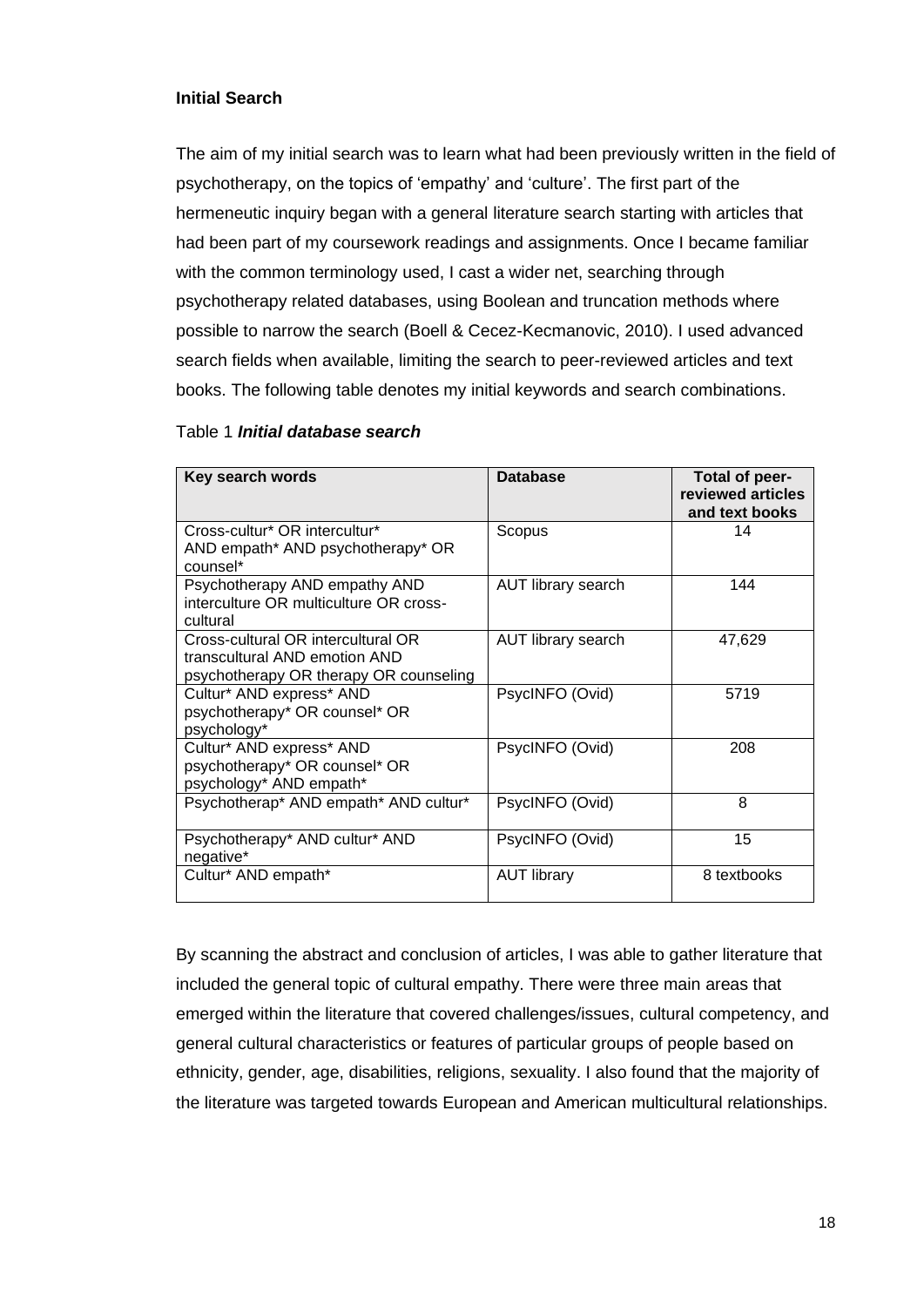## <span id="page-25-0"></span>**Inclusion and Exclusion Criteria**

From the initial search, I began the process of narrowing my selection using inclusion and exclusion criteria to those articles, books and book chapters that were directly relevant to my research question. I included empirical research, articles in published and peer-reviewed journals, and books written in English that were found in the Auckland University of Technology (AUT) library. I included seminal as well as contemporary literature within psychotherapy, psychology, counselling, anthropology, education, human, and social sciences. I excluded literature that discussed groups rather than dyads and ones that did not address challenges, issues, or barriers in cross-cultural empathy. I also excluded clients' experiences of empathy in crosscultural situations, as the focus was on the therapist's provision of empathy. By including clients' experiences, I would have had to interpret the literature from both clients' and therapists' perspectives which would have been outside the scope of this research. Through this sifting process I was left with eight articles and eight books that related directly to my research question.

#### <span id="page-25-1"></span>**Refined Search**

From the literature gathered in the initial search, I then used the snowballing technique recommended by Boell and Cecez-Kecmanovic (2010) to expand my literature base by using the references included in the journal articles and books I had already gathered. This is an easy technique that complemented my database searches and sped up the process. Once again I noticed that majority of literature related to European and American (Eurocentric) cross-cultural experiences. I was unable to locate much literature relating to empathy in cross-cultural dyad within Aotearoa New Zealand. It is possible that I have not been able to find such literature due to the limitations of the databases and snowballing confines of my search. Another possibility is that in non-Western cultures empathy is not separated from other feeling states and therefore not researched as a separate construct. A further possibility is that non-Western authors may have written in a language other than English, which I have not included.

The Eurocentric literature was specific to cross-cultural counselling within those regions. I found very little research had been conducted relating to multicultural populations within the South Pacific nations. Each country has its own cultural dynamics and the specific challenges experienced in America or Europe may not be relevant or transferable to cross-cultural dynamics of other countries. However, I was able to identify key challenges that can relate universally to the provision of crosscultural empathy. These challenges relate to therapists' lack of awareness of their own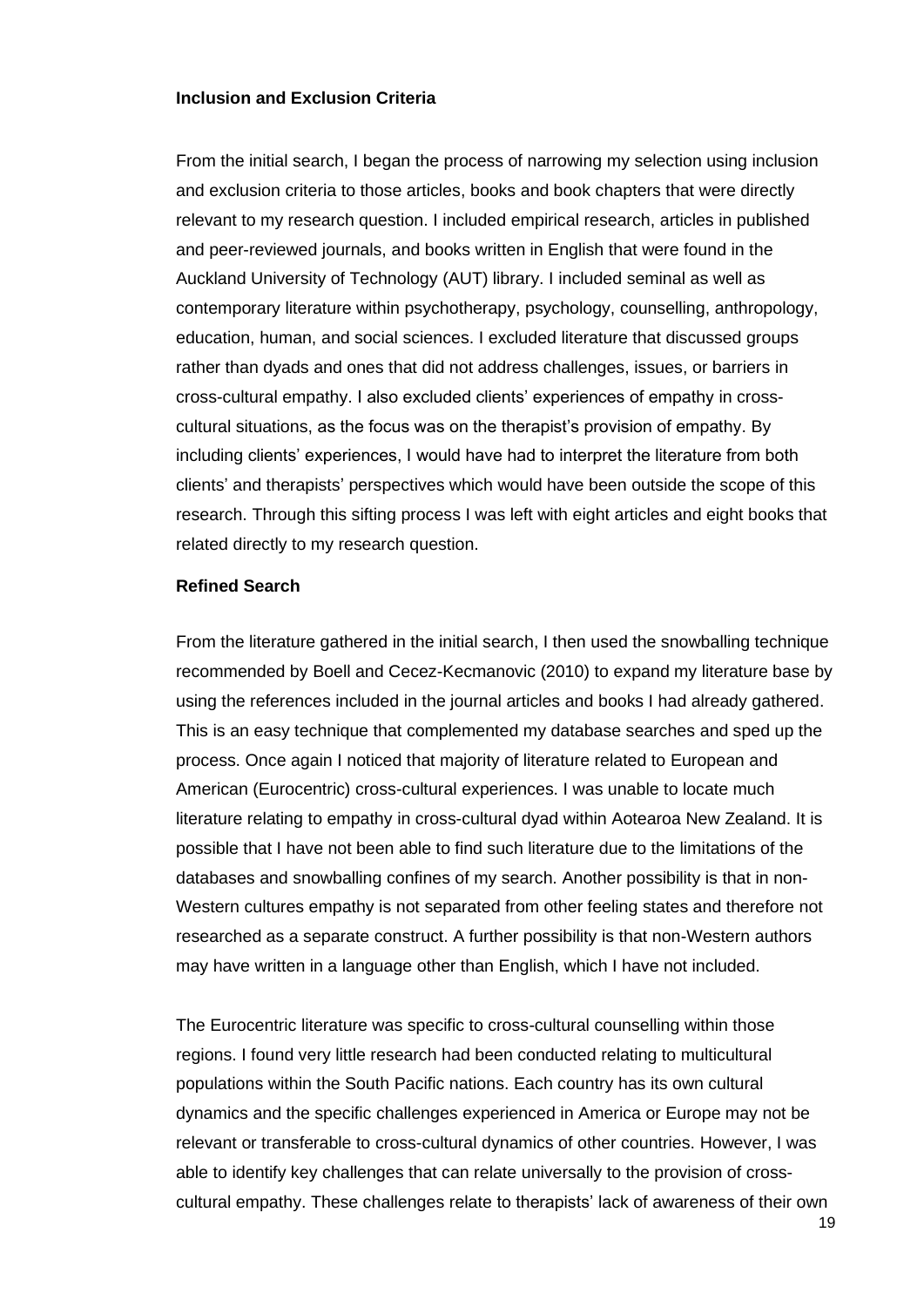cultural attitudes and worldview potentially leading to biases, cultural encapsulation, stereotyping, racism, prejudices, power dynamics and language barriers when relating to those from other cultures.

Once the first circle of the hermeneutic process had been completed, I began the second part of the process by reading, interpreting, understanding, sorting, classifying, critiquing, and analysing. This constituted moving from the whole to parts and parts to the whole as endorsed by Schleiermacher (1977). The overview, abstract and conclusion of a whole article often gave me a general sense of the content whereas each paragraph or chapter provided me with details and examples that helped me understand the overall concepts. At times making sense was challenging and I would find myself resisting the viewpoint of authors, unable to see their horizon. When feeling stuck I would distance myself from the article, to provide space and time to grapple with their ideas until I was able to gain perspective from another's point of view.

As I delved deeper into the research topic, the literature led me in several directions that felt linked; I wanted to follow those directions to find out more and more, so that I could understand the topic deeply in all its entirety. Gadamer refers to this hermeneutic response in wanting to make everything knowable as an "un-ending dialogue" (Gadamer, 1984, as cited in Grondin, 1994). Boell and Cecez-Kecmanovic (2010) conclude that this never-ending process can make it challenging to exit the hermeneutic circle. The authors recommend remaining within the scope of the research and time constraints of the study. Reminding myself of the time limits and focus of the research helped me exit the hermeneutic circle once I felt that I had sufficient material to form a broad understanding of the research topic.

#### <span id="page-26-0"></span>**Chapter Summary**

This chapter outlined the methodology and method involved in conducting a hermeneutic literature review and the validity for such an approach for my research question. In doing so, I discussed how the hermeneutic circle of inquiry helped identify relevant material that was used for this literature review. I also discussed my subjectivity and position as a hermeneutic researcher including any biases and preconceptions that were part of my worldview. Finally I described the process of exiting the hermeneutic circle of inquiry.

The following three chapters form the findings for my hermeneutic literature review. Chapter three addresses the conceptualisation of empathy in psychotherapy and human sciences, differentiating between empathy in general and from a cultural perspective. Chapter four addresses the effect therapists' worldview, cultural identities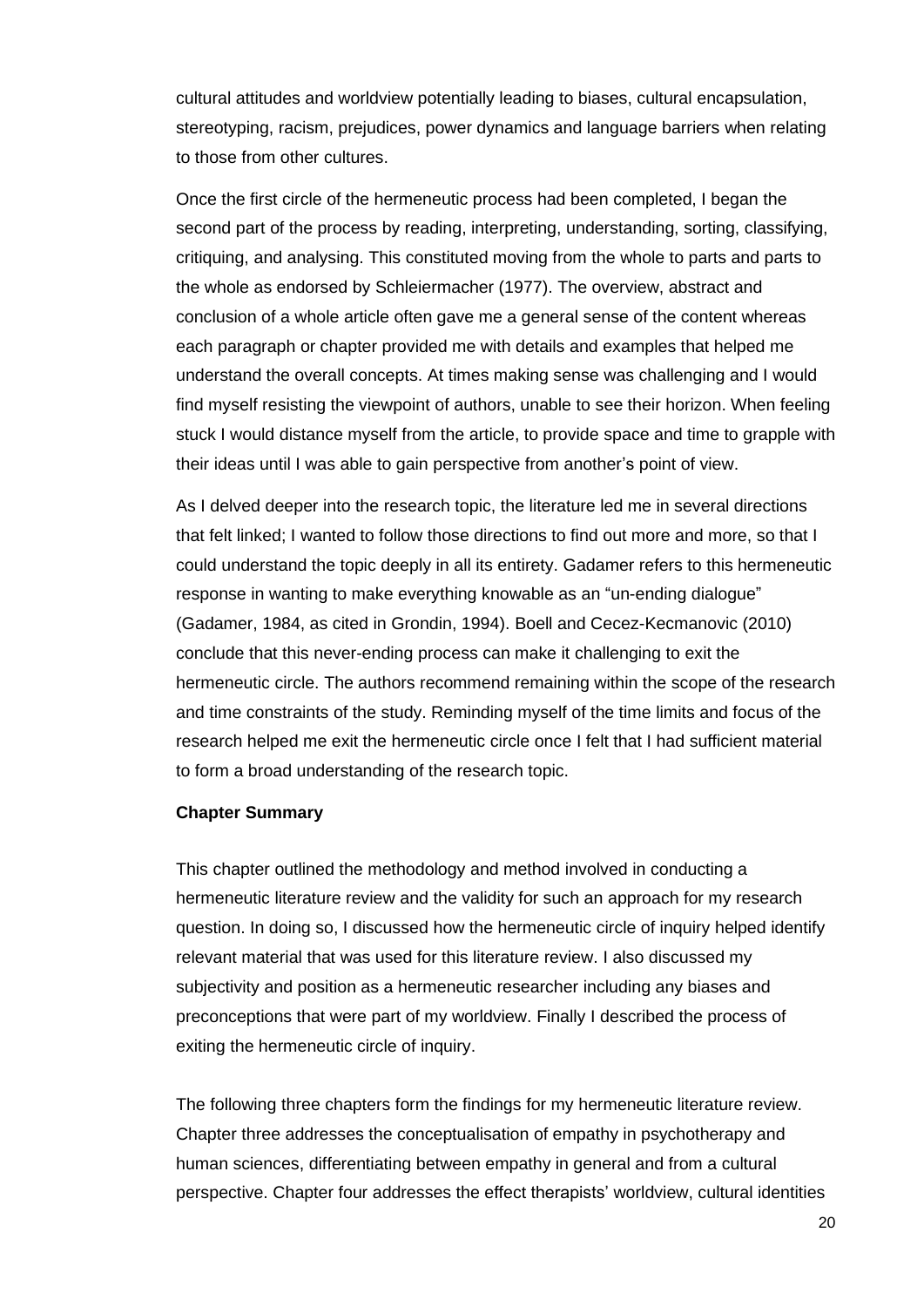and notions of 'self' have on the provision of empathy in cross-cultural situations. Chapter five addresses the specific issues arising from therapists' worldview and cultural beliefs. My findings are discussed in chapter six pulling together the key points that were identified through the literature review, followed by what the findings mean for psychotherapy and the implication for psychotherapists as well as suggestions for further research.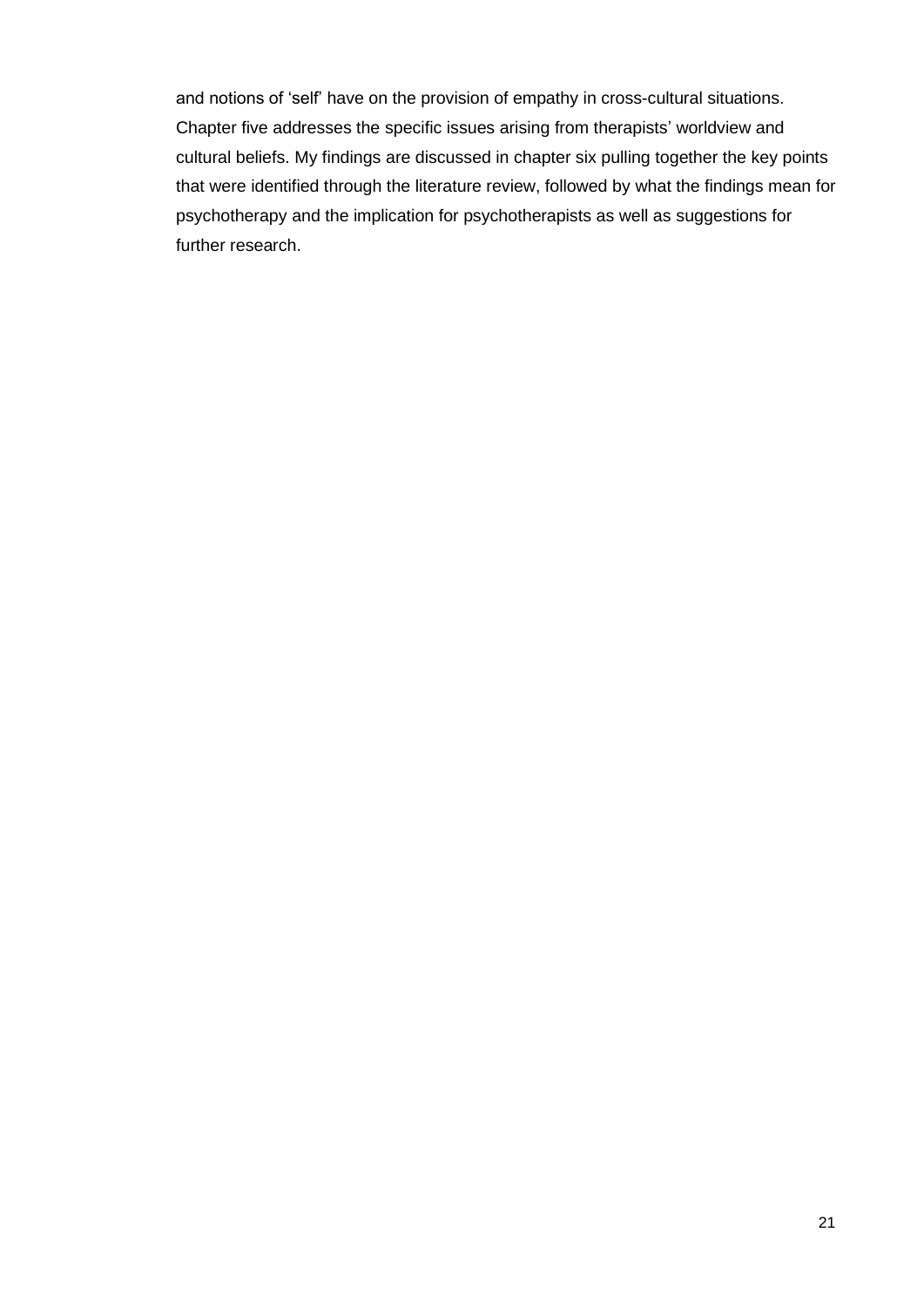## **Chapter 3 - Empathy**

<span id="page-28-0"></span>This chapter reviews literature that conceptualises and differentiates cultural empathy from general empathy, and the significance of this distinction when engaging crossculturally with clients.

#### <span id="page-28-1"></span>**Carl Rogers on Empathy**

Carl Rogers, a humanistic psychologist, is renowned for his development of clientcentred or person-centred therapy and the role of empathy in facilitating positive therapeutic change in clients (Cohen, 1997). Rogers (1957) noted that empathy involved "understanding of the client's internal frame of reference" (p. 96) and was a core condition of therapy. He suggested that positive changes of behaviour in clients was partially a result of the therapist's ability to communicate empathy effectively. Rogers (1957) claimed that "accurate empathy" (p. 99) involved a high degree of mutual understanding between the dyad of the client's internal world. He intimated that when compatibility was low, empathy may not be accurate. Rogers (2012) acknowledge the importance of cultural influences in a person's life. He compared empathy to culture suggesting that just as understanding the client's internal frame of reference helps therapists to make sense of their behaviours, therapists also need to understand the cultural norms and behaviours that create the client's internal world. Rogers (2012) claimed that individuals introject social values from cultures they are exposed to and these values are included as part of their self-identity. He posited that positive cultural introjections enhanced and maintained self-identity whereas negative perceptions de-stabilised the self. Rogers argued that failure to understand the psychology of a person's behaviours occurs when the therapist generalised or applied their own personal values instead of the client's. Rogers concluded that it is unrealistic and unachievable to empathise fully with all that the client has experienced in their "phenomenal field including both the conscious elements and also those experiences not brought to the conscious level" (2012, p. 701). He suggested that a sufficient amount of empathy over a long period of time is enough to provide the conditions for therapeutic change.

Rogers makes a valid observation that it is unlikely that therapists will reach a full understanding of the client's psychological internal world through empathy. I link Rogers suggestion that good enough empathy over time is sufficient, to Winnicott's idea of a "good-enough mother" (Winnicott, 1971, p.10). Just as an infant learns to tolerate inconsistencies in mothering with a mother that is good enough most of the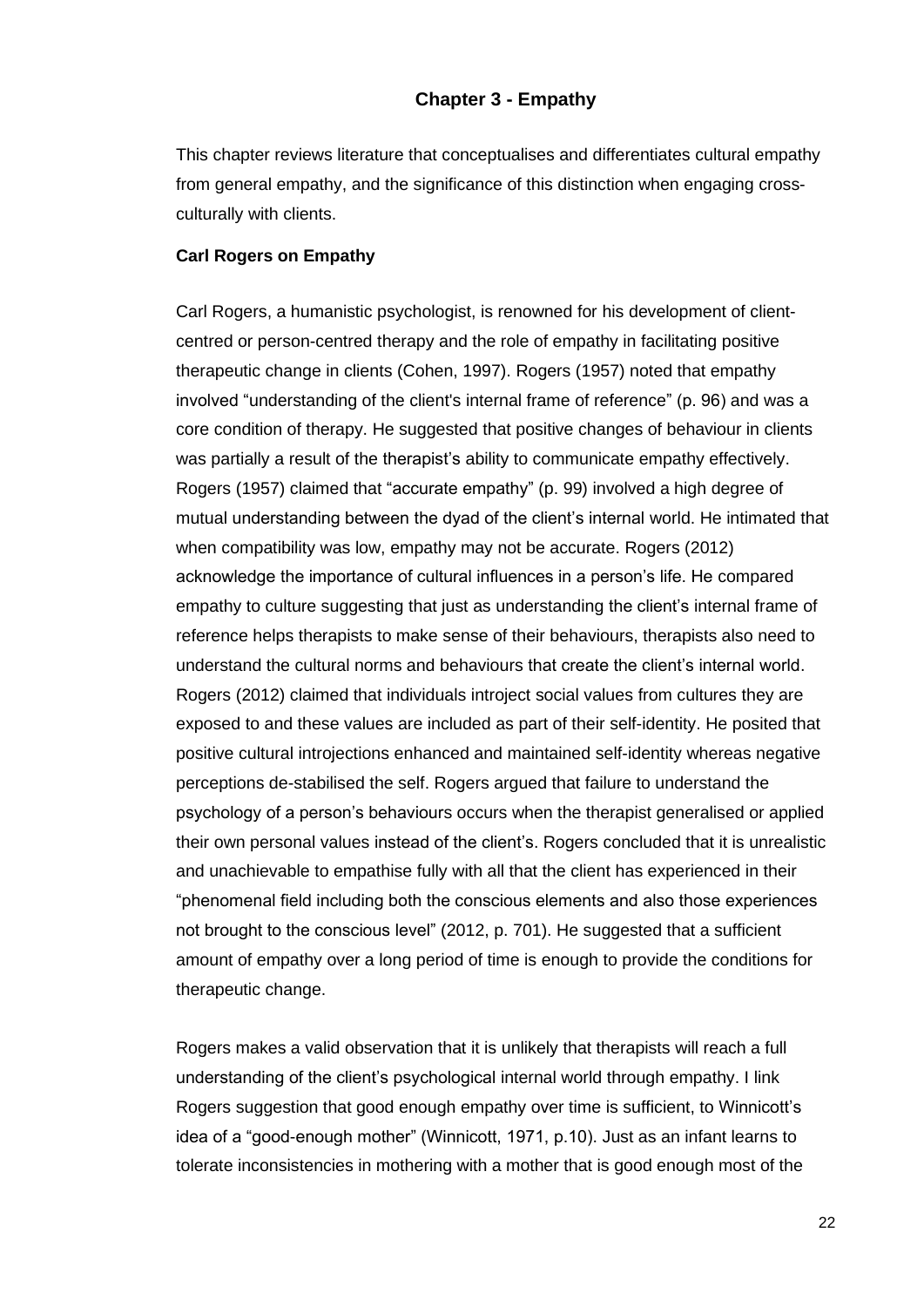time, clients are likely to tolerate a therapist whose empathy is good enough most of the time.

## <span id="page-29-0"></span>**Etic and Emic Cultural Approaches**

Baruth and Manning (2016) identify two terms, "etic and emic" (p. 319) that are used in multicultural studies to address culturally general (etic) and culturally specific (emic) related theories. When applying this to psychotherapy, etic approaches can be applied universally across multiple cultures whereas an emic approach is tailored to a specific culture or one client. The authors express that an etic approach would include therapeutic interventions such as deep listening, expression of affects, or release of suppressed emotions as a form of catharsis that are universal human experiences. In contrast, an emic approach in psychotherapy may involve specific cultural customs. For example, Indo-Fijian and Māori people, in general, have a high regard for formal introductions and of reciprocal learning about one another at the beginning of relationships (Bowden, 2015; Wali, 2001). People who identify within these cultural groups may have expectations of a first meeting that includes name, place of origin/abode and family/clan or tribe details (Bowden, 2015; Wali, 2001). This helps to situate each person, providing a backdrop upon which the relationship and trust can be built. From this relational position, one can immediately acknowledge the more obvious similarities and differences in cultures. These may include ethnicity, first language, gender, country of origin, region and so on. Therapists who are informed by traditionally derived Western theoretical frameworks may find such self-disclosure uncomfortable or outside the bounds of their clinical practice. Constantine and Kwan (2003) advise therapists to adapt their theoretical standpoint when working with minority cultures as self-disclosure helps to develop and maintain therapeutic alliance. Applying etic and emic approaches in psychotherapy are equally important and allow therapists to understand clients from both universally human and culturally specific perspectives (Baruth & Manning, 2016).

#### <span id="page-29-1"></span>**Basic, Complex and Reenactive Empathy**

Stueber (2006), a philosopher, and Hollan (2012), an anthropologist, who come from different disciplines had similar ideas of empathy. Both authors posited that there are two aspects to empathy, a basic form that is an unconscious embodied response of emotions, feelings and behaviours, and a conscious cognitive response. Stueber (2006) suggests that "basic empathy" (p. 170) is instinctive, non-verbal and has quicker response times. The unconscious response bypasses the pre-frontal cortex, an area of the brain that is responsible for cognition and processing of emotions (Decety &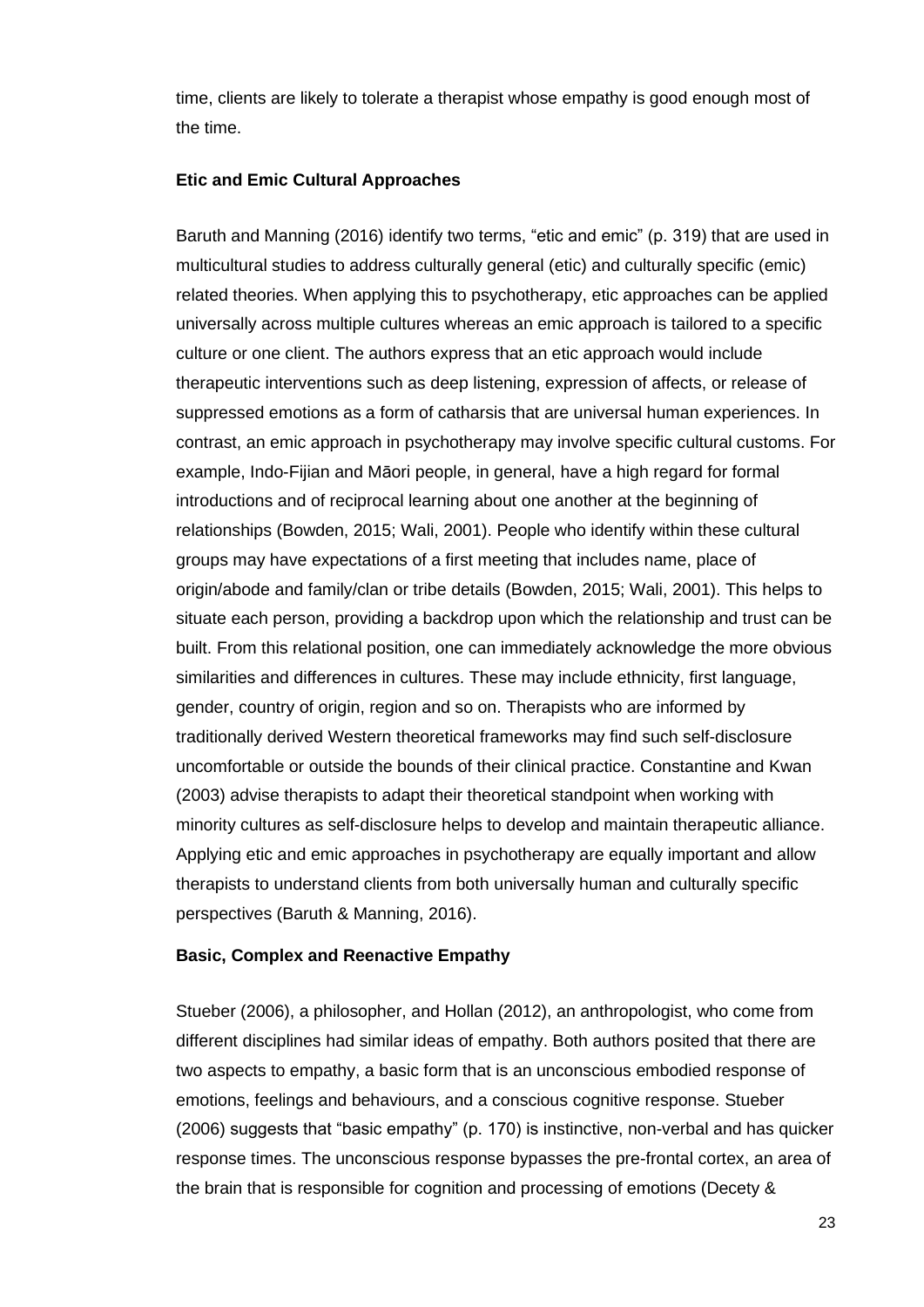Jackson, 2004). These researchers observed that basic or unconscious empathy is a result of instinctive mirroring and mimicking of gestures, mannerisms and facial expressions that is often a result of unconscious brain function and mirror neurons. In a literature review of cross-cultural empathy in various ethnic groups, Hollan (2012) concluded that perceptions of empathy vary in individual cultures. Hollan proposes that "complex empathy" (2012, p. 71) involves conscious awareness and understanding of the unique ways in which ethnic groups perceive and express empathy. In contrast, basic empathy is part of evolution to promote understanding and communication between humans, regardless of cultural background (Hollan, 2008, 2012). In social situations, the unconscious embodied empathic response is sufficient in connecting with others, however the psychotherapeutic relationship requires a more conscious and enhanced communication of empathy to be effective in letting the client know that they have been truly understood. Hollan argues that each ethnic group, has its own moral code regarding empathy. Some cultures see empathy as an altruistic concern for others while in other cultures, empathy is seen as an intrusion, used to cause harm or humiliation, therefore the result may be to suppress empathy. Hollan (2012) proposes that the expression of empathy can have consequences socially, politically, emotionally, and economically making it complicated and challenging in cross-cultural situations. The author provides an example of the difference between the two types of empathy suggesting that sensing when someone is angry is basic empathy and understanding the reason for the anger is complex empathy. Based on this, one could hypothesise that cultural norms which include specific behaviours and communication have coded messages that others of the same cultural background can decipher more readily than people from other cultures (Lee & Horvath, 2014). Metge & Kinloch (2014) noted that in various cultures a non-verbal communication such as a nod can hold different meanings, for example, 'yes' in agreement, or a mere acknowledgment that the listener has heard what was said, or as a greeting. The authors warn that verbal and non-verbal language construed differently across cultures can be misunderstood or misinterpreted by those unfamiliar with the cultural meaning behind such gestures.

Stueber (2006) describes the conscious aspect of empathy as "reenactive empathy" (p. 170). Stueber posits that the empathiser consciously re-enacts the experience of the other by contextualising the client's internal frame of mind through their own embodied and cognitive senses. This is similar to Kohut and Rogers notion of entering into the client's world and imagining vicariously their feelings and experiences (Kohut, 1982; Rogers, 1957). Both Stueber (2006) and Hollan (2012) noticed that conscious empathic response is complex and involves emotional, cognitive, and communicative processes. Hollan (2012) states that people feel, act, and think in specific ways that are "doubly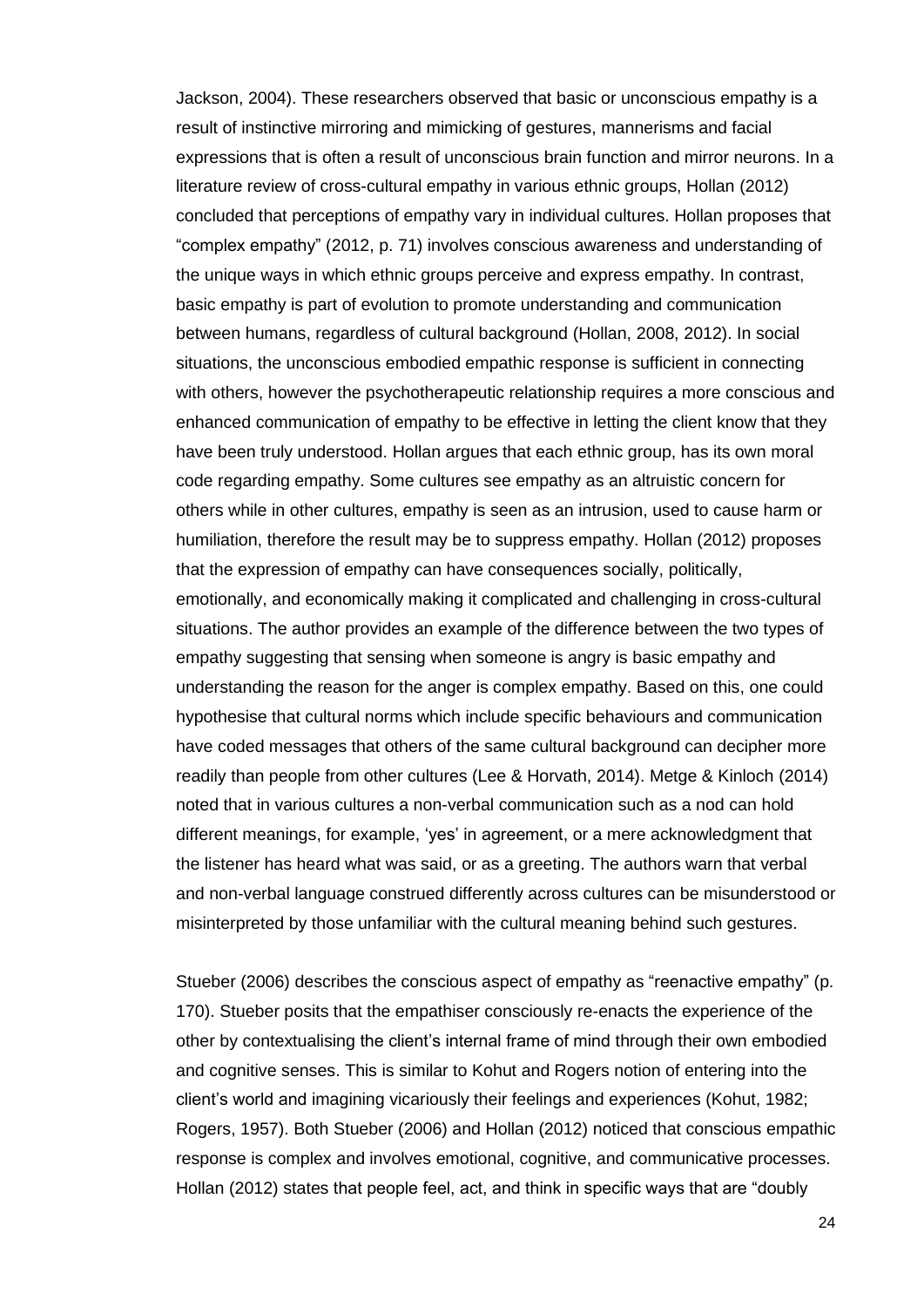culturally- and historically-bound" (p. 71). My conclusion regarding these ideas of dual empathic responses is that as therapists, we are equally bound by our own historical and cultural identities and in clinical practice engage empathically in a complex manner that involves both unconscious and conscious processes to help us interpret and understand our clients.

#### <span id="page-31-0"></span>**Empathy - Shared Cultural Experiences**

De Waal (2010), a biologist with an interest in the study of animal and human behaviour, claims that empathy has evolved as part of social interaction and helps in decoding others' emotions, feelings, and behaviours. De Waal observes that people identify with and are drawn towards those with similar attitudes, beliefs, and values. He suggests that it is easier to empathise with those belonging to cultural groups that have familiar beliefs and attitudes to one's own cultures compared to groups that are unfamiliar. I have noticed that at social gatherings, people are drawn towards those who share similar interests. Similarly, Pedersen et al. (2008) argue that cultures form due to geographical, racial and ethnic idiosyncrasies creating conditions and experiences that can only be shared and understood by people of those cultures.

#### <span id="page-31-1"></span>**General and Contextual Empathy**

Ridley and Lingle (1996) advise therapists to identify when general or contextual empathy is appropriate so that responses and therapeutic interventions can be tailored accordingly. The authors claim that the more cultural similarities there are within the dyad, the easier it may be for the therapist to respond empathically, while the wider the cultural divide the more difficult accurate empathy becomes. According to Ridley and Lingle (1996), applying the same strategies to similar issues across cultures can lead to misunderstandings and failure in accomplishing positive outcomes for the client. Pedersen et al. (2008) suggest that empathy should always be understood within cultural context and seeking similarity in others based on race, ethnicity and other cultural factors may lead to stereotyping clients. The authors posit that by generalising or stereotyping our clients we may miss opportunities for accurate empathic understanding. An example of stereotyping was the perception a person had of same sex relationships, and their attempt to apply those to me, leading me to feel misunderstood.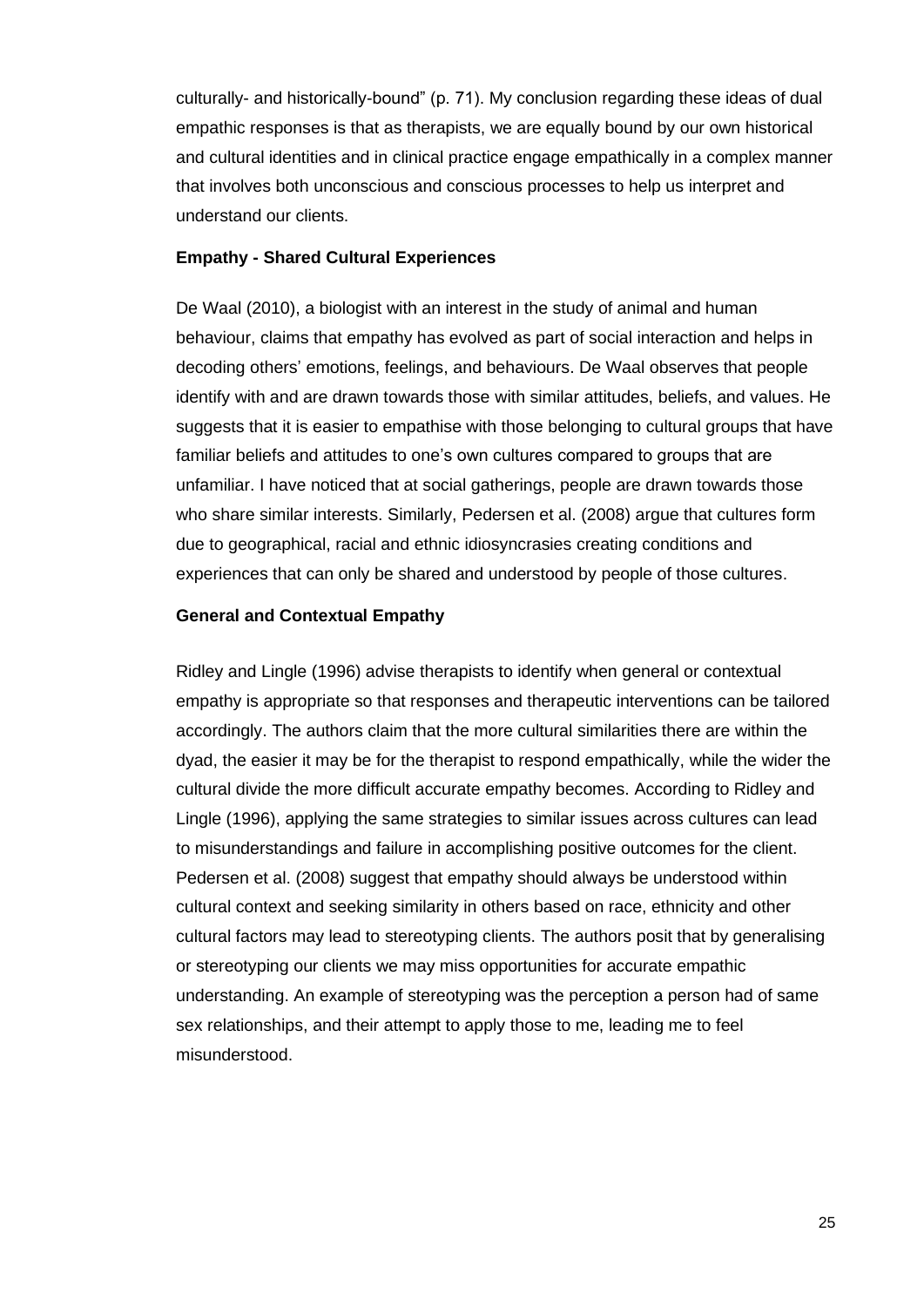## <span id="page-32-0"></span>**Inclusive Cultural Empathy**

Pedersen et al. (2008) propose an "inclusive cultural empathy" (p. 3) model for crosscultural situations. The inclusive model emphasises the relationship between the dyad and suggests that therapists' empathy includes awareness of their own and clients' multiple cultural identities. The authors note that self-perception and identity constantly evolve and adapt to changes in cultural norms throughout a person's life and is influenced by significant relationships. Pedersen et al. (2008) use the term "cultural teachers" (p. 20) for these relationships. Part of therapy for clients, may involve recognising their many cultural identities, the cultural roles they have adopted, and any conflicts that arise from these cultural identities. Conflicts regarding cultural identities may arise when the cultural norms and expectations are different from the individual's own personal wishes. An example may be the cultural tradition of an arranged marriage and the individual's preference to choose their own partner. Therapists who find themselves conflicted about their cultural identities, may need to process these issues so that conflicts do not interfere with the provision of empathy in the form of stereotyping or generalising, should the client have similar issues.

Pedersen et al. (2008) split empathy into emotional and cognitive processes, explaining that emotional empathy is the feeling or emotional response of the therapist, which includes their disposition and capacity for empathy, while cognitive empathy is a skill and active processing and communication of those emotional responses. Both are required for accurate understanding, the emotional component deepens the connection with clients while the cognitive aspect strengthens the therapeutic alliance (Pedersen et al., 2008). The authors suggest that as clients become conscious of their cultural identities, they also become aware of the cultural similarities and differences between themselves and the therapist. This relational model allows the client to see the therapist as a human being.

I found this model helpful, as it encouraged me to become aware of how my cultural identities affect my behaviours and relationships, particularly as I engage with clients. Those who teach us our cultural beliefs and values may not be physically present in the therapy room but are psychologically present in our attitudes and behaviour. This highlighted the cultural intersubjectivity within the dyad and how these may affect the therapeutic relationship.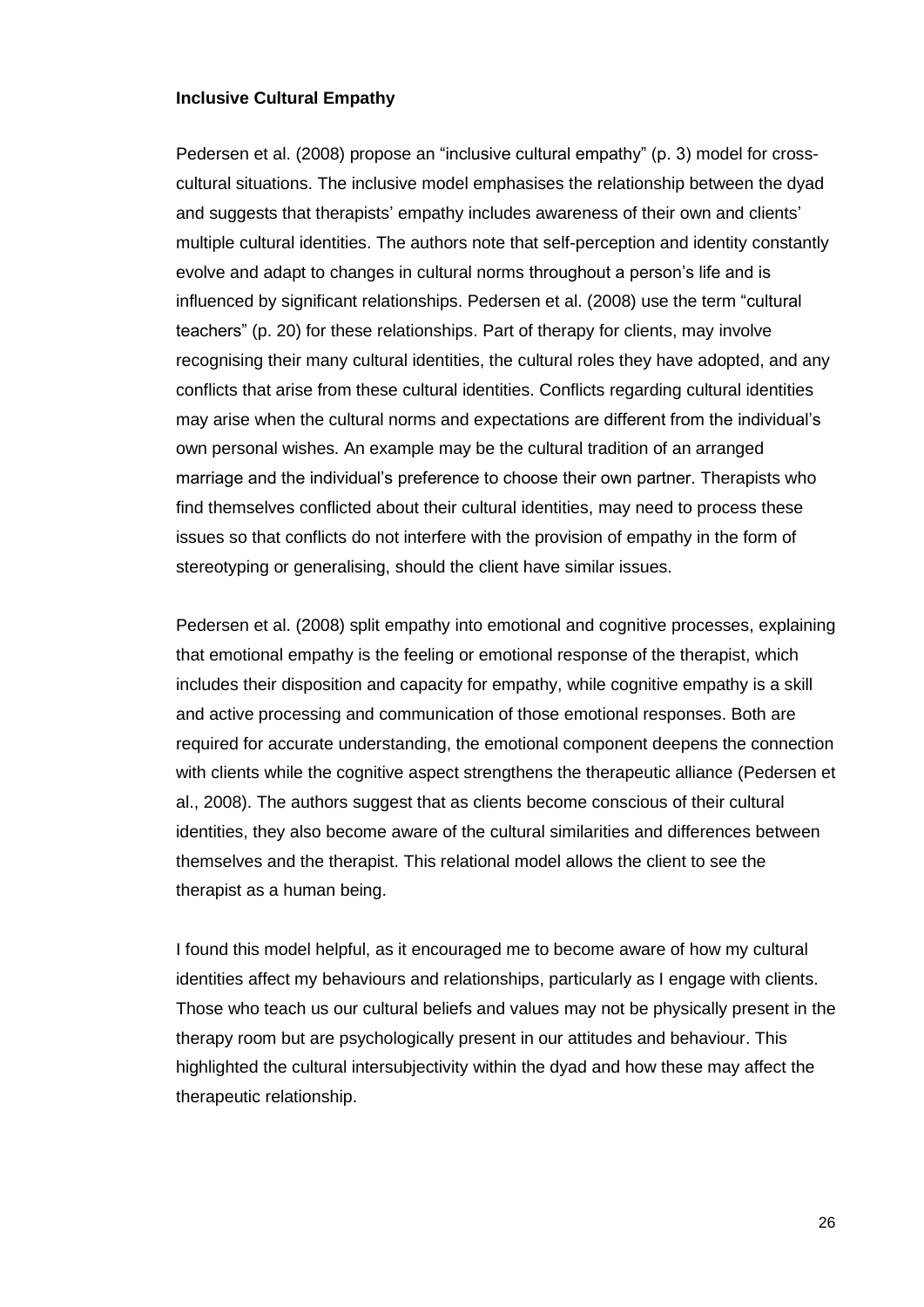## <span id="page-33-0"></span>**Relationship between Personal Identity and Empathy**

The "Tripartite Development of Personal Identity" by Sue (2001, p. 38) is another model that explains how personal identities are form through cultures. Sue declares that there are three contributory levels, universal, group and individual. At a universal level, identity is developed through shared human experiences such as birth, death, and use of language as a mode of interpersonal communication. At a group level, identity develops through particular group cultures including race, ethnicity, gender, sexuality, socioeconomic, political, religious affiliations, marital status, and ability. Finally at an individual level, each person's identity is developed through unique non-shared experiences and genetic characteristics. Sue and Sue (2008) acknowledge that "all individuals, in many respects, are (a) like no other individuals, (b) like some individuals, and (c) like all other individuals" (p. 37). To understand clients, Sue (2001) states that therapists can draw upon some shared universal and group level cultures and experiences while still seeing the client as a unique individual. Sue et al. (2019) advise therapists to explore their own "racial/cultural being" (p. 6), to better understand the various cultural influences on their personal identity, and how they view the world.

This model helped me recognise that in some instances, empathy for clients can be experienced irrespective of cultural differences. Therapist and client may share common human experiences such as pain, suffering, happiness, anxiety, stress, relationships, life and death. The dichotomy that is often part of human nature, of generalisable and unique qualities of an individual, is also present in the provision of empathy and can be applied situationally to understand a client from a general or cultural position. Sue and Sue (2008) caution that therapists and clients may hold contradictory and ambiguous cultural beliefs depending on specific situations and circumstances, making self-identity ever-changing and dynamic. Empathising with clients becomes more complex and challenging when attempting to decipher clients' contradictory concepts of themselves (Sue et al., 2019).

#### <span id="page-33-1"></span>**Chapter Summary**

In this chapter, I reviewed literature that conceptualised empathy in general and cultural terms, through various theoretical standpoints and disciplines. I linked these to psychotherapy and clinical practice by providing examples of cross-cultural situations. I touched upon some of the challenges therapists experience in the provision of empathy and explore these in detail in chapter five.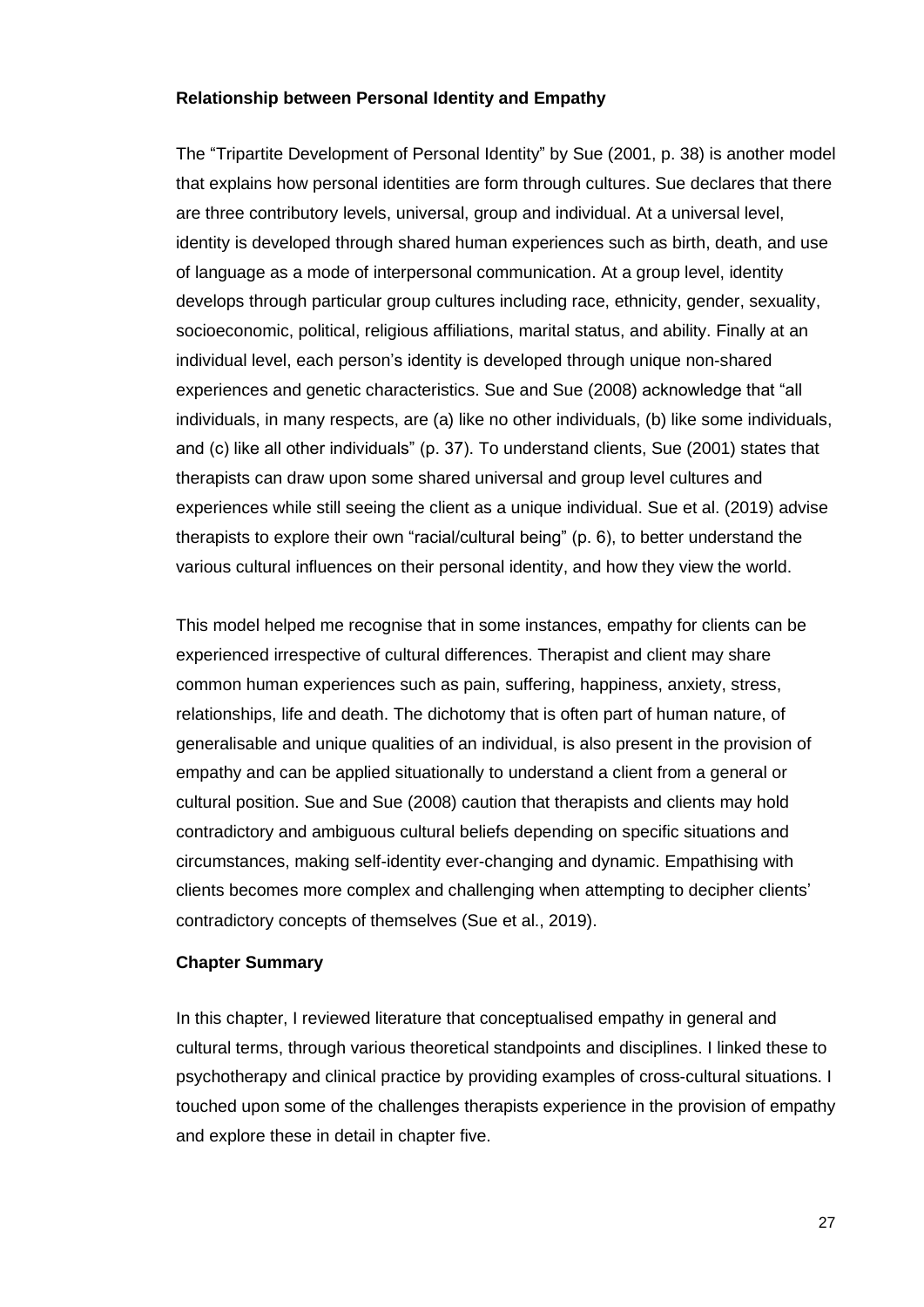The following chapter explores the concept that Western and non-Western, and individualist and collectivist cultural ideologies that influence peoples' worldviews and their perception of empathy. These ideologies may explain therapists empathic responses in cross-cultural situations.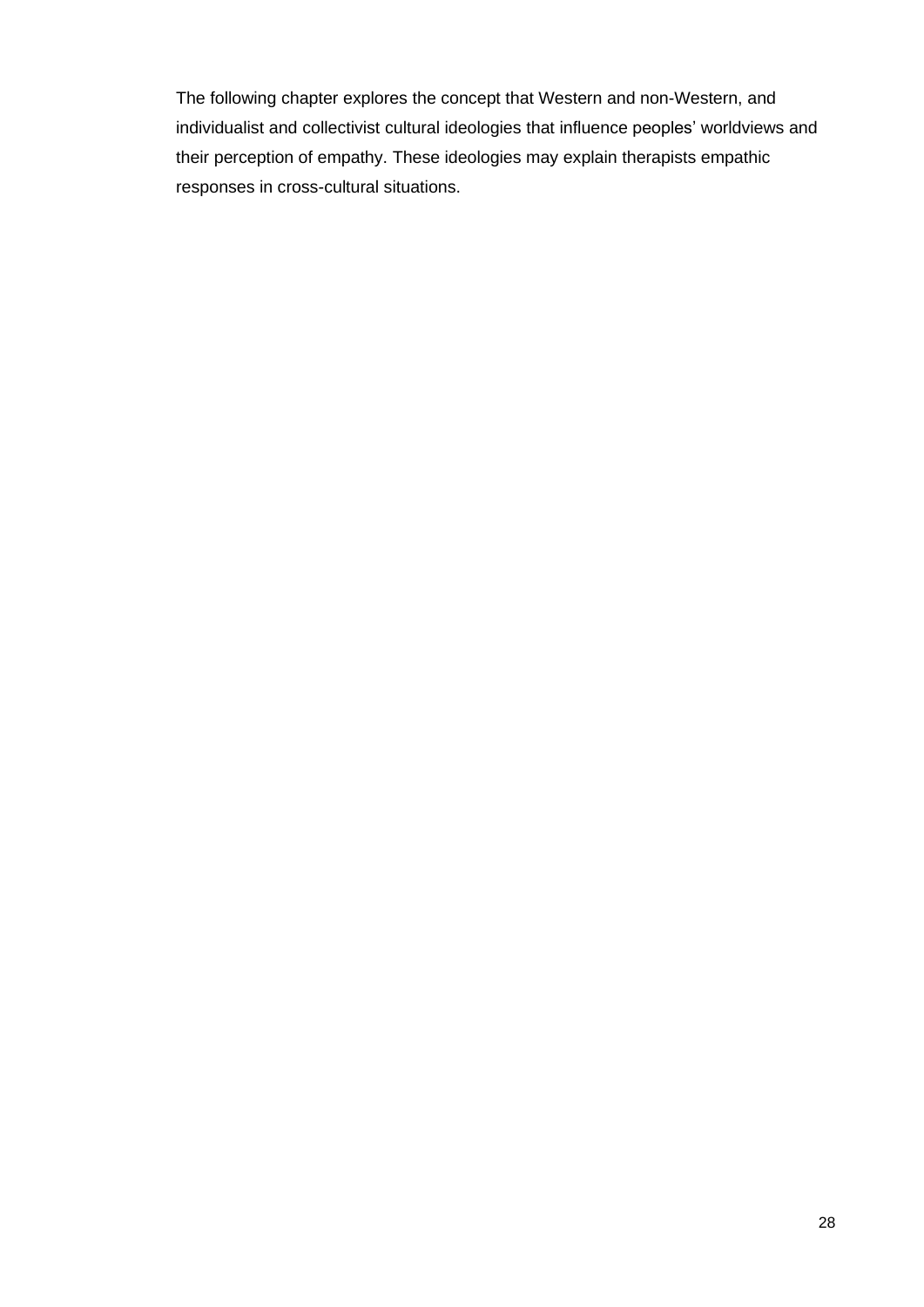## **Chapter 4 - Worldview Perspectives of Empathy**

<span id="page-35-0"></span>This chapter explores Western and non-Western, and individualist and collectivist cultural ideological perspectives towards peoples' worldviews. Worldviews are linked to perceptions of 'self' and the influence on therapists' view of empathy. Finally, I examine Gadamer's concept of 'horizon' and 'fusion of horizons', to explore how therapists reach beyond their own worldview to gain accurate empathic understanding of clients with different ideologies.

#### <span id="page-35-1"></span>**Concepts of Worldview**

Worldview is a concept that has been used to understand social behaviours and how people relate to each other (Koltko-Rivera, 2004). The author claims that psychological insight of a person's view of the world is accomplished by understanding their cultural beliefs and values which affects how they think, feel and behave. To identify general behaviours of cultures based on how they socialise, some authors have categorised worldview into cultures that are either 'Western' or 'individualist'; and 'non-Western' or 'Eastern' or 'collectivist' (Hollan, 2012; Pedersen et al., 2008; Triandis, 1995). Pedersen et al. (2008) caution against stereotyping cultures based on Western and non-Western geographical locations, instead attributing cultural beliefs and values to individualist and collectivist ideologies. My preference has therefore been to use 'individualist' and 'collectivist' to explain differences in ideologies. However I have used 'Western', 'non-Western', 'Eastern' or 'indigenous' when authors have specified these terms in their literature.

Quinn (2006) breaks worldview down into individualist and collectivist ideologies to explain individual and group behaviours, including one's perception of "self" (p. 379) and self in relation to others (self-identity). Sue and Sue (2008) propose that selfidentity incorporates many cultural identities that one is exposed to and introjects into the self. Cultural identities, self, and self-identity are therefore inextricably linked to one's worldview (Koltko-Rivera, 2004; Quinn, 2006). Quinn (2006) defines self "as the totality of what an organism is physically, biologically, psychologically, socially, and culturally" (p. 362). Markus and Kitayama (2010) distinguish 'self' from 'self-identity' explaining that "self is the ''me'' at the center of experience—a continually developing sense of awareness and agency that guides actions and takes shape as the individual" (p. 460), whereas 'self-identity' is related to how a person identifies themselves in relationship to others. An example for 'self' would be to say "I am kind" whereas "I am a lesbian" would be a self-identity based on how others differentiate or situate people of various cultures. Schwarzbaum and Thomas (2008) suggest that the 'self' develops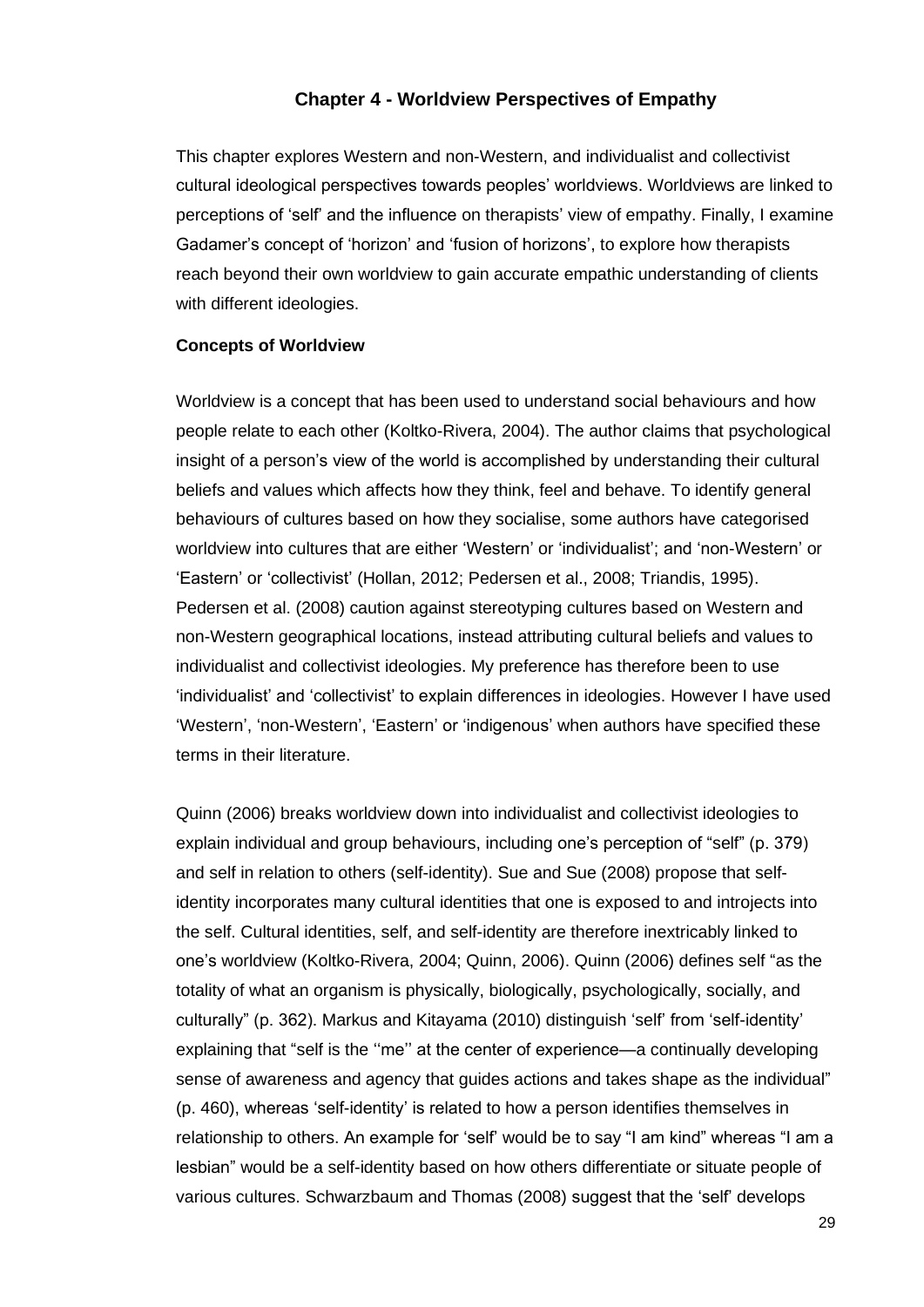within multiple cultural, historical, and environmental contexts, and is constantly evolving, being created, and re-created throughout a person's developmental stages and lifespan. Markus and Kitayama (2010) and Triandis (1995) propose that psychological functioning, of thinking and feeling are part of 'self', 'self-identity' and worldview, and is a result of cultural conditioning. From this perspective, I assert that empathy, which is also a thinking and feeling phenomenon, is also subject to cultural conditioning. Therefore, in clinical practice, the worldview of the therapist is often unconsciously present in the provision of empathy.

The following section explores the distinguishing factors between individualist and collectivist attitudes and behaviours that influence the 'self' and interpersonal relationships.

#### <span id="page-36-0"></span>**Individualist and Collectivist Ideologies**

Cultural groups often have rules of conduct based on individualism or collectivism, or a combination of both, and engage in particular ways depending on whether the person is part of the group (in-group) or outside the group (Heinke & Louis, 2009; Triandis, 1995). To have a sense of belonging within groups, individuals adjust their behaviours to conform to in-group beliefs and social attitudes (Koltko-Rivera, 2004). People tend to have complex patterns of individualist and collectivist dynamics and behaviours which are culturally bound and contextual (Heinke & Louis, 2009; Triandis, 1995). Gudykunst et al. (1996) identify three influences for behaviours and actions - cultural values, individual values, and "self-construal" (p. 516) meaning how one perceives oneself. Relating this to clinical practice, Pedersen et al. (2008) claim that worldviews will inevitably impact the dyad and the way therapists and clients relate to each other. Pedersen et al. (2008) add that traditional psychotherapy has followed a Western reductionist and individualistic perspective towards psychological issues, centring treatment around an individual as though they were separate from their environment and cultural influences. This is problematic for collectivist cultures whose worldviews are holistic, where there is a connection between the mind, body, spirit of the individual as well as other people, nature, and the universe (Di Stefano, 2006; Lees, 2016).

According to Koç and Kafa (2019) and Obasi et al. (2009) someone with individualistic values is motivated by self-interest and independence, whereas someone with collectivist values is motivated by interdependence and connection to others, often sacrificing their own needs for the best interest of the collective. Individualism promotes self-autonomy and self-reliance whereas collectivism promotes reliance on others and the belief that each person has a role within the group that supersedes personal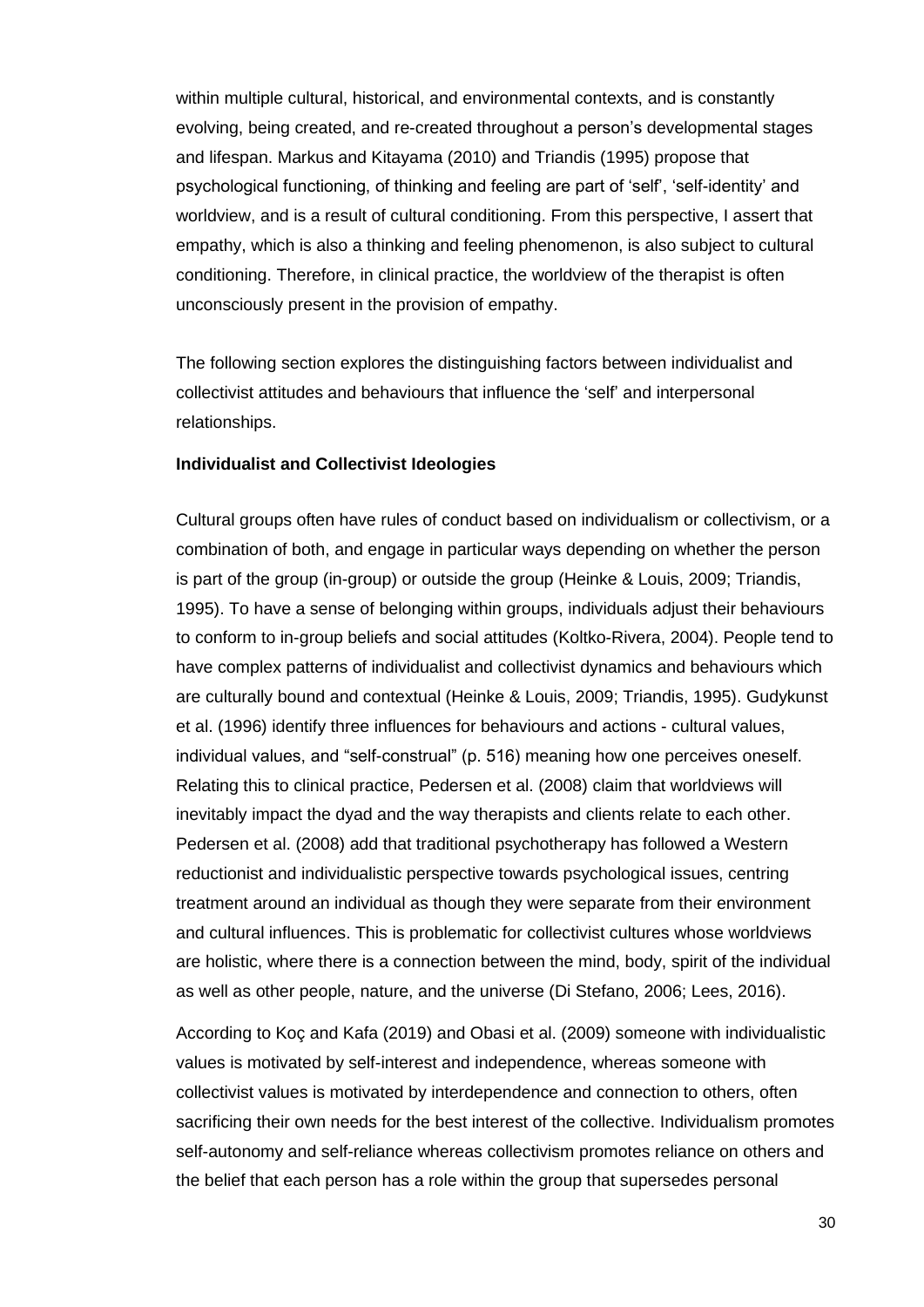happiness (Pedersen, 2004; Triandis, 1995). In collectivist cultures individuals are not viewed in isolation but are interconnected socially, spiritually, and psychologically to family, community, and the universe (Hollan, 2012; Pedersen et al., 2008). Pedersen et al. (2008) describe Western and individualist cultures as "idiocentric" (p. 21), where emphasis is placed on individual's freedom, self-confidence and competitiveness; and non-Western and collectivist cultures as "allocentric" (p. 21), where importance is placed on community responsibility, hierarchical authority and "social usefulness" (p. 21). Triandis (1995) states that people with individualist ideologies are motivated by personal goals, interests, and the pursuit of happiness, and are loosely connected to cultural groups such as family, work, tribe, and country. The author elaborates that individualists rationalise the benefits of associating with others and form agreements with other individuals regarding the nature of their relationship. For example, in a marriage there may be an agreement that each person contributes to household expenses equally, while keeping their finances separate. Individualists do not feel obligated to others nor do they conform to group expectations, maintaining internal validity regarding how they want to live their lives (Pedersen, 2004; Triandis, 1995). In contrast, collectivists are closely connected to group members and share commonly held beliefs and values, often sharing resources and allocating roles and duties within the group (Triandis, 1995). Triandis suggests that the group's needs and goals are placed above personal goals, with external validity and approval of the group being important for cohesion and harmony.

In reality, people have a mixture of ideologies and may or may not conform to cultural norms. It is important, when understanding the views of these authors, that they are discussing general and overall characteristics of cultural groups based on stereotypical ideologies. In my opinion, having a basic knowledge of general characteristics of cultures is useful up to a certain point. However the unique personality and life experiences of the individual need to be factored in, when empathising using a cultural framework.

Another difference between Western and non-Western cultures is how illness is perceived. According to Pedersen et al. (2008) Western cultures have a reductionist perspective of illness, separating mind and body to treat psychological and physical symptoms respectively whereas non-Western cultures have a holistic concept of illness. Wratten-Stone (2016) argues that mainstream Western models of mental health care lack consideration of the spiritual aspect. In Aotearoa New Zealand, holistic Māori models of healthcare accommodate spiritual beliefs and Māori treatment practices when working with Māori clients (Durie, 1994; Wratten-Stone, 2016). Hollan's crosscultural ethnographic study notes that many non-Western cultures have spiritual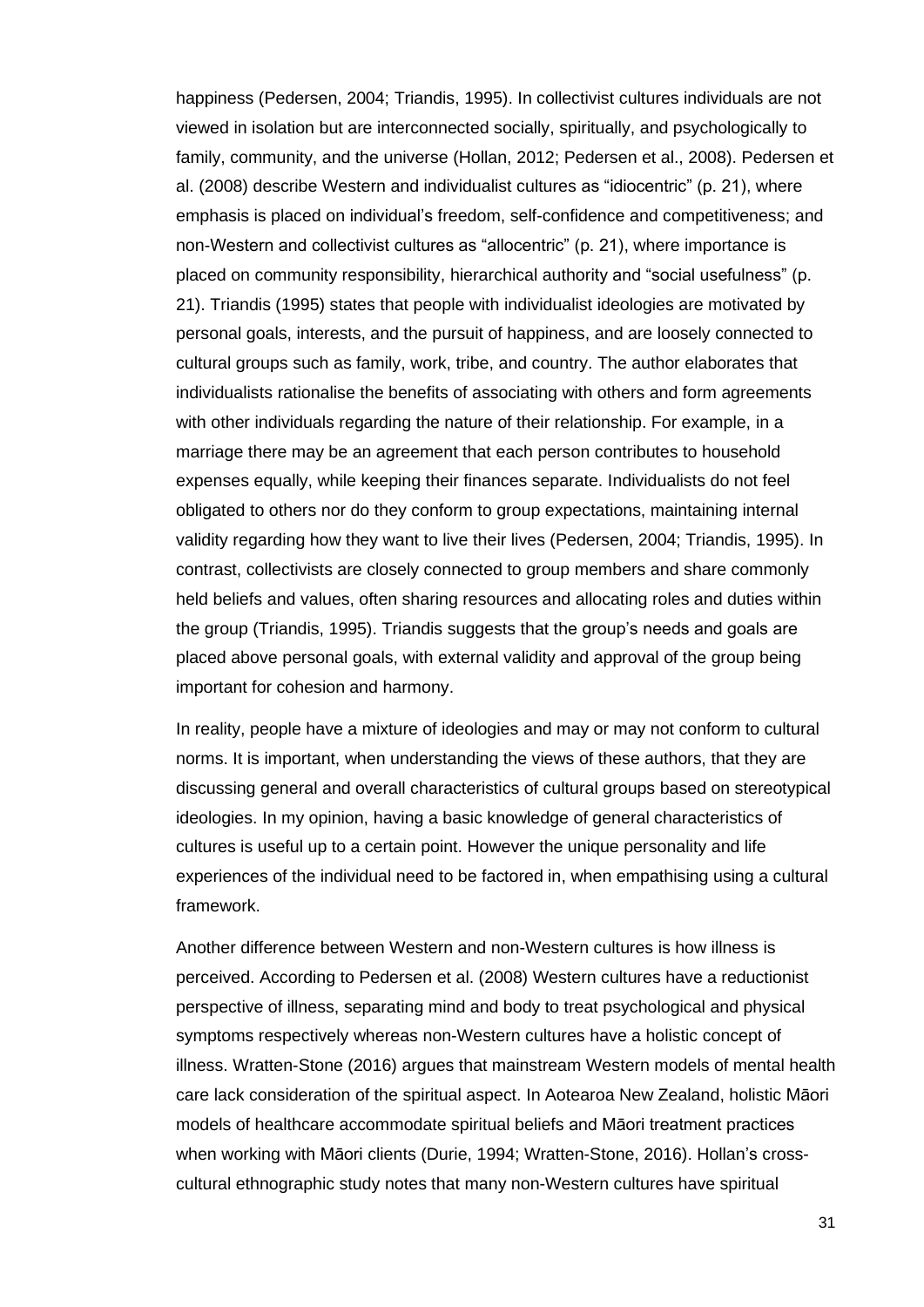connections to non-human supernatural beings such as God and the spirit of those who have died (2012). For collectivist cultures such as Māori, Toraja Indonesians and native American Indians, seeing and talking to spirits of ancestors is considered normal (Dillon, 2008; Pedersen et al., 2008; Wratten-Stone, 2016). Wratten-Stone (2016) adds that interpretation of a person's spiritual experiences may lead Western therapists to incorrectly assess and diagnose non-Western clients as psychotic rather than attempting to understand the underlying meaning of the subjective experience. Literature shows that spirituality and relationship with non-human beings is not exclusive to non-Western cultures and must be understood from an individual's worldview (Pedersen et al., 2008; Schwarzbaum & Thomas, 2008).

Therapists' spiritual beliefs, in cross-cultural situations, may create challenges if they are unable to see the worldview or horizon of the client, and their spiritual beliefs. For example, if the therapist is an agnostic or atheist, then it may prevent them from understanding a client who believes in God.

The following section explores individualist, collectivist, Western, and non-Western cultural attitudes toward empathy.

## <span id="page-38-0"></span>**Cultural Attitudes toward Empathy**

I contend that cultural conditioning has a strong link to how a person empathises. Therapists, with either a predominantly collectivist or individualist belief system, are likely to hold different understandings of empathy, that will inadvertently be affected by cultural influences. Duan et al. (2008) and Pedersen et al. (2008) note that differing worldviews and cultural beliefs may create challenges in the provision of empathy and perspective-taking. Pedersen et al. (2008) states, and I agree, that all dyads are crosscultural in some aspect or other, as differences will arise not only through ethnicity, but as a result of other cultural mismatches such as differences in gender, socioeconomic status, sexuality, ability/disability, religion, and spirituality. In traditional psychotherapy, individualist goals and interventions are directed towards ego-strengthening, selfempowerment, independence, and life choices based on self-interest (Gabbard, 2010; Pedersen et al., 2008; Sue et al., 2019). Understanding their own worldview may help therapists be aware of when they are interpreting issues from their own perspective rather than the client's (Koç & Kafa, 2019; Pedersen et al., 2008). Pedersen et al. (2008) caution that therapists who adhere to traditional Western or individualist models of therapy may impose individualist values on clients who are collectivist oriented. Rather than focusing on ego-strengthening and alleviating symptoms, empathic concern from a collectivist perspective may require reframing and acceptance of an issue rather than to 'fix' as individuals may not be able to choose their own happiness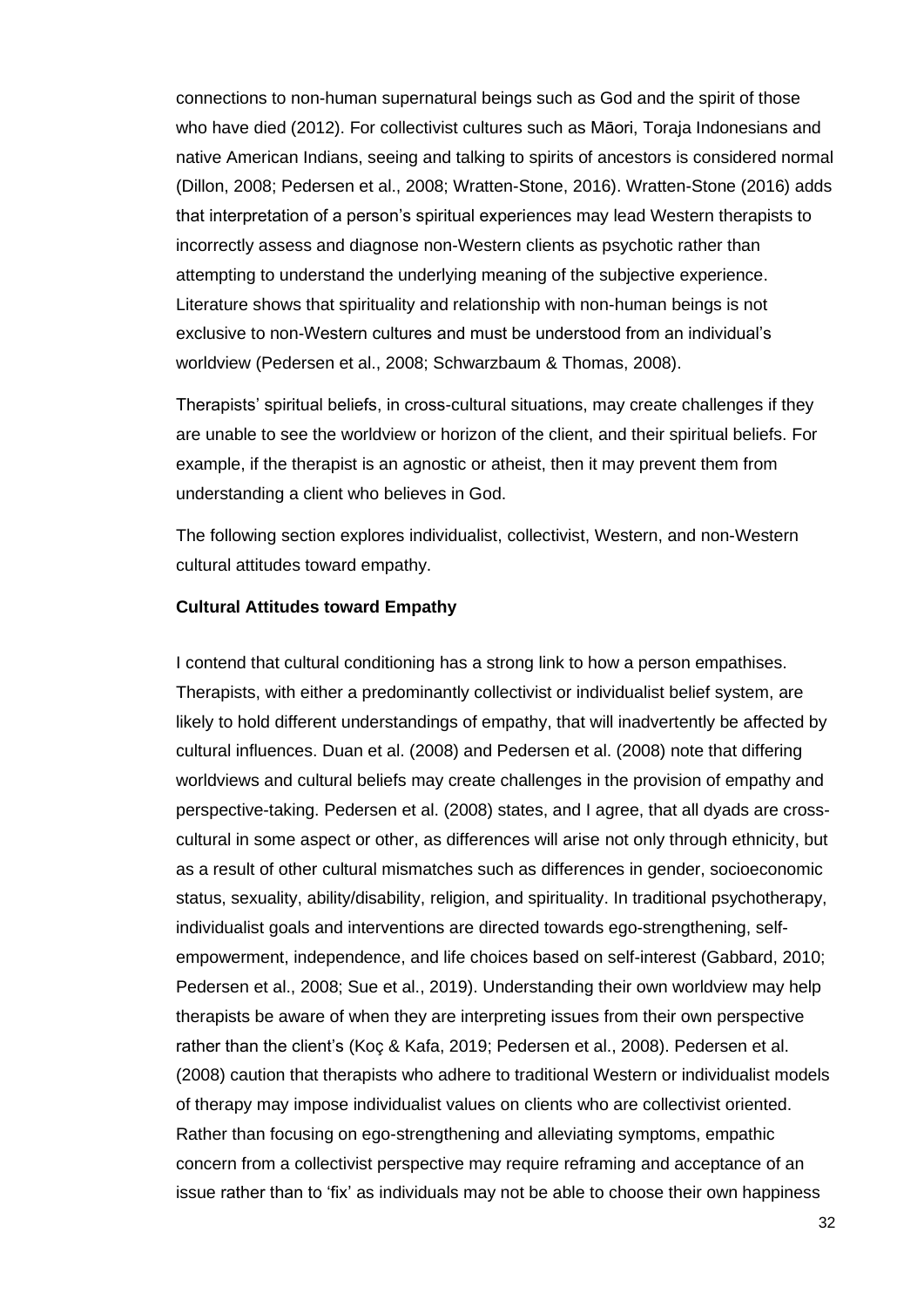over the group's (Pedersen et al., 2008). In Indian culture for example, an adult child may consider it their duty to have their parents living with them, overriding their own personal wish to live separately. How might a therapist with strong individualist beliefs, understand that the client's obligations outweigh their personal happiness and independence. The practicalities of the situation may not be able to be changed, however reframing the issue and empathising with the client's cultural dilemma may help the client see the situation from a different perspective. The therapist's cultural beliefs may prevent them from understanding that the client's goal may not be to live separately from their parents, but to find a more harmonious way to live together.

Duan et al. (2008) and Heinke and Louis (2009) report that empathy develops differently in individualist and collectivist cultures. A study conducted by Duan et al. (2008) showed that those with predominantly collectivist values are likely to have a disposition or propensity for empathy due to the outwardly oriented caring and concern for others, therefore people naturally develop empathy as part of their cultural norm. In contrast, the authors noted that those with predominantly individualist values tend to empathise situationally and disposition for empathy can be linked to the individual's learned behaviours from significant others. The study hypothesised that empathy in individualist cultures is more likely to be situational as the ego or 'self' driven interests compete with concern for others. However both collectivists and individualists empathise situationally with strangers or those outside their culture as the bond or connection with those outside the group is less so (Duan et al., 2008).

Gudykunst et al. (1996) comment that individualist and collectivist cultures communicate differently, which makes cross-cultural empathy particularly challenging as people receive, filter, and interpret messages in culturally nuanced ways. Individualist cultures communicate directly and explicitly using low context messaging, expressing openly how they feel while non-Western cultures tend to communicate indirectly using nuanced or high context implicit language and non-verbal messaging (Gudykunst et al., 1996). In a New Zealand study within the education sector, Metge and Kinloch (2014) found that even with the best of intentions people from different cultures tend to "talk past each other" (p. 9) often causing confusion, misinterpretations and conflict. The authors state that misunderstandings occur in cross-cultural situations when gestures and words have different connotations in different cultures. For example, teachers from Western cultures assumed that students from non-Western cultures were not listening, seeming disinterested or disrespectful if they did not answer the teacher. Whereas students' silence may have been due to a mark of respect for their elders or embarrassment and shame for not having understood the question. In these instances empathy regarding cultural differences may prevent misinterpretations.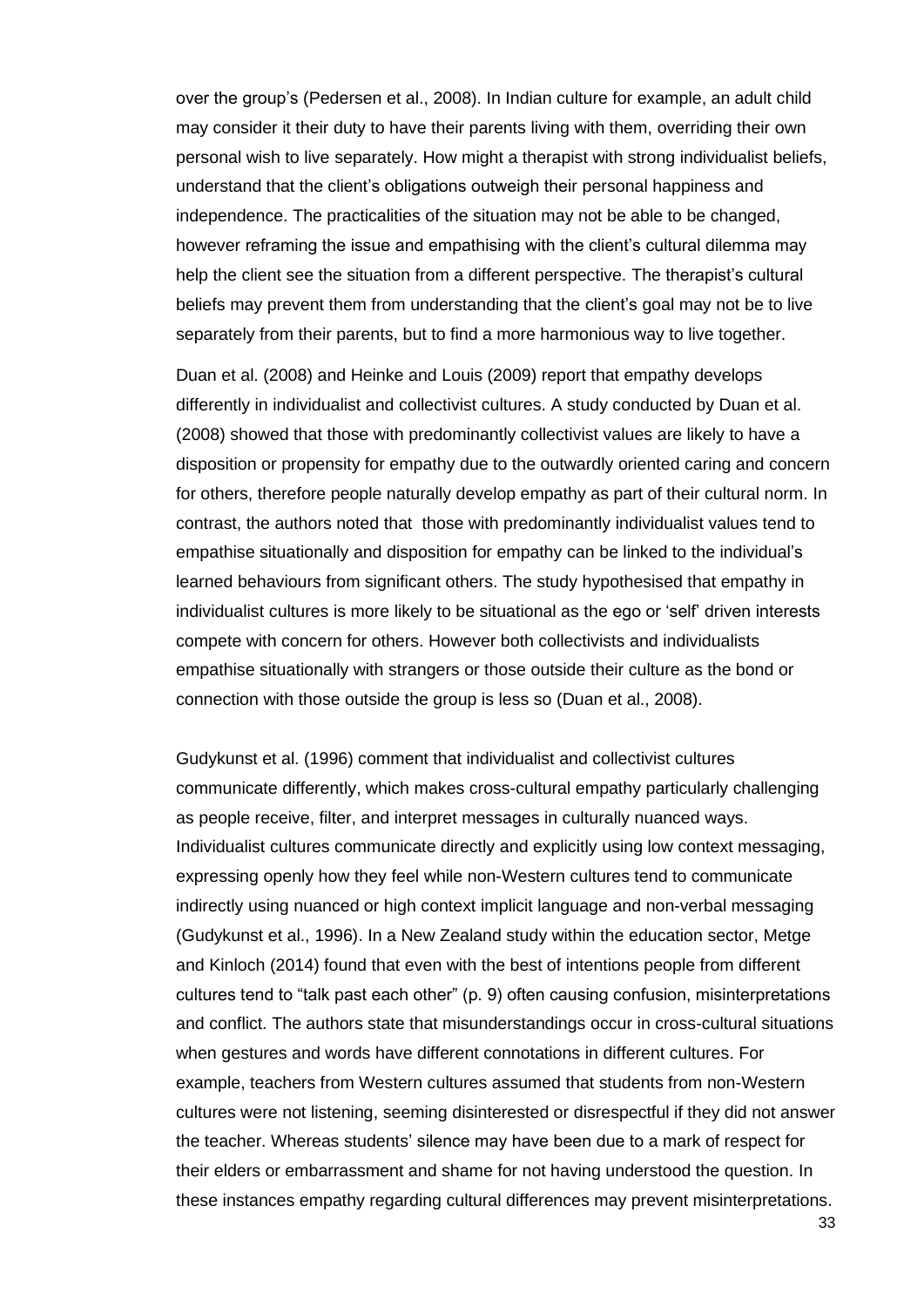Hollan (2012) ethnographic study concluded that Pacific cultures and in other parts of the world there is less distinction between empathy and other feeling states such as love, compassion, pity and sympathy. Hollan (2012) observes that empathy in such cultures is communicated differently, and it is common for Pacific cultures to empathise by demonstrating actively their care and concern through practical acts of service. When working with Māori, Pacific or Indian cultures, a more interpersonal and relational role is recommended (Boulton, 2006; Metge & Kinloch, 2014; Wali, 2001), rather than the neutral or passive show of empathy advocated in traditional Western psychotherapy practice. For example, therapy may be conducted at a client's home if the client is unable to come to a clinic, or a gift or monetary offering may be considered instead of a set fee (Boulton, 2006; Wali, 2001). Pedersen et al. (2008) posit that Western psychotherapy models encourage a passive or neutral role when empathising with clients however this approach may not be suitable with clients who have a non-Western view of empathy. The authors note that non-Western clients may expect therapists to provide advice and active participation in making decisions as part of an empathic response. In Western psychotherapy, advice, gift-giving and treatment outside the clinic space may pose ethical dilemmas of acceptable clinical protocols. Hollan (2012) states that therapists with Western views may find that boundaries between the self and other are likely to be blurred but would be necessary in forging a therapeutic alliance with clients from non-Western cultures. Hollan (2012) suggests that a non-Western client may misunderstand a therapist's neutral or passive communication of empathy as "a failure to understand the other's plight" (p. 72).

Another area of misunderstanding may occur due to the traditional psychotherapy notion that empathy is an altruistic and necessary condition of therapy (Kohut, 1959; Rogers, 1957). In some cultures intrusion into a person's internal world is mistrusted. For example, highland Mayans believe that empathy can be used against a person potentially causing embarrassment or harm (Hollan & Throop, 2008). The authors also reflect that in certain occupations such as hunting or the military, killing animals or humans is part of the job, therefore having empathy for the other could be detrimental to the goals or expected outcome of the task. These are extreme examples of why someone may not be able to empathise, however, learning about a client's occupational culture may help understand any inter-relational issues or behaviours that appear un-empathic. This could affect assessment and diagnosis. Someone who is unempathic due to cultural influences, and someone who cannot empathise due to a personality disorder, may have different symptoms and require different treatment interventions. It may also be important to gauge how receptive a client is to the provision of empathy, that is, whether they view it as helpful or harmful.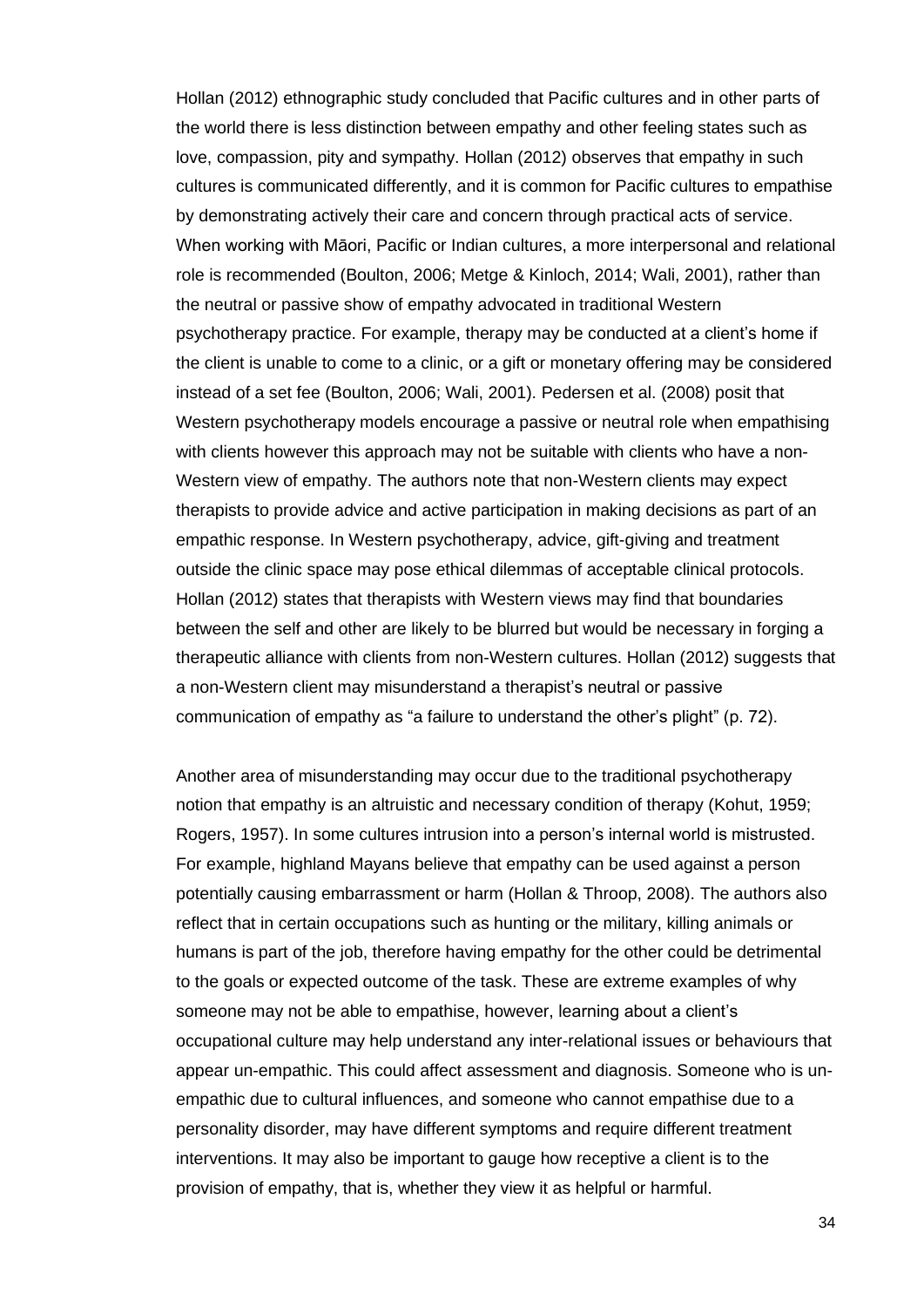Kakar (2003), an Indian psychoanalyst, believes that true empathy has a mystical and psychic quality that enables deep connection to humans, animals, art, and music without the need for verbal communication. Kakar argues that Western psychoanalytic empathy, which has a highly cognitive aspect, could possibly be enhanced by the Eastern healing practice of yogic meditation. Meditation involves stilling the mind of thoughts, memories, questions with no agenda or desire to know or fix anything. Kakar (2003) refers to Freud's notion of an "evenly suspended attention" (Freud, 1955b, p. 239), free from conscious thought allowing the analyst to access their own unconscious and that of the client. An example that readily comes to mind is the connection between a dog and their human. Our family dog, Ziya, could easily sense someone was feeling sad or needed comforting. Communication of this involved drawing closer to whoever needed comfort, following them around and giving a questioning look as though to say, "I can sense that you're upset, I am here for you". A deep connection between two humans does not require words, nor details about the cause. Kakar's theory leads me to question whether the provision of empathy in cross-cultural practice needs to be communicated verbally or can the unconscious psychic attunement of two minds be enough to facilitate understanding and therapeutic change?

I resonated with Kakar's view of empathy and wonder if this could be attributed to our shared Indian cultural beliefs. There is a comfort in knowing that unconscious empathy either through mirror neurons or a spiritual connection between two human beings is possible, without the need for cognition or verbal communication. For me, this also links to Rogers' (2012) idea of good enough empathy. If cultural beliefs prevent the therapist from being able to see the perspective of the client, then the emotional resonance between the dyad may suffice. Similar to Pedersen et al. (2008), I argue that cultural empathy is a skill that can be improved through practice.

Meditation and mindfulness are being incorporated into mainstream psychotherapy interventions, to combat anxiety and stress. During my clinical training, we often used mindfulness practice in group therapy. From my personal experience of yoga practice and mindfulness, I can see how useful these practices could be for opening our horizons to others' worldviews, by suspending our own cultural beliefs and values.

In the following section, I explore how therapists can go beyond their own worldview thereby extending their horizon to include other worldviews.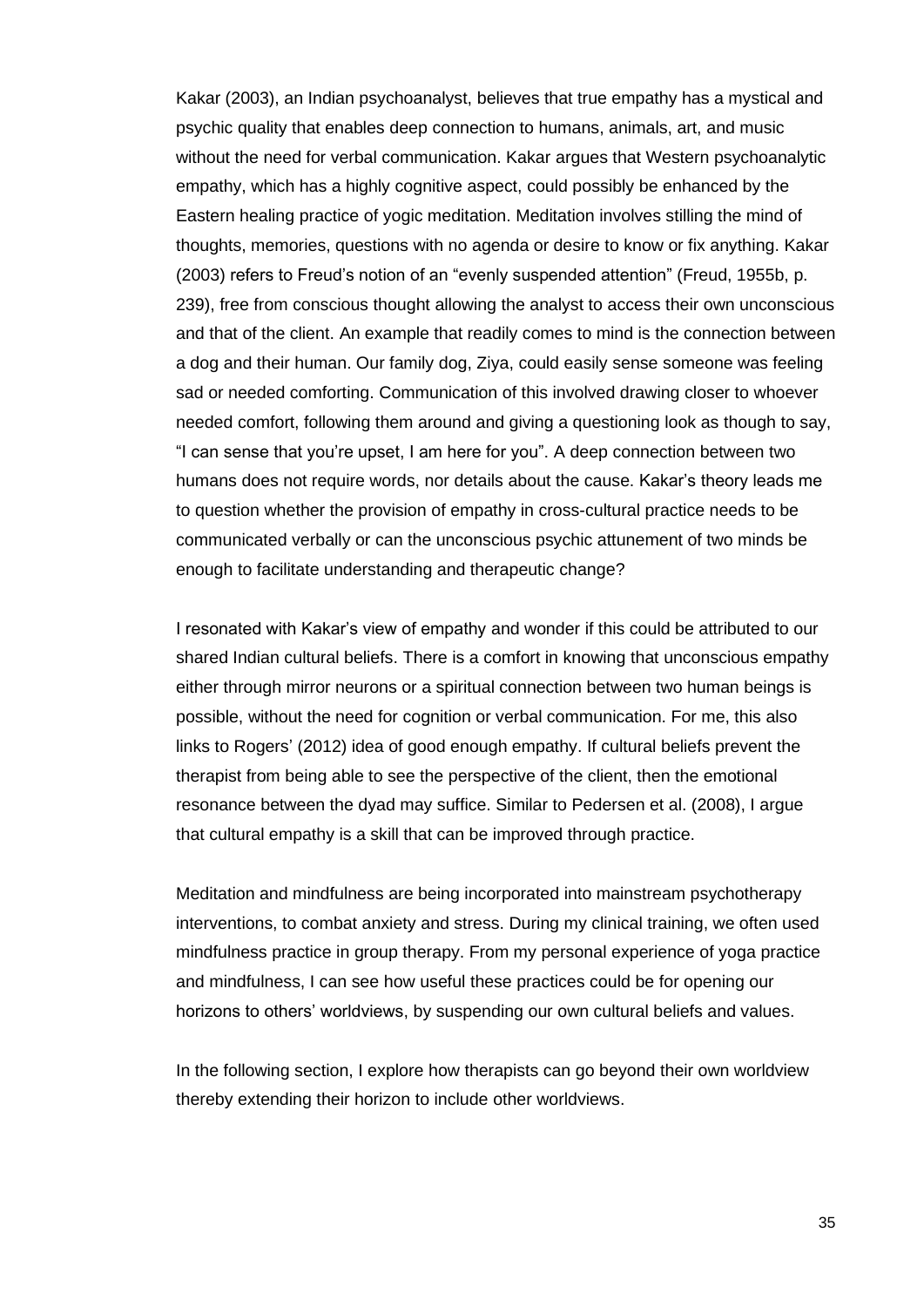#### <span id="page-42-0"></span>**Worldviews and Horizons**

My understanding of worldviews and horizons are that they are two different concepts. Worldview as Koltko-Rivera (2004) describes it, is limited to the person's subjective experience of the world. A horizon on the other hand involves an understanding of the world beyond the self-experiential aspect of a worldview (Gadamer, 2013). I interpret this to mean that a horizon is gained through acquired knowledge about the world we live in and share with other people, cultures, animals, nature, and the universe. In chapter two I discussed Gadamer's theory of horizons from a hermeneutic perspective. In this chapter I view 'horizon' from a psychotherapeutic standpoint. Gadamer refers to horizon as understanding text from the era (history) in which it was written and for whom (the context) it was written (Gadamer, 2013). He suggests that the reader recognises their own horizon, while also understanding the horizon of the text resulting in a "fusion of horizons" (p. 264). This hermeneutic method of interpretation and understanding through the discourse between the text and reader can be applied similarly to psychotherapy and empathy. To see the other person's worldview and horizon the therapist must open their mind beyond their subjective self-experience to understand the context of the other person's world as well as their horizon. In other words, how much of the client's affects, beliefs and behaviours are the result of personal experience and how much is through acquired understanding of the world they live in? There are two important reasons for understanding the client's worldview and horizon. Firstly, the therapist can acknowledge similarities and differences in both their worldviews bringing awareness to any biases in beliefs or values that may affect the relationship (Pedersen et al., 2008). Secondly, assessment, diagnosis and treatment interventions can be tailored specifically to match the client's cultural and personal values and goals.

Effectiveness of therapy can be compromised when therapists impose their own worldview through their empathic response to individuals with different attitudes towards mental illness and healing (Pedersen et al., 2015; Wratten-Stone, 2016). Pedersen et al. (2008) advise that accurate empathic responses in cross-cultural situations requires skill and practice through cultural competency training and more importantly from the client. Dyche and Zayas (2001) suggest therapists relinquish control of their own ego so that they can be receptive to learning from their clients, with openness and curiosity.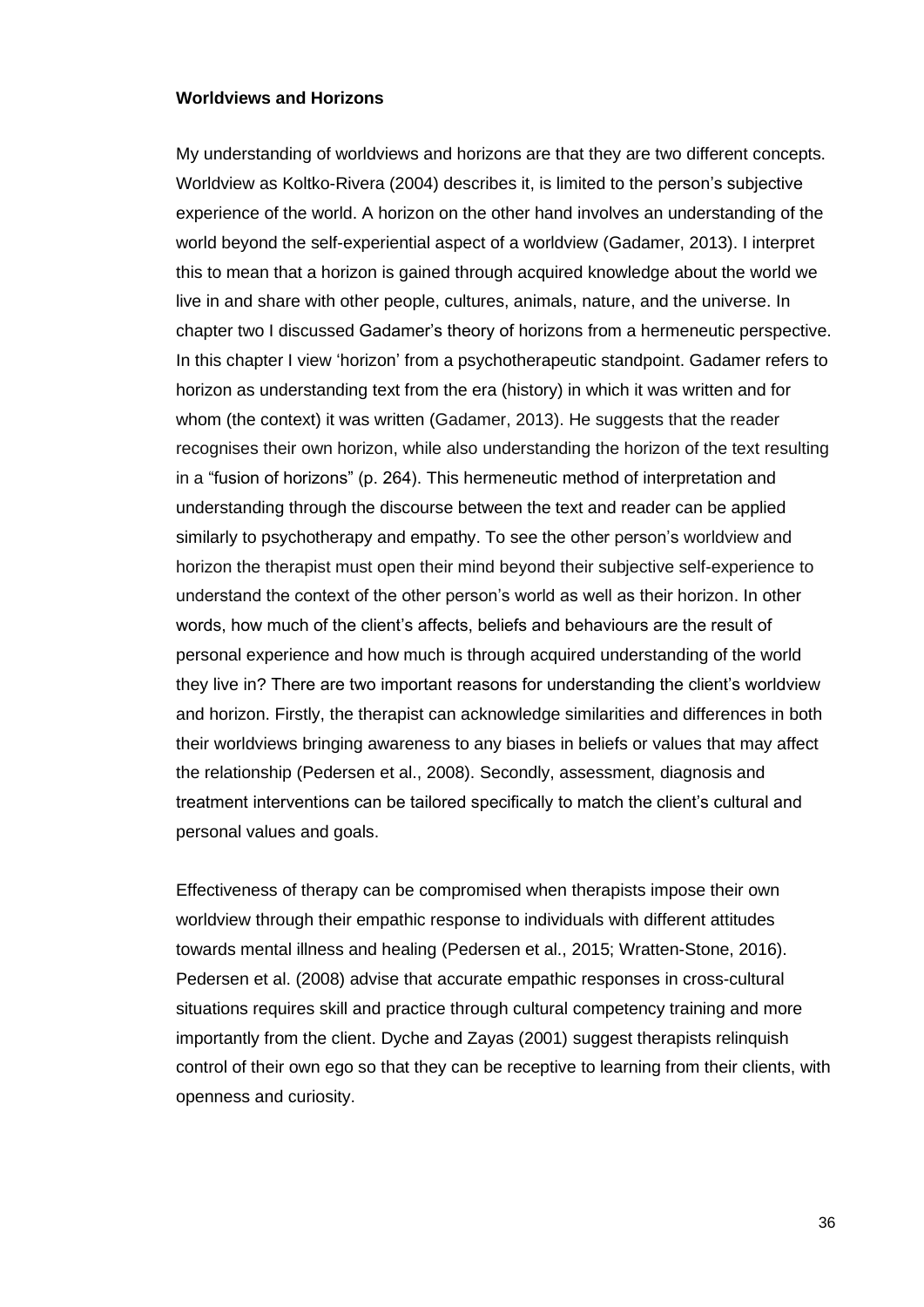## <span id="page-43-0"></span>**Chapter Summary**

This chapter explored Western and non-Western, and individualist, collectivist ideologies regarding 'self', self-identity, and worldview. These concepts provide understanding of empathy from different cultural perspectives, and the influence cultural differences have on the perception and communication of empathy in crosscultural dyads.

The following chapter identifies specific issues related to cultural beliefs and attitudes that may impact the provision of empathy.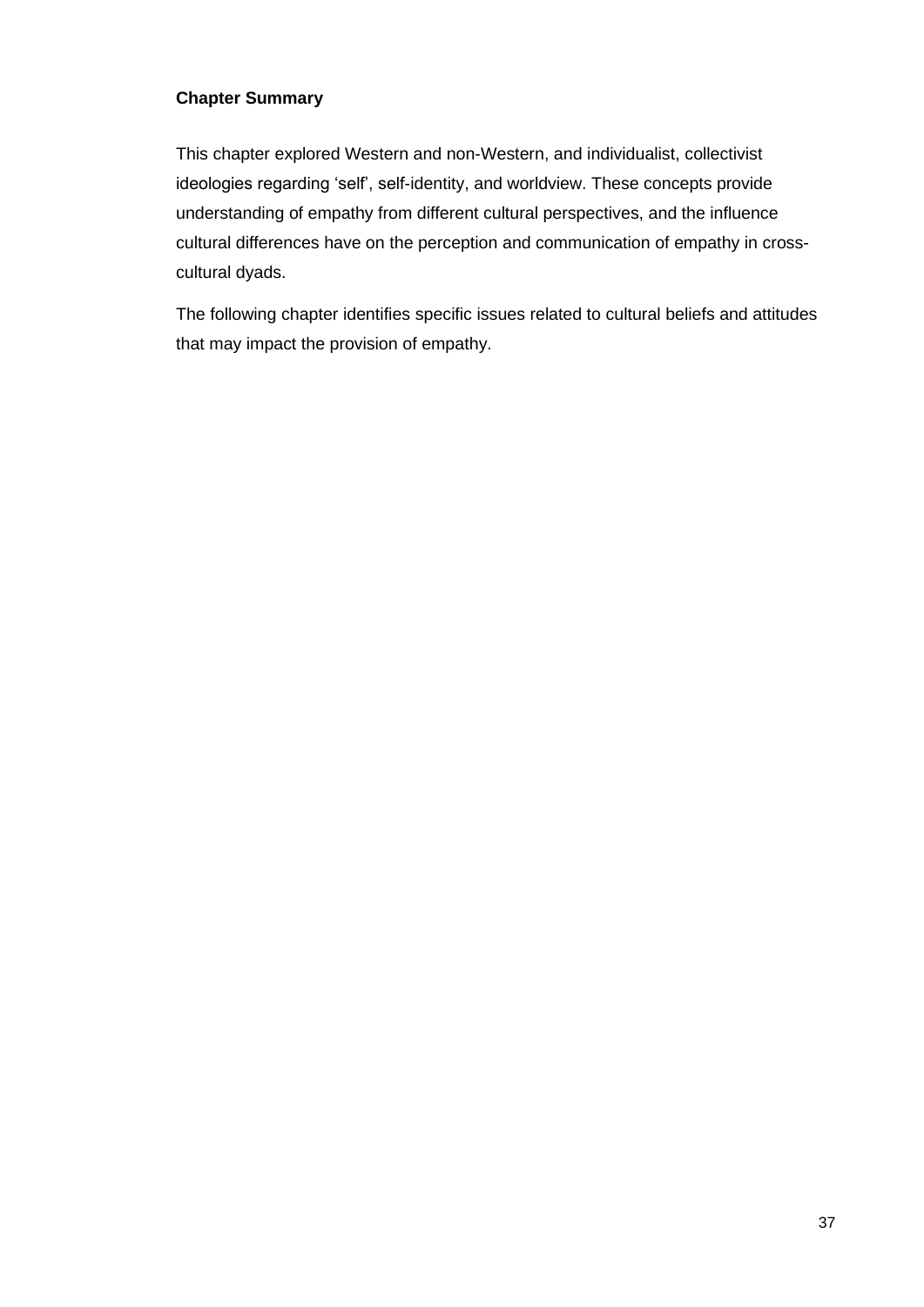## **Chapter 5 – Issues Preventing Accurate Empathy**

<span id="page-44-0"></span>This chapter identifies specific issues that may prevent accurate understanding and communication of empathy in cross-cultural dyads. Therapists may find the provision of empathy challenging due to issues such as conscious and unconscious biases, cultural encapsulation, stereotyping, power dynamics, incompatible communication styles and culturally inappropriate assessments and diagnosis. Being aware of these issues, which often arise through cultural conditioning, may help in overcoming barriers to accurate empathy. Although it may be argued that these issues are not directly linked to empathy, my view is that these factors are embedded in cultural beliefs and attitudes towards others. Therefore understanding the client, when these issues may inadvertently affect the provision of empathy, could prove challenging in cross-cultural situations. The findings from the previous chapter show that unconscious cultural beliefs affect behaviours. My rationale for including these specific issues is that therapists' behaviours and empathy towards their clients may be influenced by their cultural identities and worldview.

#### <span id="page-44-1"></span>**Biases**

Governing organisations, education and healthcare systems are some areas that impose dominant cultural values on people of all cultures creating biases that prevent minority cultures from accessing services that fit their needs (Pedersen et al., 2015; Wratten-Stone, 2016). These biases tend to play out in cross-cultural dyads in therapeutic settings, often unconsciously (Reeves, 2018). Sue (2001) claims that biases are learned through social conditioning, and are bound by culture, class and gender therefore therapists' worldview will inadvertently affect their approach to therapy, how they empathise and their interaction with clients. Sue (2001) categorises biases into individual, professional, organisational, and societal levels stating that biases can have positive or negative effects on individuals or groups depending on inclusion or exclusion criteria. The author explains that at the individual level biases are formed through upbringing, social environment, and experiences with other cultures whereas professional biases occur due to learned behaviours through professional training, modelling and dominant cultural practices. For example, based on their training, a psychotherapist may have a bias towards or against a particular form of intervention, such as self-disclosure or countertransference. At the organisation level, organisations such as public mental health services may apply a 'one size fits all' dominant cultural treatment model. One such model, dialectical behaviour therapy (DBT), as noted in chapter one, is used to treat clients diagnosed with behavioural disorders and is a Western based model. At a societal level, biases favour dominant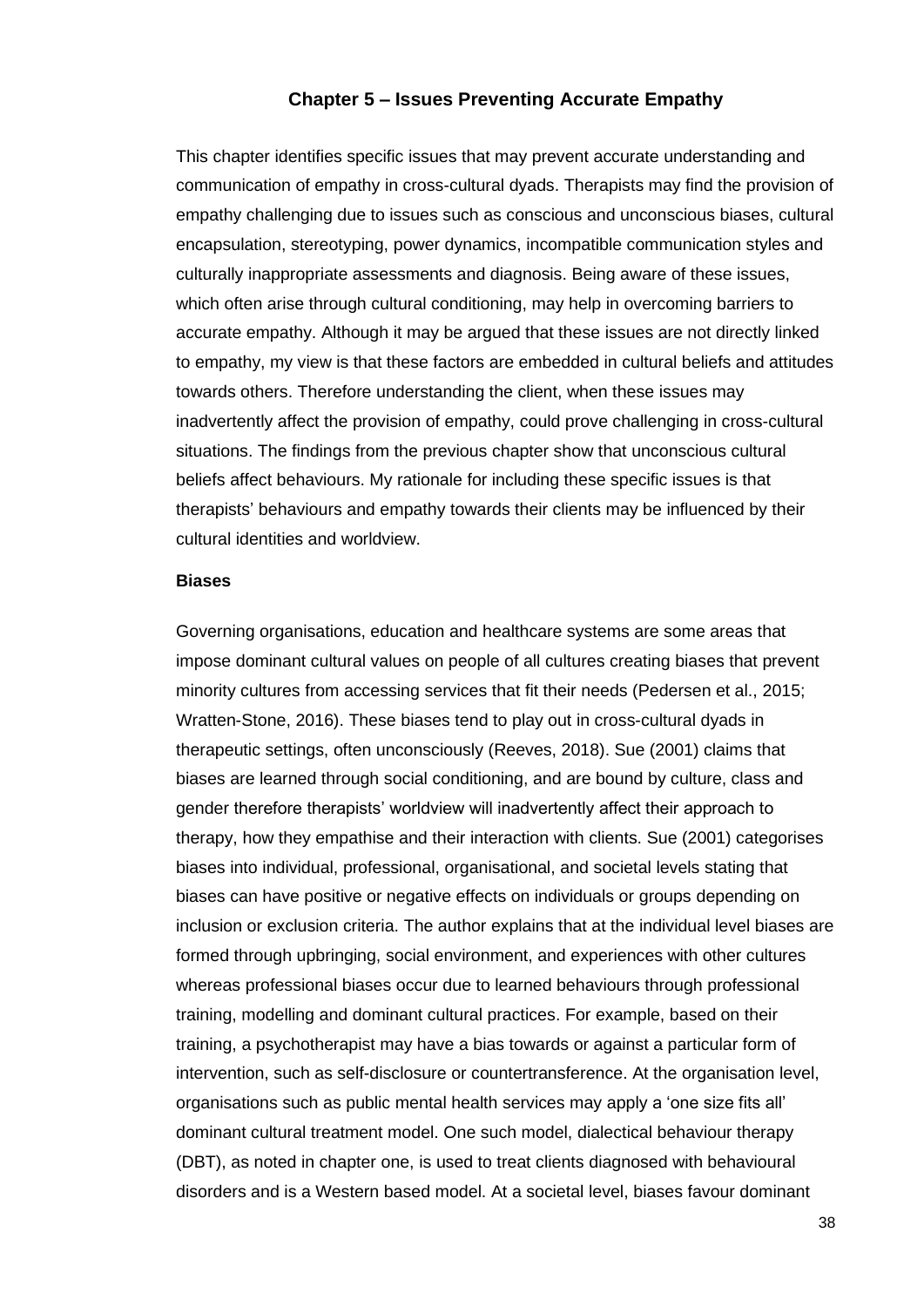cultural values and attitudes creating inequity, racism and prejudice towards minority groups or individuals, thereby promoting an 'otherness' of people who are culturally different (Sue, 2001). As socially conditioned individuals, therapists will inadvertently treat clients differently based on their biases and empathic understanding of clients' experiences may be coloured by such biases.

#### <span id="page-45-0"></span>**Cultural Encapsulation**

Wrenn (1962) first applied the term "cultural encapsulation" (p. 445) to help counsellors and teachers adapt to the rapidly changing cultural environment in American schools. He suggested that, although inevitable, humans resist change finding it unsettling and view their reality through what is known or has been experienced from the past "seeing that which is as though it would always be" (ibid, p. 445). This gives a false reality of what might be occurring in the present. In psychotherapy, this may lead therapists to unconsciously have the notion that dominant cultural norms are how everyone lives, despite being from different cultures.

More recently, Pedersen et al. (2008) refer to therapists' cultural encapsulation as a set of cultural assumptions based on their own self-reference measures without evidence or proof of such assumptions. The authors maintain that encapsulation fosters moral inclusion and exclusion of people, creating 'in groups' and 'out groups' also known as 'othering' (Kirschner, 2012) or 'otherness' (Ivey, 1987). As a result, moral exclusion promotes antipathy and psychological distancing between cultures with extreme examples of moral exclusion being discrimination, ethnic cleansing, and genocide. More subtle expressions of cultural encapsulation are a lack of empathy and invisibility of other ethnic cultures and minority groups (Pedersen et al., 2008). Using own value systems and experiences as the only source of reference to interpret behaviour, thoughts and emotions of others is referred to as "ethnocentrism" (Pedersen et al., 2008, p. 94).

Thomas (2000) uses the term "cultural egocentrism" (p.153) instead of cultural encapsulation and state that cultural egocentrism is not limited to ethnicity but can be applied to other cultures such as countries, regions, gender, religion, language, sports, and occupation. For example a religion may assume superiority above other religions, or academics may consider themselves smarter than others. The culture has an ego that distinguishes itself more superior than others. Thomas describes cultural egocentrism as a failure to understand others' perspective, behaviours, and worldviews. In cross-cultural psychotherapy, cultural encapsulation or cultural egocentrism leads to a lack of empathy and understanding clients' experiences from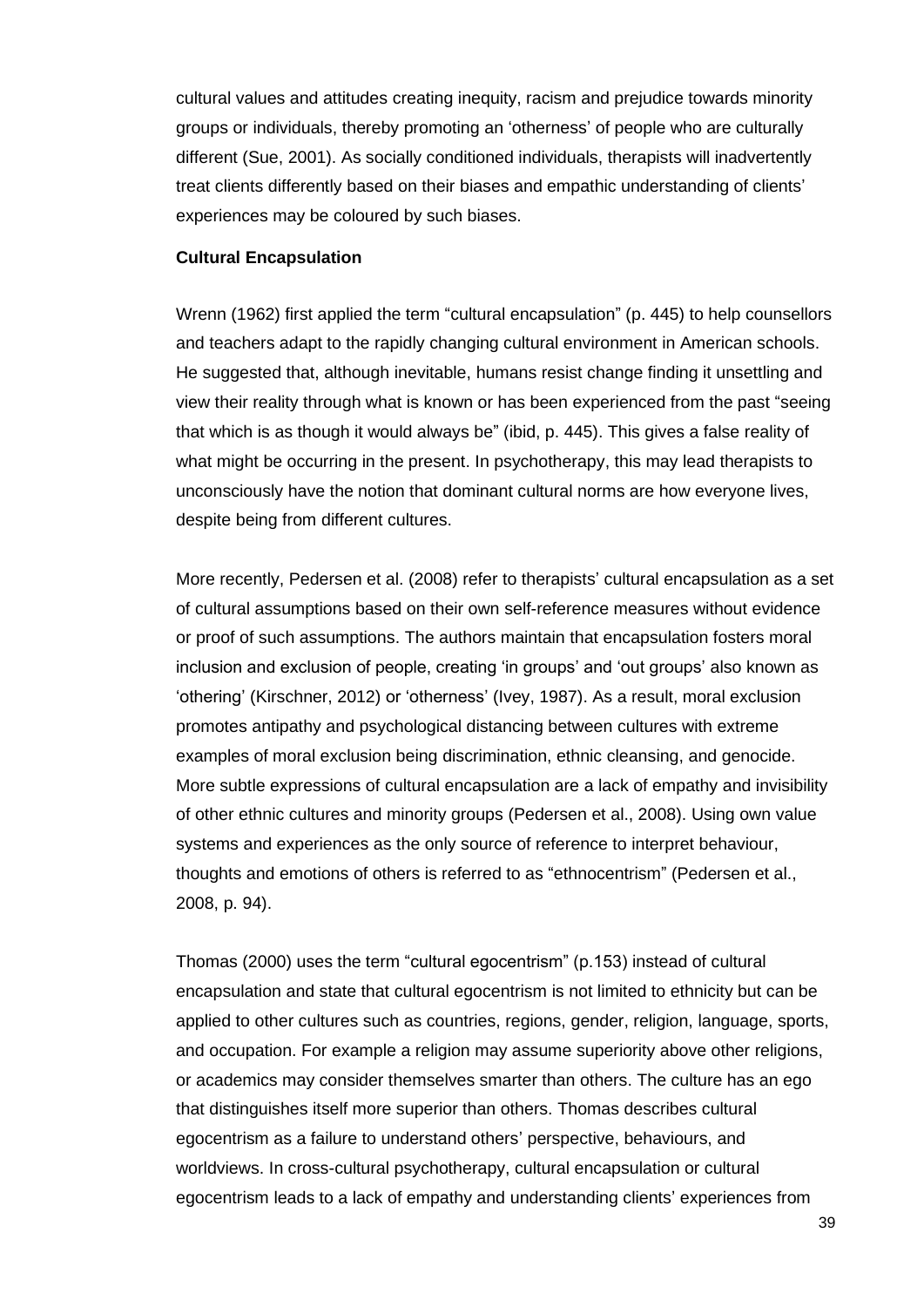their perspective. This may reinforce feelings of oppression, shame, disempowerment, invisibility, being judged and stereotyped (Pedersen et al., 2008; Thomas, 2000). I agree that in clinical practice, cultural encapsulation may lead the therapist to think that they understand the client better than the client and make incorrect assumptions or judgments based on their own beliefs and values.

Although therapists are encouraged to bracket their subjectivity (Knight, 2020; Slochower, 2014), Pedersen et al. (2008) note that as humans we are all vulnerable to blind spots towards certain cultures and may inadvertently hold beliefs that impact on our empathic understanding of a client's cultures. Both Thomas (2000) and Pedersen et al. (2008) recommend sensitivity in cross-cultural situations, advocating an openness and curiosity in learning about other cultures. They suggest that the best means of understanding other worldviews is engaging in open dialogue with the client about their cultural identities and through cultural immersion and education.

Ivey (1987) declares that the nature of empathy requires the therapist to engage with the unique feelings and experiences of an 'other' therefore "otherness" (p. 198) is unavoidable. This form of 'otherness' appears to be different to cultural encapsulation as the therapist is aware of cultural differences of the client whereas encapsulation ignores the cultures of the other. Ivey urges therapists to address the cultural identities of the client as well as acknowledge their own cultural identities, accepting similarities and differences between the dyad as part of the relationship.

Seeing the client as the other, ties in with Rogers' and Young-Bruehl's notion that empathy means remembering that we, as therapists, are separate from our clients. What does this mean then, for the embodied emotional responses we have for our clients? Are these responses truly similar to what the client is experiencing? One explanation that may help understand the moments of deeper connection with our clients, when two 'others' bond spiritually or energetically, is Kaker's view of unexplainable mysticism that is the phenomenon of empathy (Kaker, 2003).

#### <span id="page-46-0"></span>**Stereotyping**

Stereotyping differs from cultural encapsulation as the frame of reference is not from the therapist's cultural perspective, rather the assumption is that all people of a certain culture share the same traits and act or behave similarly (Sue & Sue, 2008). The predisposition in humans for group inclusion/exclusion has led to forming instinctive impressions when meeting someone new (De Waal, 2010). We use an internal frame of reference that incorporates previous exposure to experiences with people that are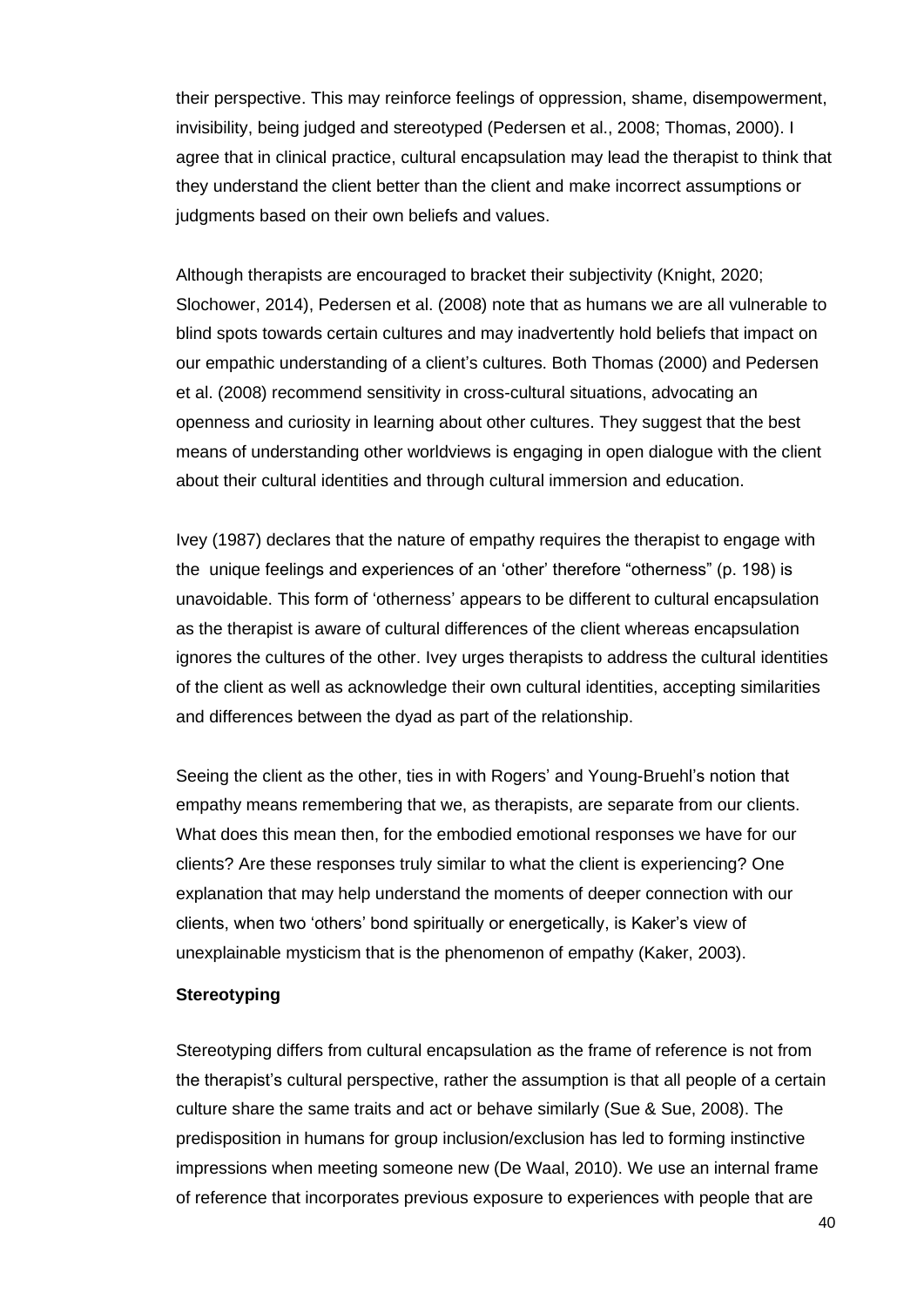similar or different to ourselves (Bošnjaković & Radionov, 2018). In social situations, people are drawn towards those with whom they share commonalities. In therapy, first impressions can be misleading and therapists who generalise or stereotype based on ethnicity, race or other cultural preconceptions are likely to misjudge the client and lack true empathy. Both Pedersen et al. (2008) and Sue and Sue (2008) warn against stereotyping clients based on race, ethnicity, gender, age, ability, religion, social status and sexual orientation as this will form a barrier to understanding the individual's worldview. On the other hand, therapists who believe that ethnicity and other cultural influences have no bearing in therapy or that everyone should be treated the same, fail to understand the effects of racism and treatment of minority cultures on their daily lives, and the impact on their worldview, cultural identities, and self-identity (Chung & Bemak, 2002).

For me, this research has highlighted that conscious and unconscious stereotyping is inevitable. Stereotyping comes from a human instinct to situate others into familiar categories. Therapists may find personal psychotherapy beneficial for discovering the origins of belief systems that underpin stereotyping. Understanding the reasons for such attitudes may help make sense of the dynamics that are created within the crosscultural dyad and provide the opportunity to view client's unique experiences differently.

## <span id="page-47-0"></span>**Power Dynamics in Dyads**

Schwarzbaum and Thomas (2008) contend that minority cultures often experience power imbalances and oppression due to dominant cultural beliefs, practices, rules, and regulations. The authors state that power imbalances are often seen between dominant and minority cultures in areas related to race, ethnicity, socioeconomic status, gender, health and education. Nelson and Prilleltensky (2005) define oppression as the "asymmetrical power relationships between individuals, groups, communities and societies" (p. 5). Sue and Sue (2008) claim that therapists who do not view their clients as cultural beings or address cultural influences in relation to their issues may inadvertently oppress and disempower their clients.

Dyche and Zayas (2001) claim that historically psychotherapy has been practiced predominantly by European and American therapists, who generally have a higher socioeconomic status and can afford higher education. The authors suggest that clients from minority cultures who have been underprivileged, oppressed and disadvantaged due to racial and socioeconomic discrimination find themselves in a power imbalance when seeking psychotherapy. In order to rectify such imbalances, Pedersen et al. (2008) recommend therapists be mindful of power dynamics and the privileged position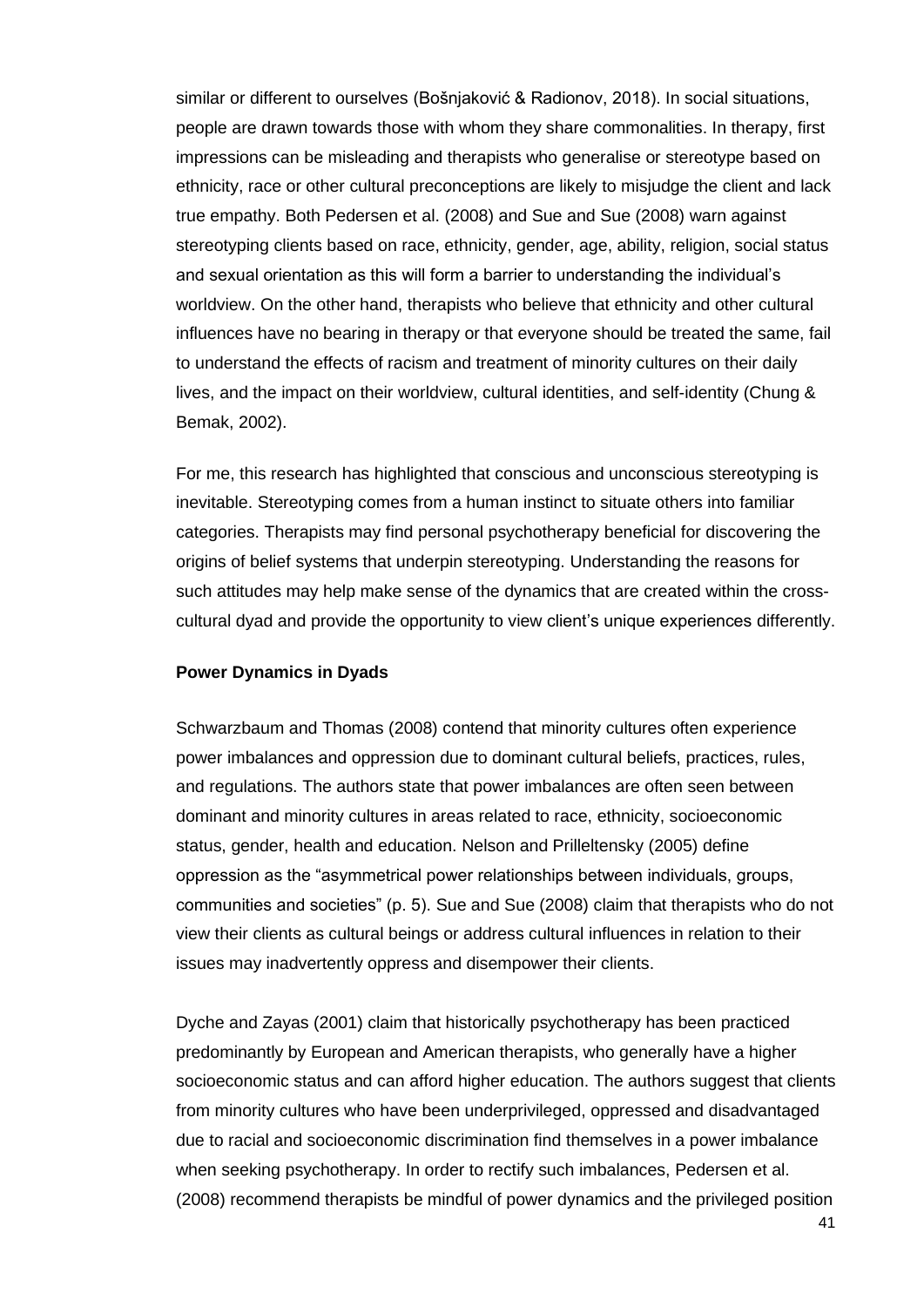they hold especially with clients from non-Western or collectivist cultures who may 'look up' to the therapist as the expert. Ivey (1987) recommends that therapists discuss any cultural similarities and differences, and how power imbalances may affect the therapeutic relationship, as these are likely to have been experienced outside in their lives by both parties and can facilitate deeper understanding of clients issues. Rather than being the expert, the therapist learns from the client and allows them to see the therapist as a human being.

I contend that power imbalances within the dyad, due to cultural inequities, will affect the therapist's understanding of client's experiences. An obvious power difference can be the colour of skin which privileges white dominant cultures. In some ways, the dynamics within the therapeutic setting, may mirror power dynamics in other areas of the dyad's lives. Power imbalances in their daily environment may be subtle, therefore less accessible to the conscious mind. For example, the patriarch and matriarch roles men and women assume as part of their self-identity or cultural expectations, may be present and affect the dyadic relationship. These dynamics can be viewed as part of cultural norms, however, may potentially affect the individual's sense of self and selfidentity. The therapist-client relationship has its own cultural norms and power imbalances, due to the nature of the relationship. The therapist provides a service that requires certain expertise, that the client does not necessarily have. Mutual sharing of information is not present in therapy compared to a social relationship, as the client provides intimate details of their life, whereas the therapist does not. These imbalances are part of the working relationship and shows that similar to stereotyping, power dynamics are inevitable. Subtle and unconscious power differences may require the therapist to engage in personal psychotherapy to make sense of these, and to reflect on the unconscious meanings and dynamics that may arise for both the therapist and client.

#### <span id="page-48-0"></span>**Cross-cultural Communication**

Risser (2019) declares that humans have multiple verbal and non-verbal modes of communication using poetry, art, facial expressions, body language and spoken language to express themselves. Each culture has its own communication style often with varied forms of explicit and implicit interactions that are easier to understand if one is part of that culture (Lee & Horvath, 2014). Pedersen et al. (2008) propose that many non-Western cultures use symbolic, indirect, or circular forms of communication therefore a client from these cultures may not respond or answer a therapist directly which could be misinterpreted if the therapist has a Western direct and explicit communication style. Hollan (2012) and Lee and Horvath (2014) state that for accurate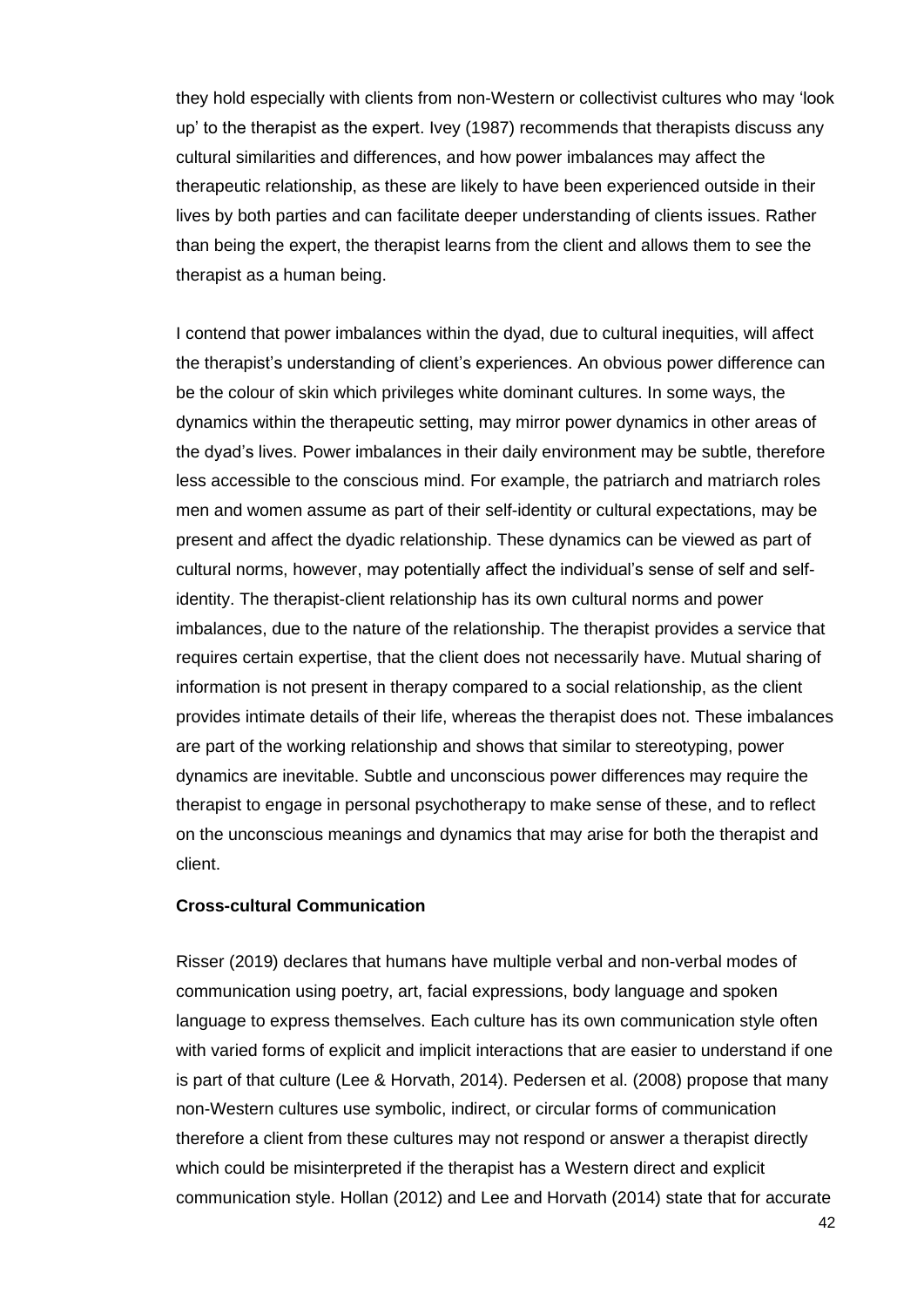understanding of clients from other cultures, the way in which empathy is communicated is important if the client is to feel understood and benefit therapeutically. Pedersen et al. (2008) also argue that it is through empathy that clients learn to make sense of their emotional states and experiences, become conscious of the reason for their behaviours, relationship patterns and decision-making processes. Sue and Sue (2008) remark that cross-cultural misunderstandings and miscommunication can lead to a lack of trust in the therapeutic alliance and reinforces cultural oppression, reducing therapeutic benefits while increasing the likelihood of early termination of therapy.

Grondin (1997) proposed that:

We come into contact with another mind not immediately but only by taking a detour through the objectivizations or meaning-bearing forms whereby it makes itself cognizable… The objectivizations to be interpreted (language, but also gestures, monuments, traces, tones of voice, and so on) represent or stand for the inner spirit or mind that one is trying to understand. (p. 126)

Grondin's words suggest that both parties introject the explicit and implicit meaning of what is being communicated by using one's embodied self, making meaning of what is expressed verbally and non-verbally, sifting through feelings, emotions, thoughts, previous reference points, facial expressions, and body language. These are all done consciously and unconsciously. A trembling voice, for example, suggests that the person is experiencing some emotion however unless the therapist is able to interpret accurately what those emotions are and the context of what was expressed, then empathy may not occur. How the therapist conveys empathy becomes more challenging in culturally diverse dyads when the communication style of the therapist does not match that of the client (Baruth & Manning, 2016). Semantics, syntax, and intonation become highly important if empathy is to be conveyed and experienced by the client in a manner they recognise and are accustomed to.

Schleiermacher et al. (1977) sum up the dance of interpretation and understanding between listener and speaker stating that "one cannot understand something spoken without having the most general knowledge of the language, and at the same time, an understanding of what is personally intended and uniquely expressed" (p. 374). Just as two dancers learn about the movement and rhythm of the other so that they may synchronise their steps, so do two people when attempting to understand each other. Pedersen et al. (2008) posit that accurate empathic responses are dependent on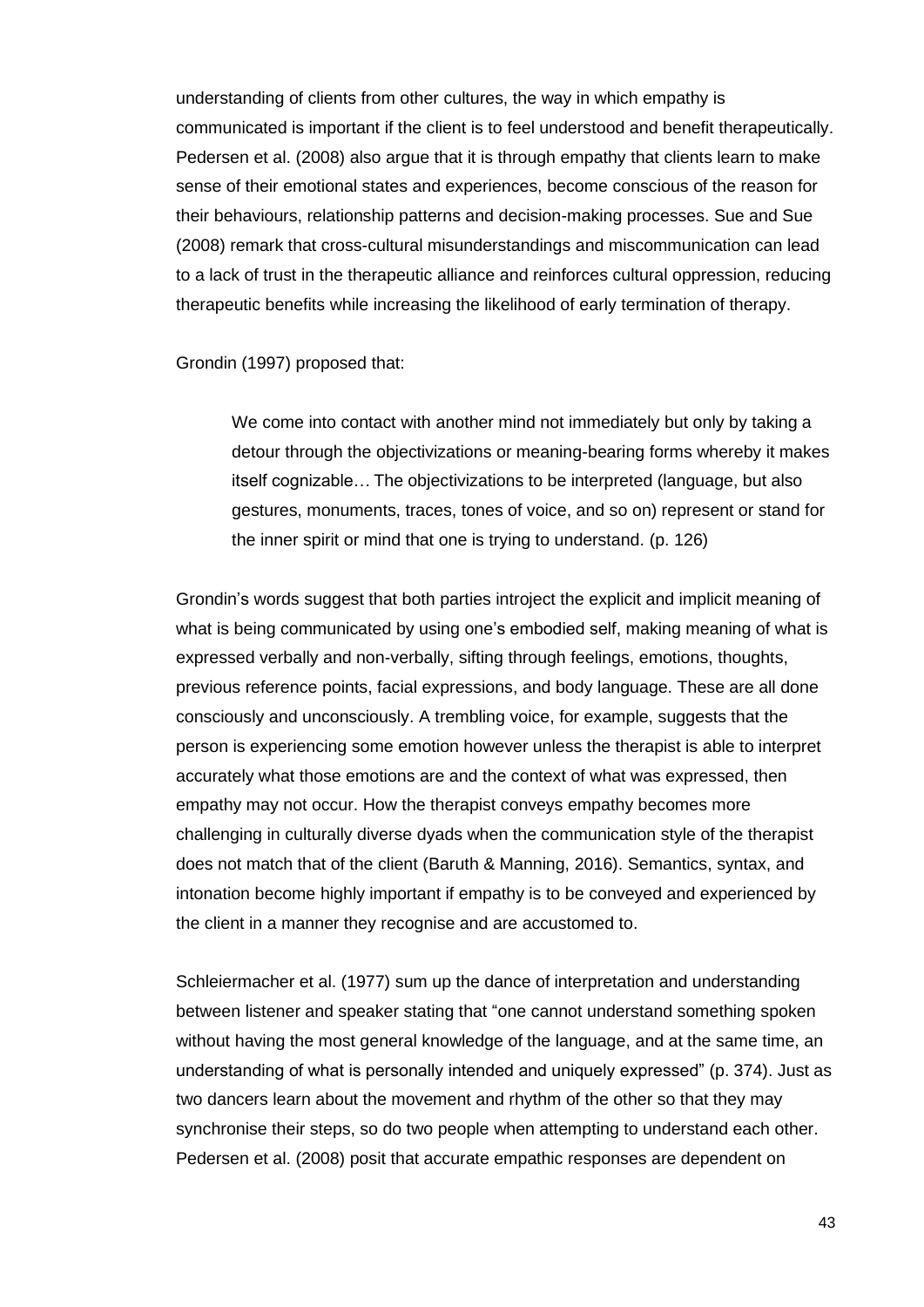correctly interpreting and understanding clients' use of verbal and non-verbal forms of communication from their cultural perspective.

Baruth and Manning (2016) claim that misunderstandings occur due to language barriers, especially when the spoken language in therapy is not the client's first language or when words are used differently by people of different ages, such as teenagers who often use slang or abbreviations while talking or texting (Metge & Kinloch, 2014). This led me to reflect on how other non-English cultures might define empathy. Hence I sought dictionary definitions of empathy in three languages to compare meanings. Table 2 shows the English definition as an example of a Western perspective. Table 3 shows the te reo Māori definition, and Table 4 shows the Hindi definition, both representing a non-Western perspective from different parts of the world. I chose English because this literature review is written in English; te reo Māori as it is a language from my country of birth; and Hindi as it is my first language.

I noticed that English was the only language that defined empathy explicitly going as far as specifying the difference between empathy and sympathy in their definition which I have included in Table 2. Hindi had five words for empathy, while te reo Māori had two words. I have presented the definitions below in table format to show the differences and similarities between the Western and non-Western understanding of empathy.

| <b>English</b> | <b>Definition</b>                                                                                                                                                                                                                         |
|----------------|-------------------------------------------------------------------------------------------------------------------------------------------------------------------------------------------------------------------------------------------|
| empathy        | "The ability to understand and share the feelings of another."                                                                                                                                                                            |
|                | Usage:<br>"People often confuse the words empathy and sympathy.<br>Empathy means 'the ability to understand and share the feelings<br>of another',  whereas sympathy means 'feelings of pity and<br>sorrow for someone else's misfortune" |

<span id="page-50-0"></span>Table 2 *English word and definition of empathy*

*Note*. Adapted from [https://www.lexico.com/definition/empathy?locale=en.](https://www.lexico.com/definition/empathy?locale=en) Copyright 2021 by Lexico.com.

<span id="page-50-1"></span>

| Te reo Māori word | <b>Definition</b>                                                                                 |
|-------------------|---------------------------------------------------------------------------------------------------|
| aroha             | "affection, sympathy, charity, compassion, love,<br>empathy"                                      |
| ngākau aroha      | "empathy, sympathy, compassion, kindheartedness,<br>kindness, consideration, caring, benevolence" |

*Note*. Adapted

from https://maoridictionary.co.nz/search?idiom=&phrase=&proverb=&loan=&histLoanWords=& keywords=empathy. Copyright 2003-2021 John C Moorfield, Te Aka Māori Dictionary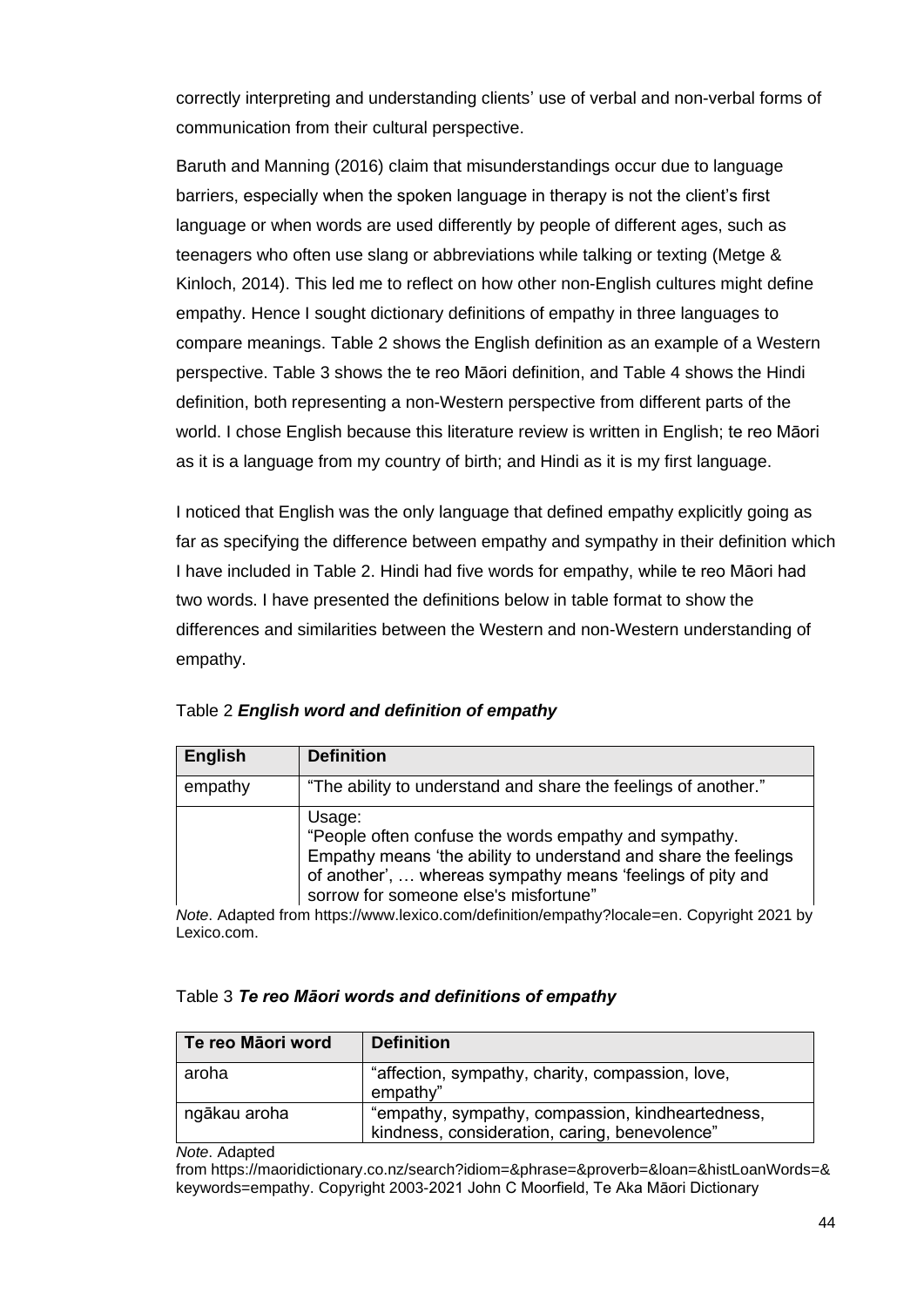#### <span id="page-51-0"></span>Table 4 *Hindi words and definitions of empathy*

| <b>Anglicised</b><br>word | Hindi word | <b>Definition</b>                                                                                                              |
|---------------------------|------------|--------------------------------------------------------------------------------------------------------------------------------|
| samavēdanā                | समवेदना    | "commiseration, condolence, empathy,<br>sympathy"                                                                              |
| samānubhūti               | समानुभूति  | "empathy"                                                                                                                      |
| sahānubhūti               | सहानुभूति  | "commiseration, compassion, concern,<br>condolence, empathy, feeling, fellow-feeling,<br>mercifulness, mercy, shine, sympathy" |
| hamadardī                 | हमदर्दी    | "commiseration, empathy, pity, shine,<br>sympathy"                                                                             |
| parānubhūti               | परानुभूति  | "empathy"                                                                                                                      |

*Note*. Adapted from https://www.shabdkosh.com/dictionary/english-hindi/empathy/empathymeaning-in-hindi. Copyright 2021 by Shabdkosh.com.

As shown, the English definition separated empathy from sympathy (Hollan, 2012; Pedersen et al., 2008), whereas the Hindi and Māori definitions suggest that empathy overlaps with other feeling states such as love, compassion, and sympathy. I know from personal experience, that the Hindi words are used differently depending on context. I noticed that Hindi and te reo Māori definitions did not describe the meaning of each word, merely stating other feelings or emotions, which I interpreted as an example of the explicit and implicit communication styles in Western and non-Western cultures. As explained by Lee & Horvath (2014), Western cultures prefer direct and clear communication that is unambiguous, hence the detailed explanation provided in English, with the additional description of sympathy in case there is any ambiguity in understanding. In contrast, non-Western languages such as Hindi hold contextual and nuanced meanings for individuals. For example, the words 'samavēdanā' and 'hamadardī' are used in different circumstances. The holistic nature of non-Western cultures is also I believe, embedded within language. Empathy, therefore in Hindi and te reo Māori has wider, inclusive and expansive meaning that encompasses other feelings and emotions. My understanding of empathy comes from a holistic perspective that evokes feelings and sensations that cannot be explained fully in words clearly, directly or unambiguously. Perhaps that is why there is no singular way of describing empathy, hence the reason for the various definitions of empathy by authors in this literature review. Each person is attempting to find words to describe empathy that language in itself cannot explain. My exploration of the three definitions in English, Hindi and te reo Māori highlighted the difference in language and communication styles of different cultures, and the importance of effective communication between therapist and client.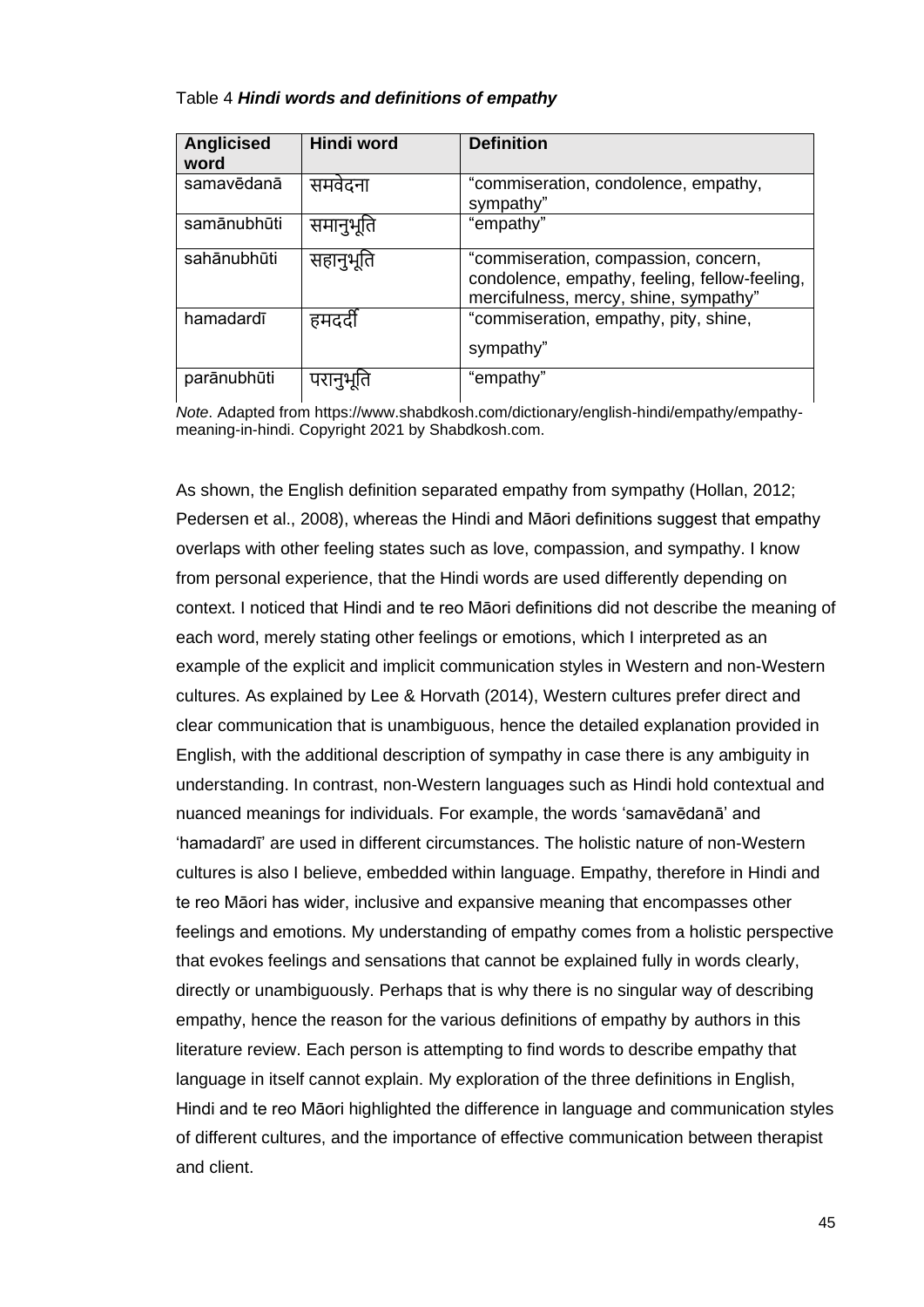## <span id="page-52-0"></span>**Culturally Appropriate Assessments**

Leach and Aten (2010) caution that assessment, diagnosis and treatment strategies of non-Western clients using traditional Western diagnostic tools and methods may exclude cultural beliefs and attitudes towards mental health. Understanding how clients perceive illness and well-being is important so that treatment strategies can be tailored accordingly to achieve positive therapeutic outcomes. Diagnostic manuals, such as the DSM-V (American Psychiatric Association, 2013) and PDM-2 (Lingiardi & McWilliams, 2017) have made provision within their guidelines to ensure sensitivity and inclusion of cultural perspectives during assessment and diagnosis. In Aotearoa, the organisation for registered psychotherapists have also included cultural guidelines in their code of ethics (PBANZ, 2020) in an attempt to redress inequitable provision of mental health services for minority cultures.

I agree that without awareness of cultural beliefs and health practices, incorrect assessment and diagnosis may miss the true significance of the illness.

## <span id="page-52-1"></span>**Chapter Summary**

In this chapter I explored the specific issues that may affect the provision of empathy due to therapists' cultural identities and worldview. Biases, stereotyping, power dynamics, cultural encapsulation and communication styles are unconsciously part of the intersubjective relationship between cross-cultural dyads. Therapists' awareness of their own beliefs and values may help understand the ways in which they interact with clients and improve empathy in cross-culturally challenging situations.

In the following chapter, I discuss my findings and reflect on the implications for psychotherapy in general and particularly for psychotherapists in Aotearoa. Strengths and limitations of this research are identified with suggestions for further research, ending this dissertation with my conclusions.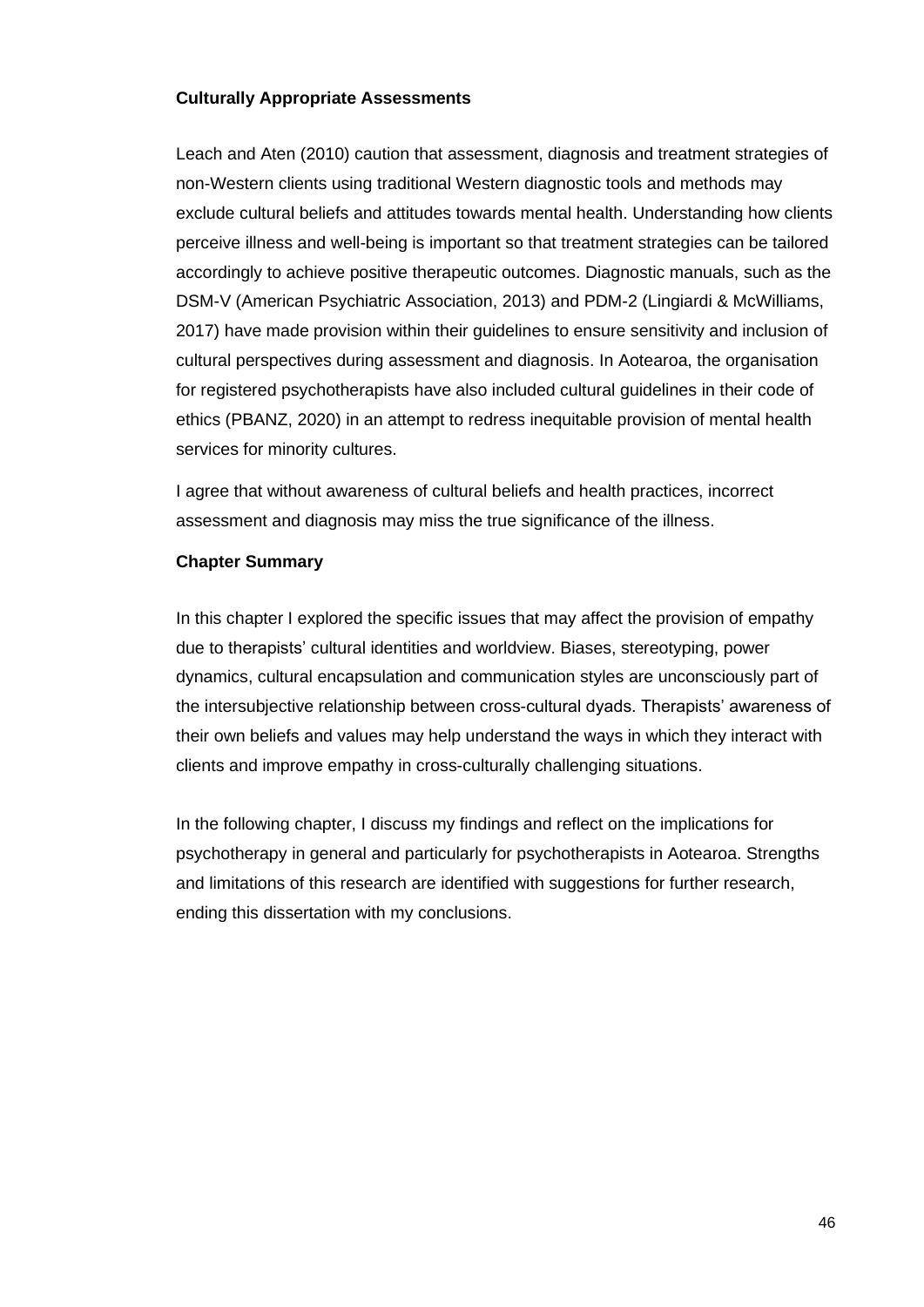#### **Chapter 6 - Discussion**

<span id="page-53-0"></span>This hermeneutic literature review was conducted to research the question, " What challenges do psychotherapists experience in the provision of empathy in cross-cultural dyads?". I explored the interpretation and understanding of empathy within psychotherapy and related disciplines from general and cultural perspectives. I then investigated Western, non-Western, individualist, and collectivist ideologies that influence cultural beliefs and values and the effect their ideologies have on peoples' worldviews. Worldviews were linked to culturally bound perceptions of empathy and how this affects therapists' provision of empathy. Specific issues were identified that make empathy challenging for therapists within cross-cultural dyads. In this chapter, I discuss my findings and the implications for psychotherapy, particularly in Aotearoa New Zealand. I reflect on the strengths and limitations of this research and suggest areas for further research.

The findings show that authors in the field of psychotherapy have unique ways of describing what constitutes empathy. I believe that this is due to the intangible and uniquely experiential nature of empathy between two people. By attempting to explain in words what empathy means diminishes the whole experience, which is more than the sum of its emotional, cognitive and communicative parts. Some authors recommended that therapists reflect on their own worldview and cultural identities, so that they are conscious of the impact this has on empathy and the therapeutic relationship. Recognising their own beliefs and values, and how these create biases when working cross-culturally with clients, helps therapists become aware of the challenges that may be experienced in the provision of empathy. Cultural beliefs and values are embedded in our self-identity and view of self, which will inevitably influence therapists' expression and communication of empathy and how it is received by clients, who have their own cultural beliefs and values. My argument is that all dyads are cross-cultural, in at least one aspect or another therefore cultural similarities and differences will exist. The result of these similarities and differences will influence the dynamics of the relationship and impact on accurate understanding of clients.

A key point Gadamer makes is the notion of "I and thou … and … I and we" (Gadamer et al., 2001, p. 79) in relationships. Understanding another person's world through empathy will always be second-hand and is complex and multi-layered. The therapist remains a separate self and at the same time has a unique connection and bond with the client that is the 'we' together in relationship. I was particularly drawn to the idea that we are at times, like all others, at times, like some others and at times, like no one else (Sue & Sue, 2008). This highlighted the similarities and differences in people and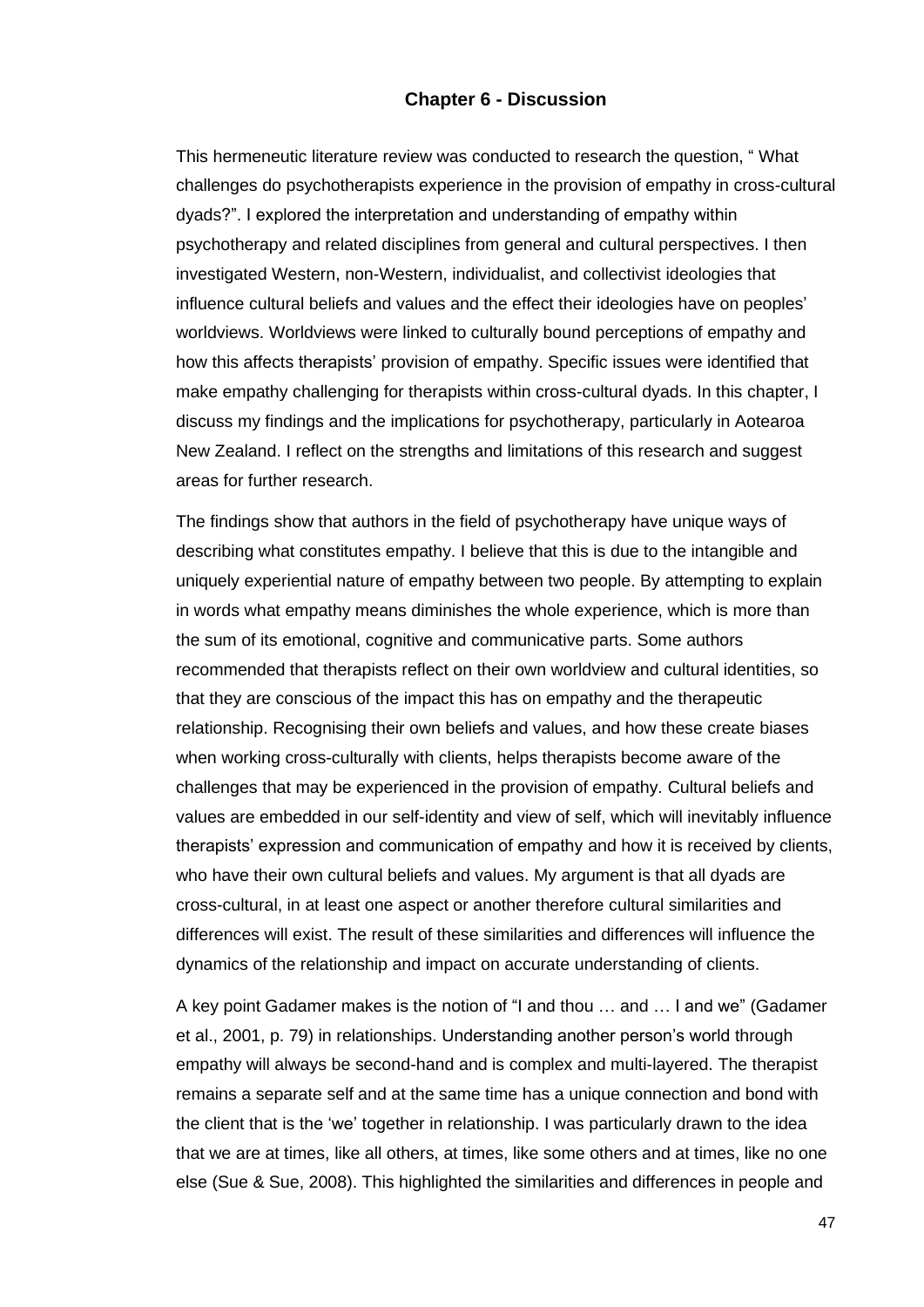the contradictory uniqueness and generalisable qualities in each individual. Another theory that felt applicable to empathy is Sue's 'Tripartite Development of Personal Identity' (Sue, 2001). I was able to link the essence of the theory to empathy, by interpreting that sometimes empathy requires understanding of cultural identities; and at other times our basic human shared feelings, and similar life experiences are sufficient for the client to feel understood. At times, unconscious emotional attunement may be enough to understand how the other feels and at other times empathy may require conscious cognitive, emotional and communicative responses that reflect the uniqueness of the client. Therefore, empathy may be challenging at times and on other occasions relatively easy; with each client there will be varying degrees of challenge.

The literature outlined some of the issues that can be experienced due to differences in cultural beliefs. In humanistic and relational psychotherapies, this is particularly important as empathy is the means by which therapists learn about the client's psychological inner world which includes how they see themselves, how they relate to others and the effects of these on their behaviours. To provide appropriate assessment, diagnosis and treatment that provides the best outcomes for the client, therapists must be able to interpret accurately that which is communicated by the client verbally and non-verbally if they are to understand their clients.

## <span id="page-54-0"></span>**Implications for Psychotherapy and Therapists**

Through this research, I developed a deeper understanding of my cultural identities and how it affects my relationship with clients. This has changed the way I work and has broadened my ability to empathise with those from different cultures and worldviews. This literature review highlighted the importance for therapists to recognise and understand their own cultural belief systems and worldview and how this impacts their interpretation and understanding of clients' issues. Covering therapists' cultural belief systems within psychotherapy training may benefit the therapeutic alliance and improve outcomes for clients. I propose that cultural competency through the use of a cultural genogram to ascertain cultural beliefs and values may be helpful to include as part of an assessment process.

The dominant and minority cultures in each country have unique relationship dynamics. This fosters inequities and disparities for minority cultures to access equitable and culturally informed mental health services. Psychotherapy training that provides psychotherapists with skills to negotiate cross-cultural challenges would benefit both therapists and clients. An important aspect of cultural competency may include learning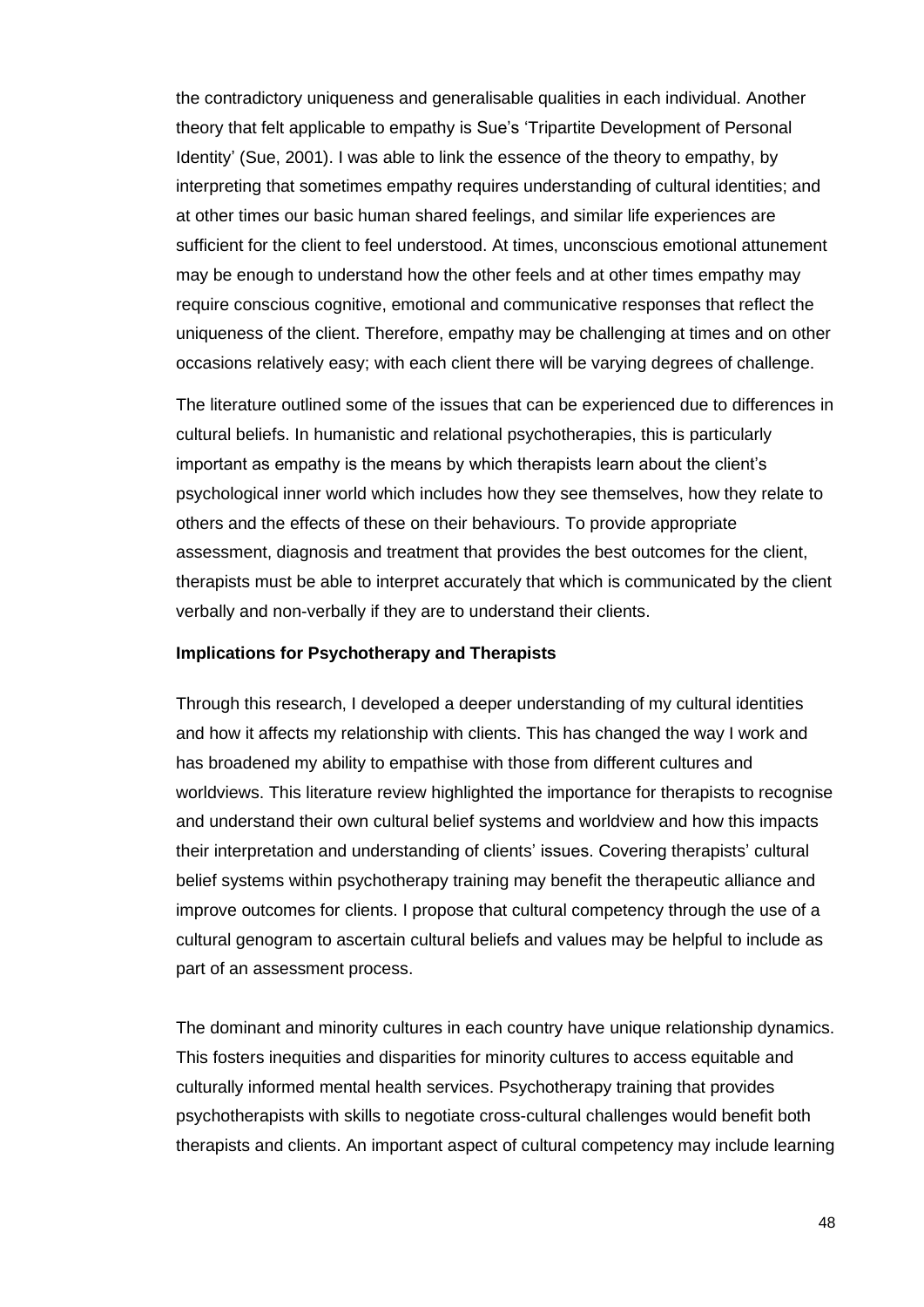how empathy is defined and understood in different languages, as this will affect interpretation and communication within cross-cultural dyads.

In Aotearoa New Zealand, it has been shown that Western mainstream mental health care models do not necessarily match the needs of Māori clients. Māori health models have been developed using a holistic approach that may benefit others from cultures whose worldviews are collectivist and holistic. An integrative approach that combines evidence-based mainstream therapies with culturally sensitive treatment strategies may improve therapeutic outcomes, not just for Māori but other cultures too.

#### <span id="page-55-0"></span>**Research Strengths**

Using a qualitative methodology suited the research as the purpose was to explore a phenomena that is subjective and holds multiple realities. The hermeneutic methodology allowed me to interpret and understand the findings from my point of view as it recognises that reality is based on individual perceptions, that there are no definitive answers or a "single reality" (Davies & Fisher, 2018, p. 23). Using a literature review, as the method, enabled me to view a wide range of literature from various viewpoints. From the wide range of literature, I was able to make links between cultures and worldviews, and the impact of these on the provision of empathy.

The qualitative interpretive paradigm enabled me to immerse myself as 'the therapist', as well as the researcher. This created a strong dialectic connection to the literature, and the various theories and concepts addressed. I applied the hermeneutic circle of inquiry (Boell & Cecez-Kecmanovic, 2010) to sort, identify and assess how I formed my cultural identities, self, self-identity and worldview. I identified the influences of different collectivist, individualist, Western and non-Western cultures that have shaped my beliefs and values. Through this process, I became conscious of my biases and how these impact on my provision of empathy in clinical practice. I was able to reflect on the specific challenges I have when empathising with those who hold different worldviews. The immersion of myself into the hermeneutic process, highlighted blind spots in my practice as a therapist, of unconscious biases and attitudes towards clients of different cultures. This process has provided an opportunity to deepen my engagement with clients and improve my empathic responses.

Although the findings may be different, if other therapists were to use the same literature to understand the challenges they may have in the provision of empathy, the hermeneutic process itself is transferable. The application of interpreting and understanding can be applied by other therapists or researchers with no expectation of coming to the same conclusion as another person. Empathy, which is subjective and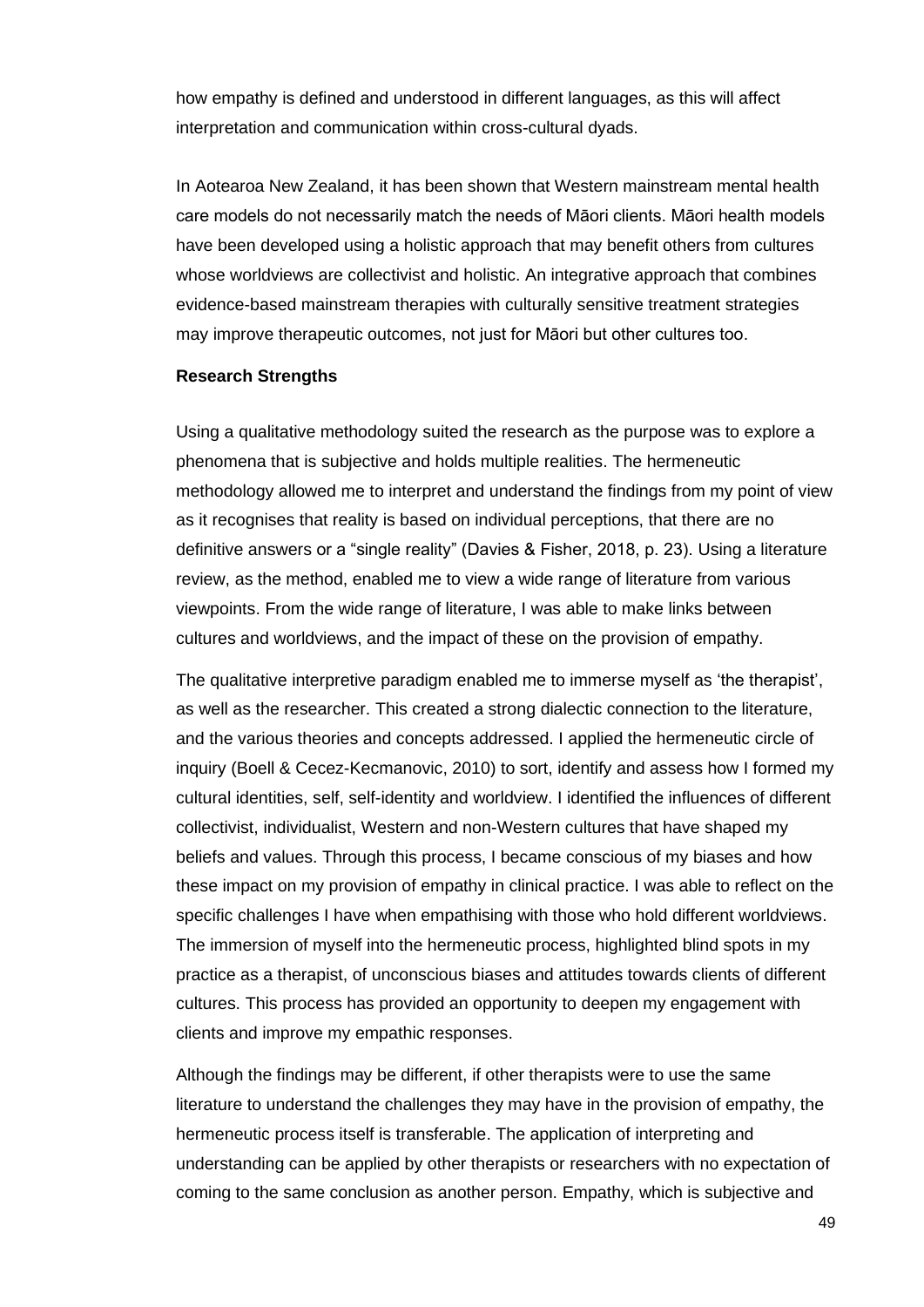open to interpretation linked perfectly with the hermeneutic interpretive research methodology.

Another strength of this research, I believe, is that the findings add to the limited understanding of empathy from a collective or non-Western perspective. My position as a minority, non-Western and holistic therapist and researcher, provides a fresh perspective that may help other therapists experiencing similar issues in Aotearoa New Zealand, which has a predominantly Western outlook towards mental health. My cultural identities gave me an inside view to the difficulties people from minority and non-Western cultures experience, when accessing psychotherapy. For me, this research validated my personal view of empathy, which felt different from the Western psychotherapeutic understanding of empathy. I have a better sense of the impact of cultures and worldviews on behaviours and relationships. The self-reflexivity involved, while conducting this research, has been invaluable in clinical practice, as I have a broader understanding of myself and my clients.

## <span id="page-56-0"></span>**Research Limitations**

A limitation of using a hermeneutic interpretive methodology is it's subjectivity and interpretive position, making it difficult to generalise data. My interpretation cannot be generalised by other researchers, who will interpret from their own perspective. Another limitation was that the majority of literature accessible and sourced for this review contained data pertinent to cross-cultural dynamics in America and Europe. Cross-cultural dynamics in other countries may experience different issues, therefore some of the findings may not apply universally, in other countries.

Each research paradigm and methodology has its own parameters that limits exploration of research topics. The structure of a hermeneutic literature review does not, for example, include human participants, which uses a different qualitative research methodology. Instead of a literature review, a different method, such as a survey or by interviewing therapists about their experience of empathy within crosscultural dyads, would have provided different findings.

Due to time constraints and scope of the research study, the research question had to be limited to a particular area of focus. I chose to explore the challenges in the provision of empathy in cross-cultural dyads, as my work involves therapy for individuals rather than families, couples or groups. The findings may have shown different results when applied to other cross-cultural therapeutic relationships.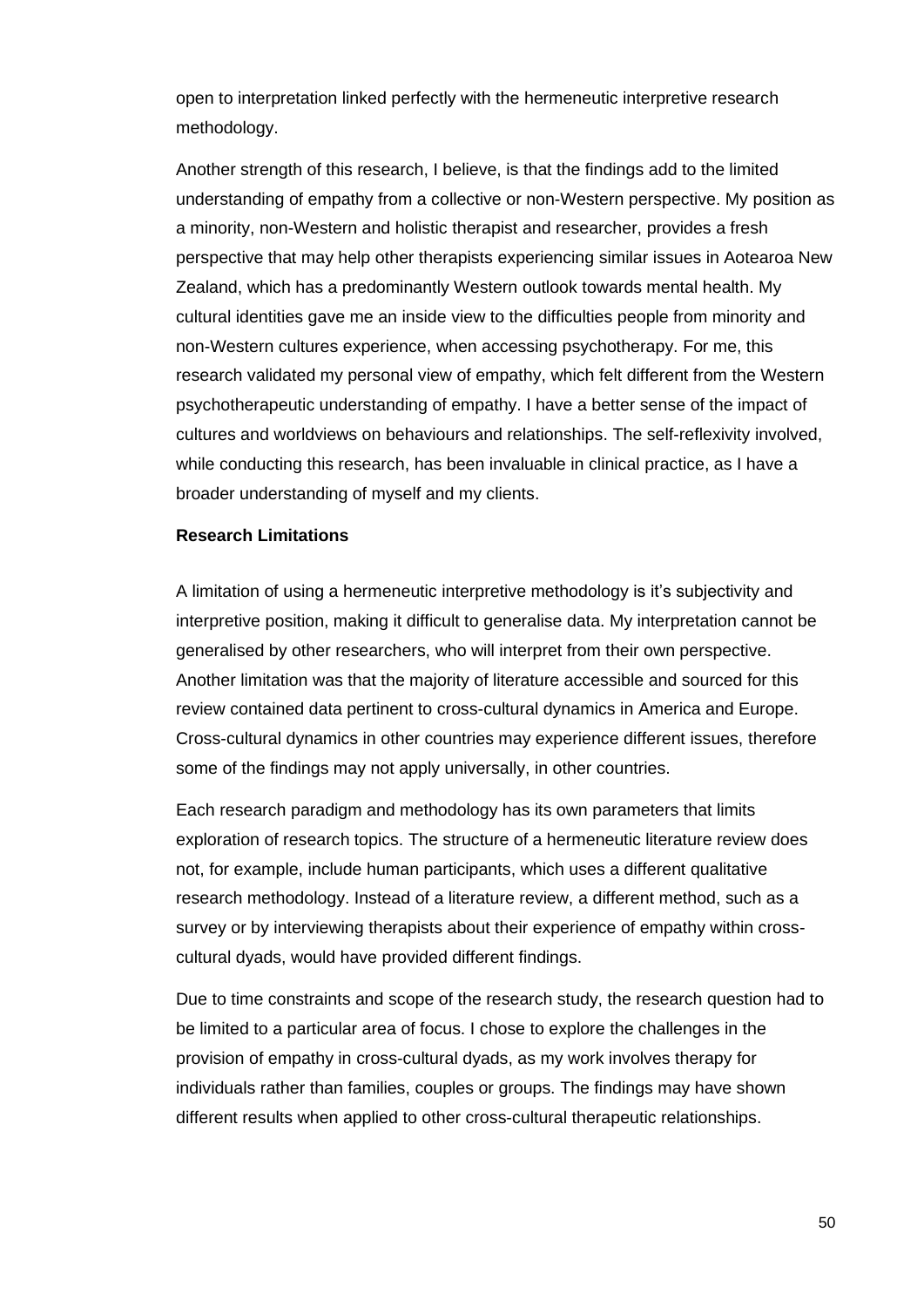## <span id="page-57-0"></span>**Suggestions for Future Research**

During this research, I became aware of gaps in literature that could be explored in future research, especially for psychotherapists practising in the South Pacific region. One of the reasons for this research, was due to my personal observation during clinical training, showing that minority cultures utilised public mental health services less than Pākehā cultures. This observation was affirmed by Wratten-Stone (2016), in a review of Māori models of mental healthcare and the lack of use by Māori of mainstream mental health services. Research to understand the worldview of South Pacific cultures, including Māori, may help clients from these cultures feel safe and understood, through accurate empathy, when accessing treatment.

Majority of the literature focused mainly on the cross-cultural ethnic differences in dyads. It would be interesting to understand how cross-cultural differences due to gender, class, education, sports, occupation, spirituality and religion affect the provision of empathy, and whether the same issues such as biases and stereotypes apply.

There did not appear to be much research focusing on the experiences of therapists in the provision of empathy, in cross-cultural dyads. An empirical study using a questionnaire, interview process or survey, would provide valuable insight into psychotherapists clinical experiences. Similarly, studies to understand the experience of empathy from clients' perspectives would identify issues that contribute to misunderstandings and misinterpretations, due to cultural differences. These types of studies provide clinical data that may help improve empathic understanding of clients when working cross-culturally.

Another area for study could involve understanding the meaning of empathy in different South Pacific languages. My exploration of the definitions in English, Hindi and te reo Māori showed differences in the way empathy is defined. It would be interesting to see if there are similarities that link the definitions of empathy to worldview perspectives.

These suggestions for further research aim to provide a better understanding of empathy from a cultural perspective.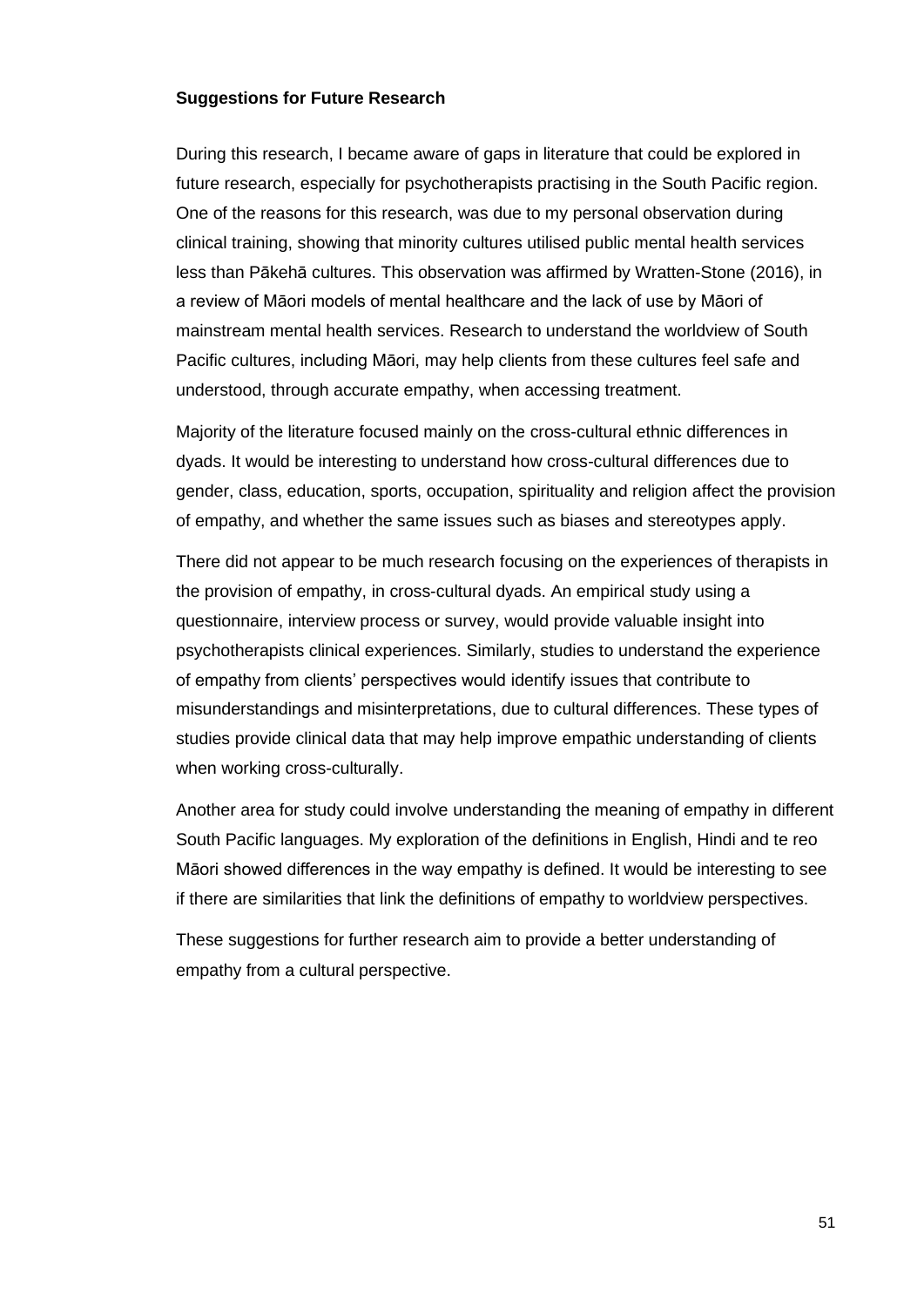## **Conclusion**

<span id="page-58-0"></span>This literature review has highlighted that the concept of empathy is perceived differently across cultures. Therapists, at times, will find it challenging to empathise in cross-cultural dyads, when cultural beliefs and values of the therapist and client are different. These factors influence the therapist's provision of empathy in cross-cultural situations, as we strive to better understand our clients through deep empathic connection. Therapists may benefit from understanding their own cultural beliefs and values and how these affect the provision of empathy. Learning from clients, about their cultural beliefs and values may increase empathic understanding of the client's internal experiences and improve therapeutic outcomes. Treatment approaches that can be customised to accommodate different cultural beliefs regarding mental health, would reflect the cross-cultural nature of contemporary psychotherapy in multicultural South Pacific nations.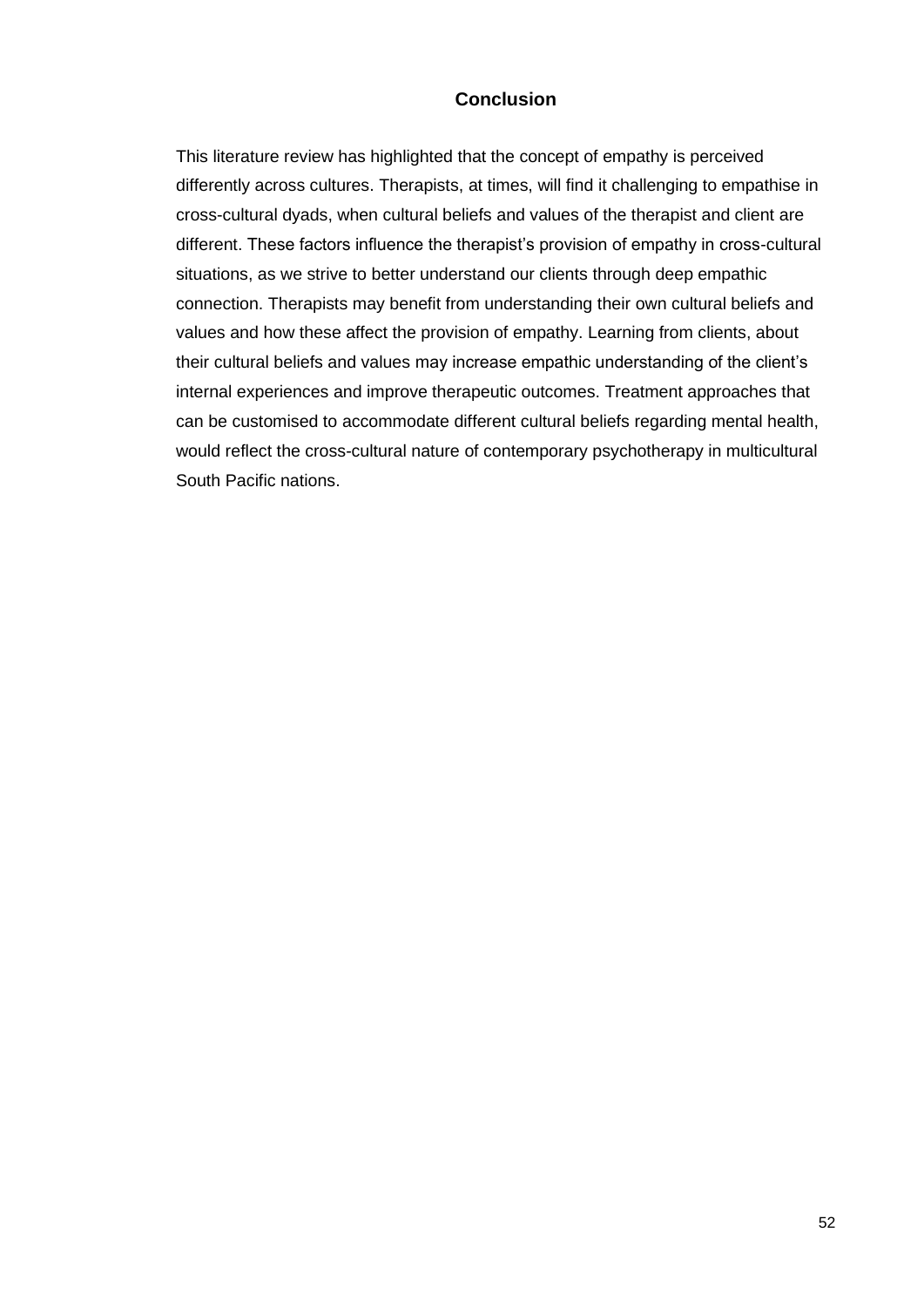## **References**

- <span id="page-59-0"></span>American Psychiatric Association (2013). *Diagnostic and statistical manual of mental disorders: DSM-5* (5th ed.). American Psychiatric Association. https://doi.org/https://doi.org/10.1176/appi.books.9780890425596
- Baruth, L. G., & Manning, M. L. (2016). *Multicultural counseling and psychotherapy: A lifespan approach*. Taylor & Francis Group.
- Blyler, N. (1998). Taking a political turn: The critical perspective and research in professional communication. *Technical Communication Quarterly, 7*(1), 33-52. https://doi.org/10.1080/10572259809364616
- Boell, S. K., & Cecez-Kecmanovic, D. (2010). Literature reviews and the hermeneutic circle. *Australian Academic & Research Libraries, 41*(2), 129-144. https://doi.org/10.1080/00048623.2010.10721450
- Boell, S. K., & Cecez-Kecmanovic, D. (2014). A hermeneutic approach for conducting literature reviews and literature searches. *Communications of the Association for Information Systems, 34*, 257-286. https://doi.org/10.17705/1CAIS.03412
- Bolognini, S. (2010). The complex nature of psychoanalytic empathy. In *Secret passages: The theory and technique of interpsychic relations* (pp. 119-137). Routledge.
- Bošnjaković, J., & Radionov, T. (2018). Empathy: Concepts, theories and neuroscientific basis. *Empatija: koncepti, teorije i neuroznanost., 54*(2), 123- 150. https://doi.org/10.20471/dec.2018.54.02.04
- Boulton, A. (2006). Taking account of culture: The contracting experience of Māori mental health providers. *AlterNative: An International Journal of Indigenous Peoples, 3*(1), 122-139.
- Bowden, A. R. (2015). Culturally-based impacts on a psychotherapy practice in Aotearoa. *New Zealand Journal of Music Therapy,* (13), 33.
- Chierchia, G., & Singer, T. (2016). The neuroscience of compassion and empathy and their link to prosocial motivation and behavior. In J-C. Dreher & L. Tremblay (Eds.), *Decision Neuroscience: An Integrative Perspective* (pp. 247-257). Elsevier Science & Technology.
- Christopher, J. C. (2001). Culture and psychotherapy: Toward a hermeneutic approach. *Psychotherapy: Theory, Research, Practice, Training, 38*(2), 115.
- Chung, R. C. Y., & Bemak, F. (2002). The relationship of culture and empathy in cross‐cultural counseling. *Journal of Counseling & Development, 80*(2), 154- 159.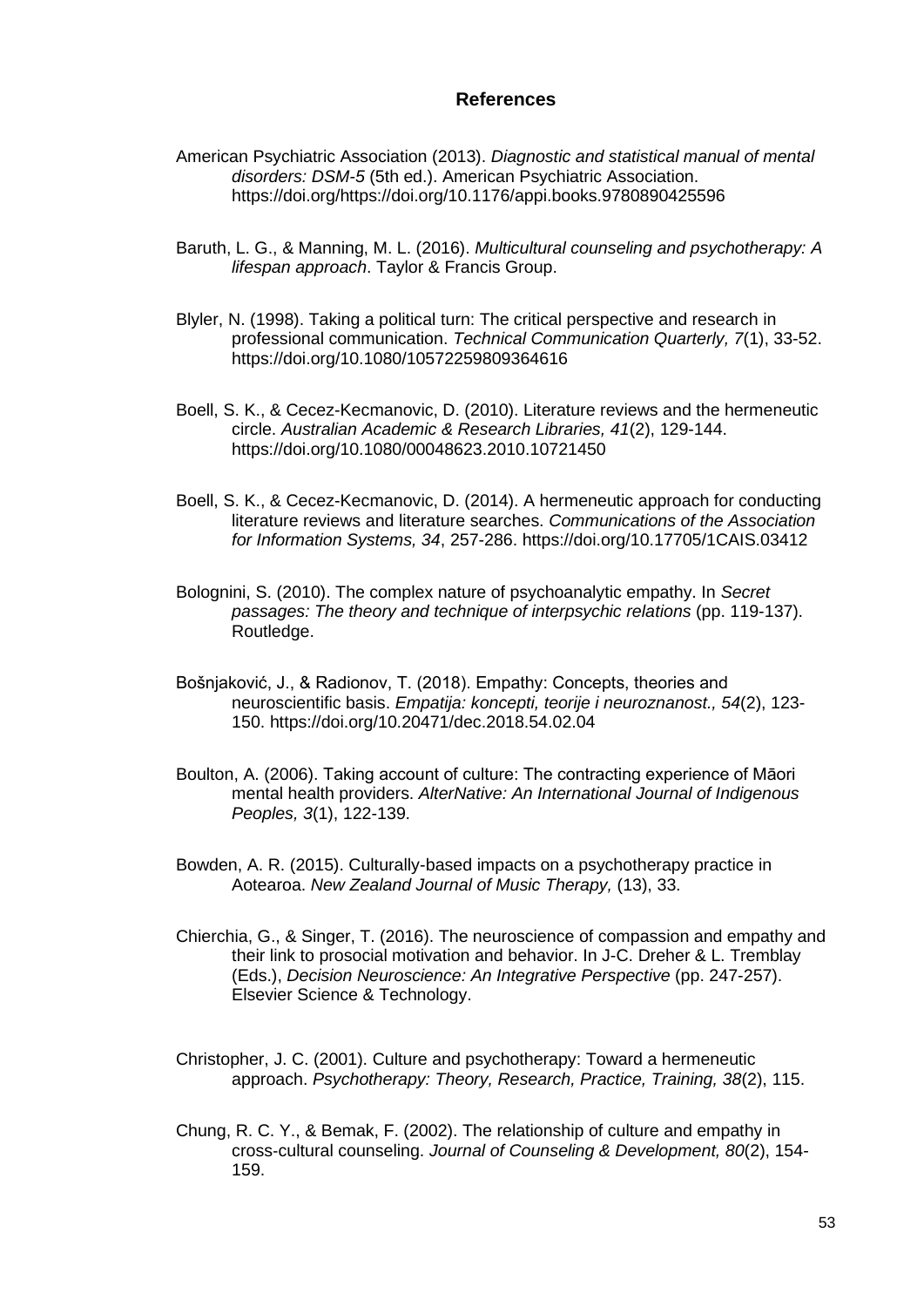- Clark, A. J. (2007). *Empathy in counseling and psychotherapy: Perspectives and practices*. Routledge.
- Cohen, D. (1997). *Carl Rogers: A critical biography*. Constable & Robinson.
- Constantine, M. G., & Kwan, K. L. K. (2003). Cross‐cultural considerations of therapist self‐disclosure. *Journal Of Clinical Psychology, 59*(5), 581-588.
- Creswell, J. W. (2003). *Research design: Qualitative, quantitative, and mixed method approaches* (2nd ed.). Sage Publications.
- Davies, C., & Fisher, M. (2018). Understanding research paradigms. *Journal of the Australasian Rehabilitation Nurses' Association (JARNA), 21*(3), 21-25.
- De Waal, F. (2010). *The age of empathy: Nature's lessons for a kinder society*. Broadway Books.
- Decety, J., & Jackson, P. L. (2004). The functional architecture of human empathy. *Behavioral and cognitive neuroscience reviews, 3*(2), 71-100.
- Decety, J., & Jackson, P. L. (2006). A social-neuroscience perspective on empathy. *Current directions in psychological science, 15*(2), 54-58.
- Di Stefano, V. (2006). *Holism and complementary medicine: Origins and principles*. Allen & Unwin.
- Dillon, G. (2008). Imagining the other: Some hallucinations from a therapy. *NZAP Journal,* (Forum 2008), 89-102.
- Duan, C., Wei, M., & Wang, L. (2008). The role of individualism-collectivism in empathy: An exploratory study. *Asian Journal of Counselling, 15*(1), 57-81.
- Durie, M. (1994). *Whaiora: Māori health development*. Oxford University Press.
- Durie, M. (2011). Indigenizing mental health services: New Zealand experience. *Transcultural Psychiatry, 48*(1-2), 24-36.
- Dyche, L., & Zayas, L. H. (2001). Cross-cultural empathy and training the contemporary psychotherapist. *Clinical Social Work Journal, 29*(3), 245-258. https://doi.org/10.1023/A:1010407728614
- Edwards, S., McCreanor, T., & Moewaka-Barnes, H. (2007). Maori family culture: A context of youth development in Counties/Manukau. *Kotuitui: New Zealand Journal of Social Sciences, 2*(1), 1-15. https://doi.org/10.1080/1177083X.2007.9522420
- Feller, C. P., & Cottone, R. R. (2003). The importance of empathy in the therapeutic alliance. *Journal of Humanistic Counseling, Education & Development, 42*(1), 53-61. https://doi.org/10.1002/j.2164-490X.2003.tb00168.x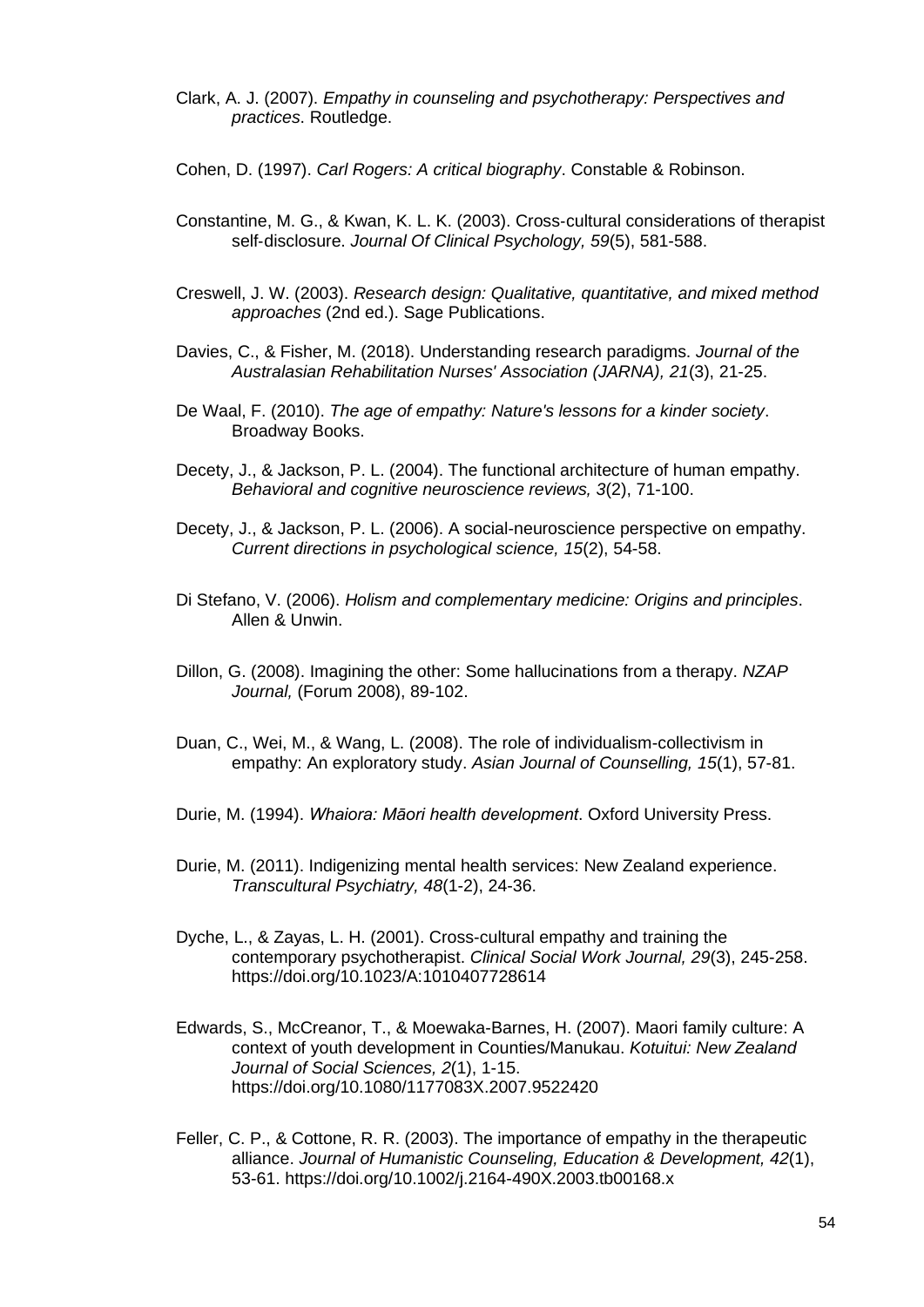- Fossey, E., Harvey, C., McDermott, F., & Davidson, L. (2002). Understanding and evaluating qualitative research. *Australian & New Zealand Journal of Psychiatry, 36*(6), 717-732.
- Freud, S. (1955a). Group psychology and the analysis of the ego. In *The Standard Edition of the Complete Psychological Works of Sigmund Freud, Volume XVIII (1920-1922): Beyond the Pleasure Principle, Group Psychology and Other Works* (pp. 65-144).
- Freud, S. (1955b). Two encyclopaedia articles. In *The Standard Edition of the Complete Psychological Works of Sigmund Freud, Volume XVIII (1920-1922): Beyond the Pleasure Principle, Group Psychology and Other Works* (pp. 233- 260).
- Gabbard, G. O. (2010). *Long-term psychodynamic psychotherapy: A basic text* (2nd ed.). American Psychiatric Publishing Inc.
- Gadamer, H-G. (1979). The problem of historical consciousness. In P. Rabinow & W. M. Sullivan (Eds.), *Interpretive social science: A reader* (pp. 103-163). University of California Press.
- Gadamer, H-G. (2013). *Truth and method* (J. Weinsheimer & D. G. Marshall, Eds.). Bloomsbury Academic.
- Gadamer, H-G., Dutt, C., & Most, G. W. (2001). *Gadamer in conversation: Reflections and commentary*. Yale University Press.
- Gibbons, S. (2011). Understanding empathy as a complex construct: A review of the literature. *Clinical Social Work Journal, 39*(3), 243-252. https://doi.org/10.1007/s10615-010-0305-2
- Greenberg, L. S., & Elliott, R. (1997). Varieties of empathic responding. In A. C. Bohart & L. S. Greenberg (Eds.), *Empathy reconsidered: New directions in psychotherapy* (1st ed., pp. 167-186). American Psychological Association.

Grondin, J. (1994). *Introduction to philosophical hermeneutics*. Yale University Press.

Grondin, J. (1997). *Introduction to philosophical hermeneutics*. Yale University Press.

Gudykunst, W. B., Matsumoto, Y., Ting-Toomey, S., Nishida, T., Kim, K., & Heyman, S. (1996). The influence of cultural individualism-collectivism, self construals, and individual values on communication styles across cultures. *Human Communication Research, 22*(4), 510-543.

Heidegger, M. (1996). *Being and time: A translation of Sein und Zeit*. SUNY press.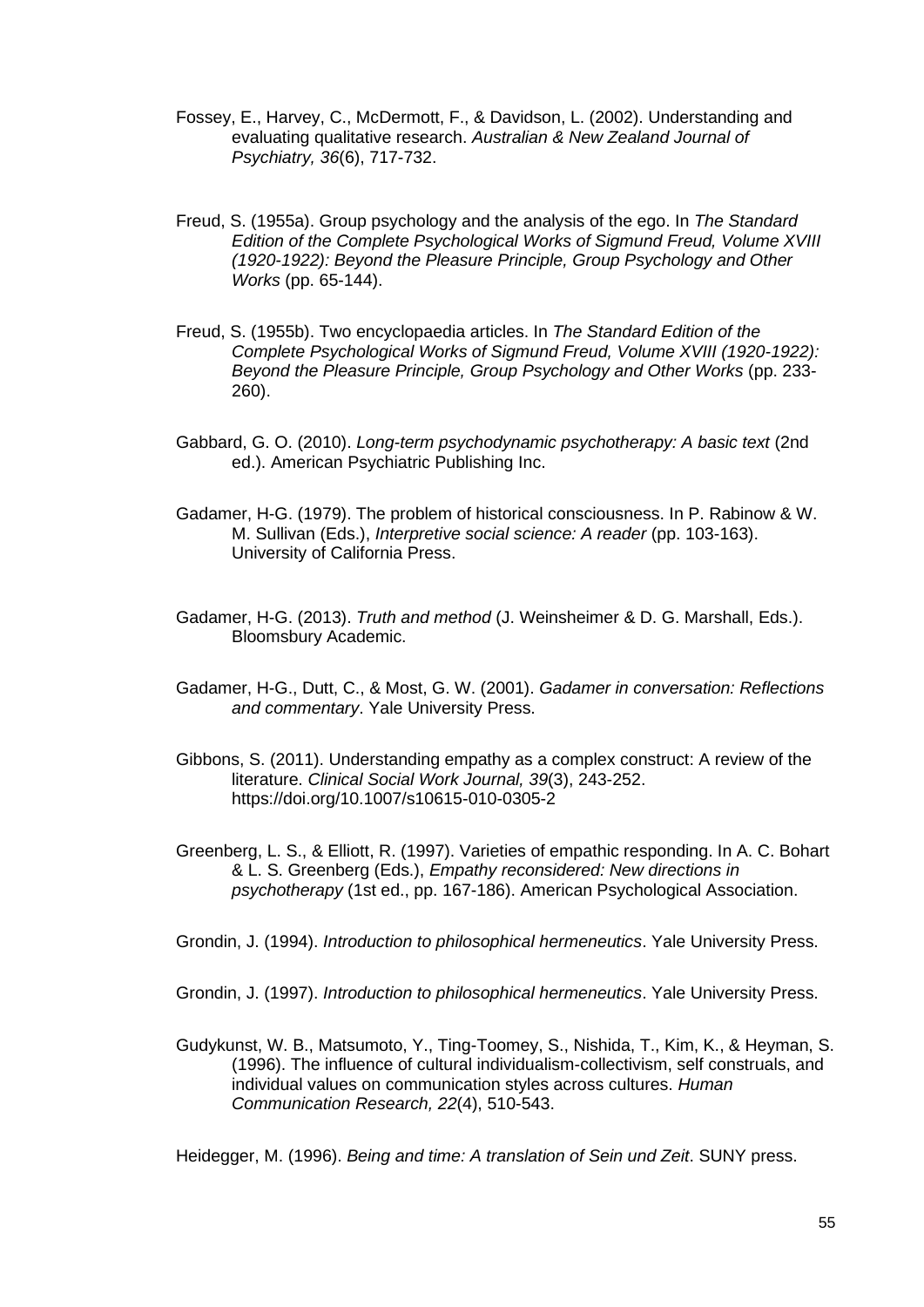- Heinke, M. S., & Louis, W. R. (2009). Cultural background and individualisticcollectivistic values in relation to similarity, perspective taking, and empathy. *Journal of Applied Social Psychology, 39*(11), 2570-2590.
- Hertz, P., Flanagan, L. M., & Berzoff, J. (2016). *Inside out and outside in: Psychodynamic clinical theory and psychopathology in contemporary multicultural contexts* (4th ed.). Rowman & Littlefield Publishers.
- Hollan, D. (2008). Being there: On the imaginative aspects of understanding others and being understood. *Ethos, 36*(4), 475-489.
- Hollan, D. (2012). Emerging issues in the cross-cultural study of empathy. *Emotion Review, 4*(1), 70-78.
- Hollan, D., & Throop, C. J. (2008). Whatever happened to empathy?: Introduction. *Ethos, 36*(4), 385-401.
- Huprich, S. K. (2009). *Psychodynamic therapy: Conceptual and empirical foundations*. Routledge.
- Ivey, A. E. (1987). The multicultural practice of therapy: Ethics, empathy, and dialectics. *Journal of Social and Clinical Psychology, 5*(2), 195-204.
- Kakar, S. (2003). Psychoanalysis and Eastern spiritual healing traditions. *Journal of Analytical Psychology, 48*(5), 659-678.
- Kirschner, S. R. (2012). How not to other the other (and similarly impossible goals): Scenes from a psychoanalytic clinic and an inclusive classroom. *Journal of Theoretical and Philosophical Psychology, 32*(4), 214.
- Knight, Z. G. (2020). Empathy as core to the development of holding and recognition: The case of Garret. *Research in Psychotherapy: Psychopathology, Process, and Outcome, 23*(2).
- Koç, V., & Kafa, G. (2019). Cross-cultural research on psychotherapy: The need for a change. *Journal of Cross-Cultural Psychology, 50*, 100-115.
- Koegeler-Abdi, M., & Parncutt, R. (2013). *Interculturality: Practice meets research*. Cambridge Scholars Publisher.
- Kohut, H. (1959). Introspection, empathy, and psychoanalysis: An examination of the relationship between mode of observation and theory. *Journal of the American Psychoanalytic Association, 7*(3), 459-483.
- Kohut, H. (1982). Introspection, empathy, and the semi-circle of mental health. *International Journal of Psycho-Analysis, 63*, 395-407.
- Koltko-Rivera, M. E. (2004). The psychology of worldviews. *Review of General Psychology, 8*(1), 3-58.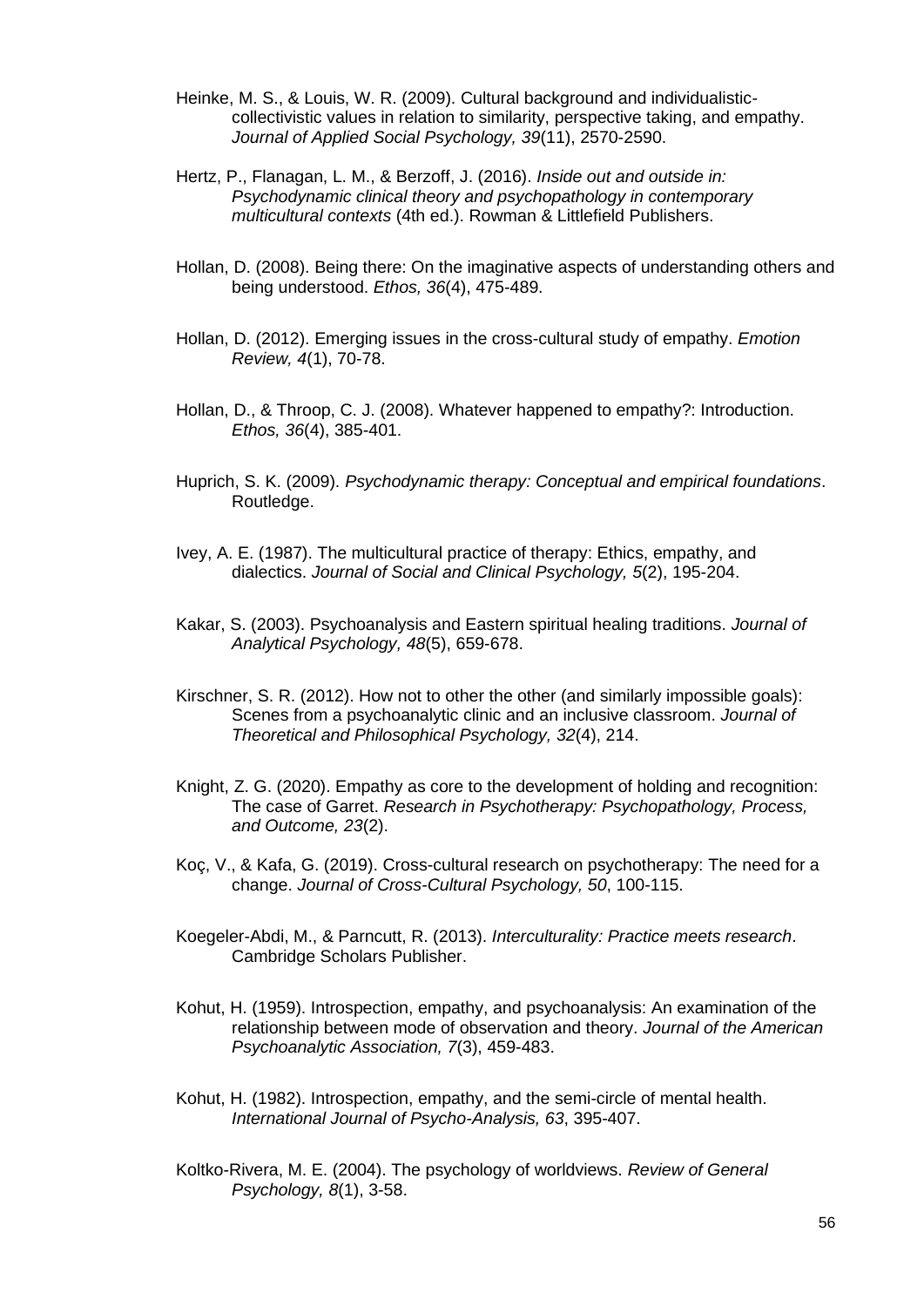- Lago, C. (2011). *The handbook of transcultural counselling and psychotherapy*. McGraw-Hill Education.
- Leach, M. M., & Aten, J. D. (Eds.). (2010). *Culture and the therapeutic process : A guide for mental health professionals*. Routledge.
- Lee, E. (2012). A working model of cross-cultural clinical practice (CCCP). *Clinical Social Work Journal, 40*(1), 23-36. https://doi.org/10.1007/s10615-011-0360-3
- Lee, E., & Horvath, A. O. (2014). How a therapist responds to cultural versus noncultural dialogue in cross-cultural clinical practice. *Journal of Social Work Practice, 28*(2), 193-217. https://doi.org/10.1080/02650533.2013.821104
- Lees, J. (2016). *The future of psychological therapy: From managed care to transformational practice*. Routledge.
- Lingiardi, V., & McWilliams, N. (2017). *Psychodynamic diagnostic manual : PDM-2* (2nd ed.). The Guilford Press.
- Markus, H. R., & Kitayama, S. (2010). Cultures and selves: A cycle of mutual constitution. *Perspectives on Psychological Science, 5*(4), 420-430.
- Marsella, A. J., & Yamada, A. M. (2010). Culture and psychopathology: Foundations, issues, directions. *Journal of Pacific Rim Psychology, 4*(2), 103-115.
- Merriam, S. B., & Kim, Y. S. (2011). Non-Western perspectives on learning and knowing. *The Jossey-Bass Reader on Contemporary Issues in Adult Education*, 378-389.
- Metge, J., & Kinloch, P. (2014). *Talking past each other: Problems of cross cultural communication*. Victoria University Press.
- Mitchell, S. A., & Black, M. J. (2016). *Freud and beyond: A history of modern psychoanalytic thought*. Hachette UK.
- Nelson, G. B., & Prilleltensky, I. (2005). *Community psychology: In pursuit of liberation and well-being*. Palgrave Macmillan. http://www.loc.gov/catdir/bios/hol059/2004051261.html
- Obasi, E. M., Flores, L. Y., & James-Myers, L. (2009). Construction and initial validation of the Worldview Analysis Scale (WAS). *Journal of Black Studies, 39*(6), 937-961.
- Orange, D. M. (2011). *The suffering stranger: Hermeneutics for everyday clinical practice*. Routledge.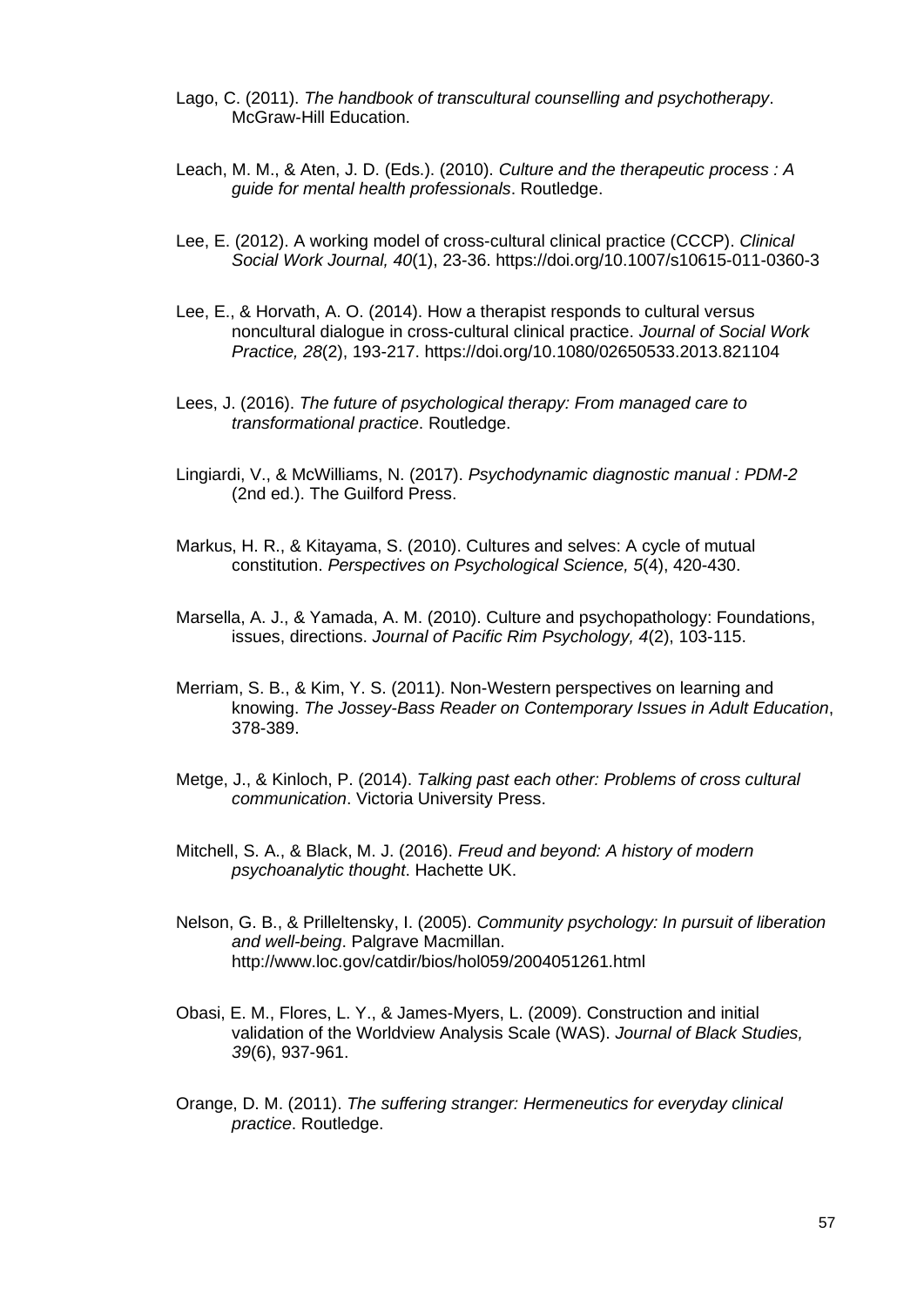- PBANZ (2020). *Psychotherapist standards of ethical conduct*. The Psychotherapists Board of Aotearoa New Zealand. https://www.pbanz.org.nz/
- Pedersen, P., Crethar, H. C., & Carlson, J. (2008). *Inclusive cultural empathy: Making relationships central in counseling and psychotherapy* (1st ed.). American Psychological Association.
- Pedersen, P. B. (2004). *110 experiences for multicultural learning*. American Psychological Association.
- Pedersen, P. B., Lonner, W. J., Draguns, J. G., Trimble, J. E., & Scharrón-del Río, M. R. (2015). *Counseling across cultures* (7th ed.). SAGE Publications.
- Quinn, N. (2006). The self. *Anthropological Theory, 6*(3), 362-384.
- Reeves, A. (2018). A partnership in progress: Bicultural relationships in the Aotearoa New Zealand counselling setting - A critical systematic literature review. *New Zealand Journal of Counselling, 38*(2), 1-23.
- Rennie, D. L. (2012). Qualitative research as methodical hermeneutics. *Psychological Methods, 17*(3), 385-398. https://doi.org/10.1037/a0029250
- Ridley, C. R., & Lingle, D. W. (1996). Cultural empathy in multicultural counseling: A multidimensional process model. In P. B. Pedersen, J. G. Draguns, W. J. Lonner, & J. E. Trimble (Eds.), *Counseling across cultures* (4th ed., pp. 21-46). Sage Publications, Inc.
- Risser, J. (2019). Hearing the other: Communication as shared life. *Journal of Applied Hermeneutics*, 1-17.
- Rogers, C. (2012). *Client centred therapy (New Ed)*. Constable & Robinson.
- Rogers, C. R. (1957). The necessary and sufficient conditions of therapeutic personality change. *Journal of Consulting Psychology, 21*(2), 95-103.
- Rogers, C. R. (1975). Empathic: An unappreciated way of being. *Counseling Psychologist, 5*(2), 2-10.
- Sandage, S. J., Cook, K. V., Hill, P. C., Strawn, B. D., & Reimer, K. S. (2008). Hermeneutics and psychology: A review and dialectical model. *Review of General Psychology, 12*(4), 344-364.
- Schleiermacher, F. D. E., Haas, R., & Wojcik, J. (1977). The aphorisms on hermeneutics from 1805, and 1809/10. *Philosophy & Social Criticism, 4*(4), 367- 390.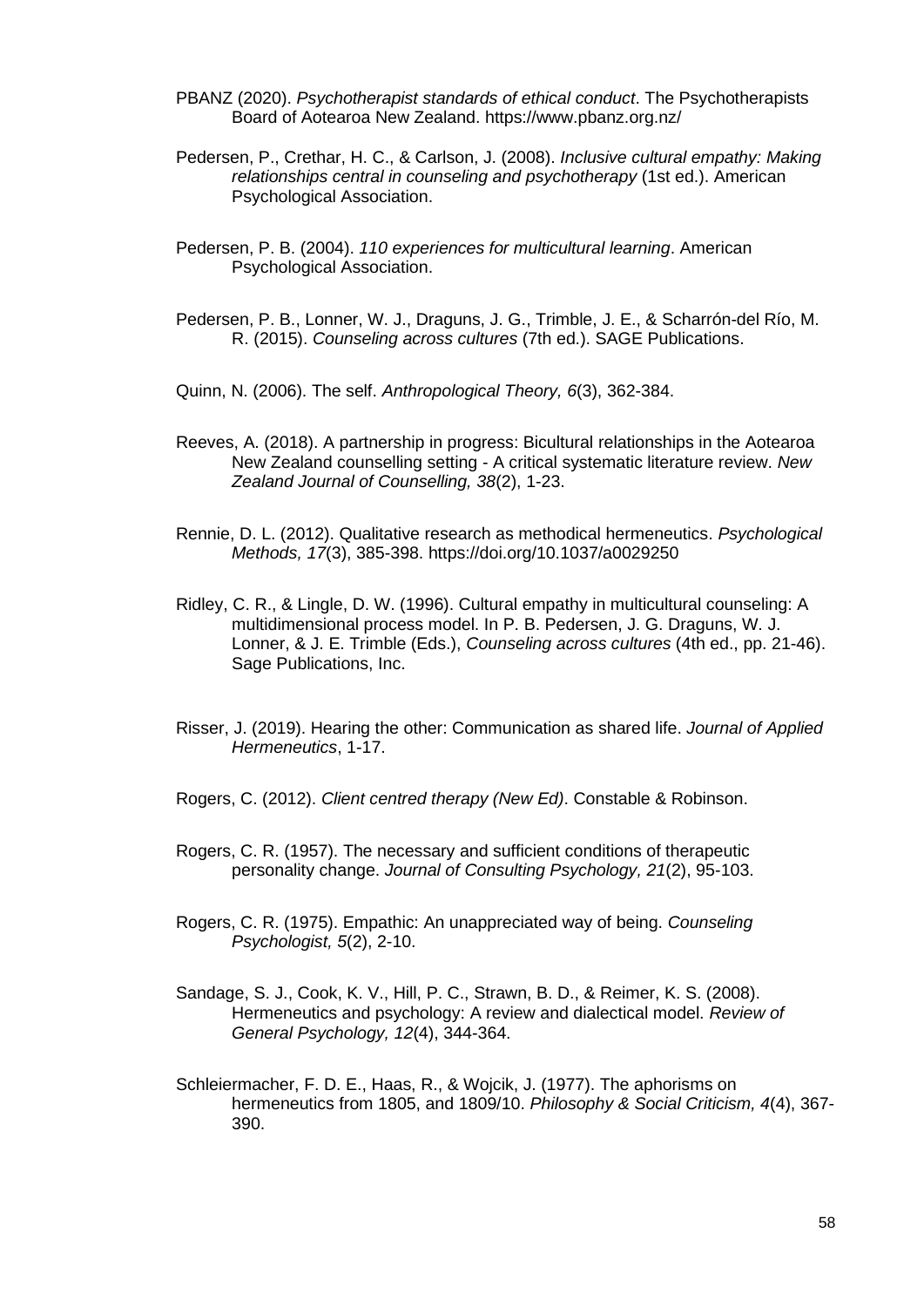- Schleiermacher, R. (1977). Hermeneutics: The handwritten manuscripts (H. Kimmerle, Ed.; J. Duke & E. Forstman, Trans.). *Missoula, MN: Scholars Press.(Original work published 1918)*.
- Schwarzbaum, S., & Thomas, A. J. (2008). *Dimensions of multicultural counseling: A life story approach*. Sage Publications.
- Slochower, J. A. (2014). *Holding and psychoanalysis: A relational perspective* (2nd ed.). Routledge.
- Stueber, K. (2006). *Rediscovering empathy: Agency, folk psychology, and the human sciences*. MIT Press.
- Sue, D. W. (2001). Multidimensional facets of cultural competence. *The Counseling Psychologist, 29*(6), 790-821.
- Sue, D. W., & Sue, D. (2008). *Counseling the culturally diverse: Theory and practice* (5th ed.). John Wiley & Sons.
- Sue, D. W., Sue, D., Neville, H. A., & Smith, L. (2019). *Counseling the culturally diverse: Theory and practice* (8th ed.). John Wiley & Sons, Incorporated.
- Thomas, R. M. (2000). *Multicultural counseling and human development theories: 25 theoretical perspectives*. Charles C. Thomas Publisher Ltd.
- Triandis, H. C. (1995). *Individualism and collectivism*. Taylor & Francis Group.
- Tsang, A. K. T., & Bogo, M. (1998). Engaging with clients cross-culturally: Towards developing research-based practice. *Journal of Multicultural Social Work, 6*(3- 4), 73-91.
- Twain, M. (2010). *Autobiography of Mark Twain, Volume 1*. University of California Press.
- Wali, R. (2001). Working therapeutically with Indian families within a New Zealand context. *Australian and New Zealand Journal of Family Therapy, 22*(1), 10-16.
- Watt, D. F., & Panksepp, J. (2016). *Psychology and Neurobiology of Empathy*. Nova Science Publishers, Inc.

Winnicott, D. W. (1971). *Playing and reality*. Basic Books.

- Wratten-Stone, A. (2016). *Kaupapa Māori models of psychological therapy & mental health services: A literature review*. Te Whānau o Waipareira. https://www.waipareira.com
- Wrenn, C. G. (1962). The culturally encapsulated counselor. *Harvard Educational Review*(32), 444-449.